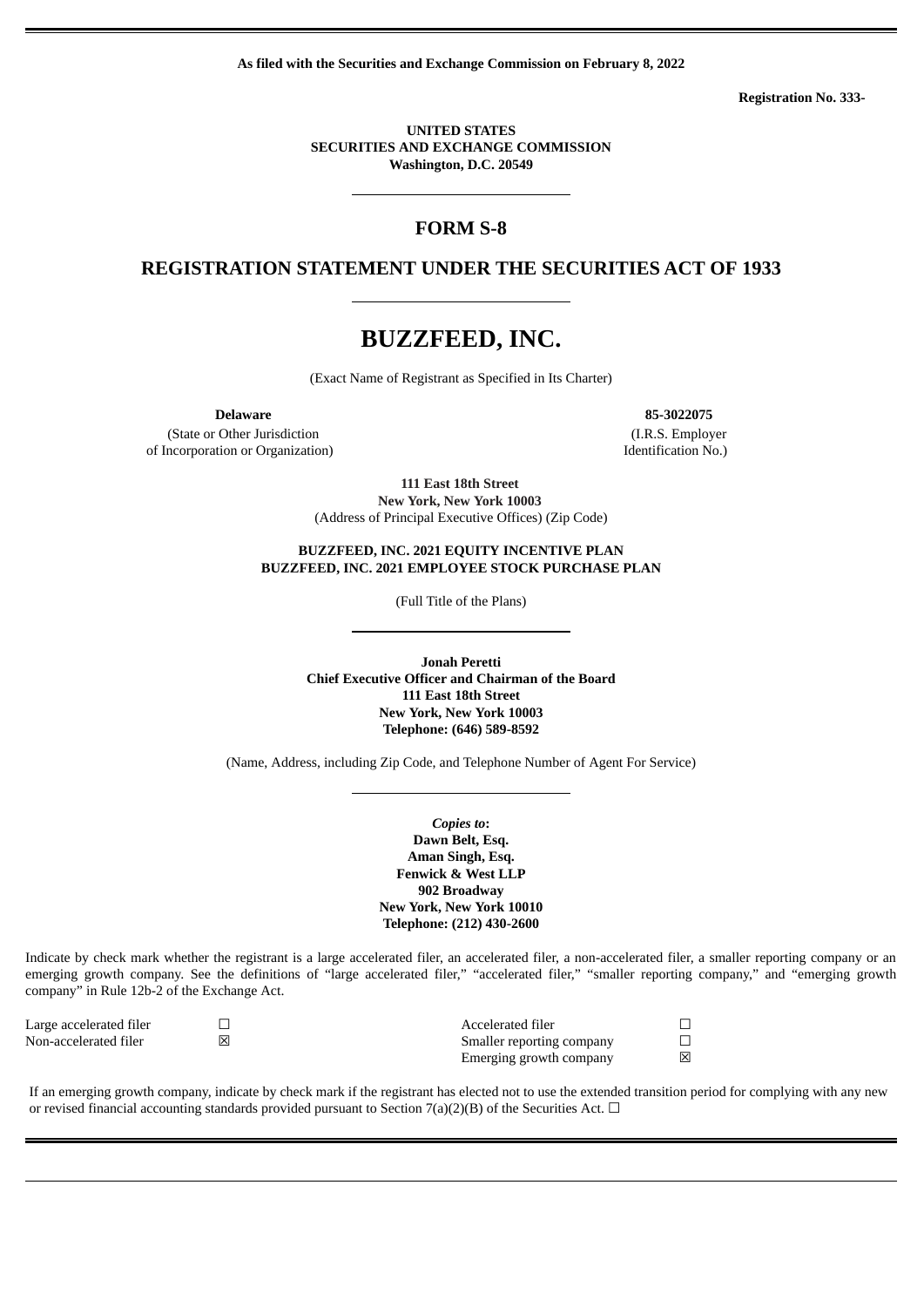### **PART I**

### **INFORMATION REQUIRED IN THE SECTION 10(A) PROSPECTUS**

The information called for by Part I of Form S-8 is omitted from this Registration Statement in accordance with Rule 428 of the Securities Act of 1933, as amended (the "Securities Act"), and the instructions to Form S-8. In accordance with the rules and regulations of the Securities and Exchange Commission (the "Commission") and the instructions to Form S-8, such documents are not being filed with the Commission either as part of this Registration Statement or as prospectuses or prospectus supplements pursuant to Rule 424. The documents containing the information specified in Part I of Form S-8 will be delivered to the participants in the equity benefit plans covered by this Registration Statement as specified by Rule 428(b)(1) under the Securities Act.

#### **PART II**

### **INFORMATION REQUIRED IN THE REGISTRATION STATEMENT**

#### **Item 3. Incorporation of Documents by Reference.**

The following documents filed by BuzzFeed, Inc. (the "Registrant") with the Commission pursuant to the Securities Act and the Securities Exchange Act of 1934, as amended (the "Exchange Act"), are incorporated herein by reference:

- (a) the Registrant's Prospectus filed on January 24, 2022 pursuant to Rule 424(b) under the Securities Act, relating to the Registration Statement on [Form](http://www.sec.gov/ix?doc=/Archives/edgar/data/1828972/000110465922003154/bzfd-20220111xs1.htm) S-1 (File No. 333-262105), which contains audited financial statements for the Registrant's latest fiscal year for which such statements have been filed;
- (b) the Registrant's Quarterly Reports on Form 10-Q for the fiscal quarters ended March 31, 2021, June 30, 2021 and September 30, 2021 filed with the Commission on June 7, [2021,](http://www.sec.gov/ix?doc=/Archives/edgar/data/1828972/000110465921077636/enfa-20210331x10q.htm) [August](http://www.sec.gov/ix?doc=/Archives/edgar/data/1828972/000110465921105793/enfa-20210630x10q.htm) 16, 2021 and, [November](http://www.sec.gov/ix?doc=/Archives/edgar/data/1828972/000141057821000303/enfa-20210930x10q.htm) 15, 2021, respectively;
- (c) the Registrant's Current Reports on Form 8-K filed with the [Commission](http://www.sec.gov/Archives/edgar/data/1828972/000110465921074328/tm2117906d1_8k.htm) on [January](http://www.sec.gov/Archives/edgar/data/1828972/000110465921006349/tm213655d1_8k.htm) 15, 2021, January 21, 2021, [March](http://www.sec.gov/Archives/edgar/data/1828972/000110465921032171/tm218565d1_8k.htm) 4, 2021, May 28, 2021, June 24, [2021](http://www.sec.gov/Archives/edgar/data/1828972/000110465921085218/tm2120621d1_8k.htm), [October](https://www.sec.gov/ix?doc=/Archives/edgar/data/1828972/000110465921131822/tm2131331d1_8k.htm) 29, 2021, [November](http://www.sec.gov/ix?doc=/Archives/edgar/data/0001828972/000110465921139370/tm2132908d1_8k.htm) 15, 2021, [November](http://www.sec.gov/ix?doc=/Archives/edgar/data/1828972/000110465921141994/tm2133386d1_8k.htm) 19, 2021, [December](http://www.sec.gov/ix?doc=/Archives/edgar/data/1828972/000110465921145975/tm2134420d1_8k.htm) 2, 2021, [December](http://www.sec.gov/ix?doc=/Archives/edgar/data/1828972/000110465921148188/tm2134844d1_8k.htm) 9, 2021 and January 12, 2022 (in each case excluding "furnished" and not "filed" [information\);](http://www.sec.gov/ix?doc=/Archives/edgar/data/1828972/000110465922003339/tm222680d1_8k.htm) and
- (d) the description of the Registrant's capital stock contained in the Registrant's Prospectus filed on [January](https://www.sec.gov/Archives/edgar/data/1828972/000110465922006915/tm2134581-3_424b3.htm) 24, 2022 pursuant to Rule 424(b) under the Securities Act, including any amendments or reports filed for the purpose of updating such description.

All documents subsequently filed by the Registrant with the Commission pursuant to Sections 13(a), 13(c), 14, or 15(d) of the Exchange Act, prior to the filing of a post-effective amendment to the Registration Statement which indicates that all securities offered hereby have been sold or which deregisters all securities then remaining unsold, shall be deemed to be incorporated by reference into this Registration Statement and to be a part hereof from the date of the filing of such documents, except that information furnished to the Commission under Item 2.02 or Item 7.01 in Current Reports on Form 8-K and any exhibit relating to such information, shall not be deemed to be incorporated by reference in this Registration Statement.

Any statement contained herein or in a document incorporated or deemed to be incorporated by reference in this Registration Statement shall be deemed to be modified or superseded for purposes of this Registration Statement to the extent that a statement contained in this Registration Statement, or in any other subsequently filed document which also is or is deemed to be incorporated by reference in this Registration Statement, modifies or supersedes such earlier statement. Any statement so modified or superseded shall not be deemed, except as so modified or superseded, to constitute a part of this Registration **Statement** 

#### **Item 4. Description of Securities.**

Not applicable.

#### **Item 5. Interests of Named Experts and Counsel.**

Not applicable.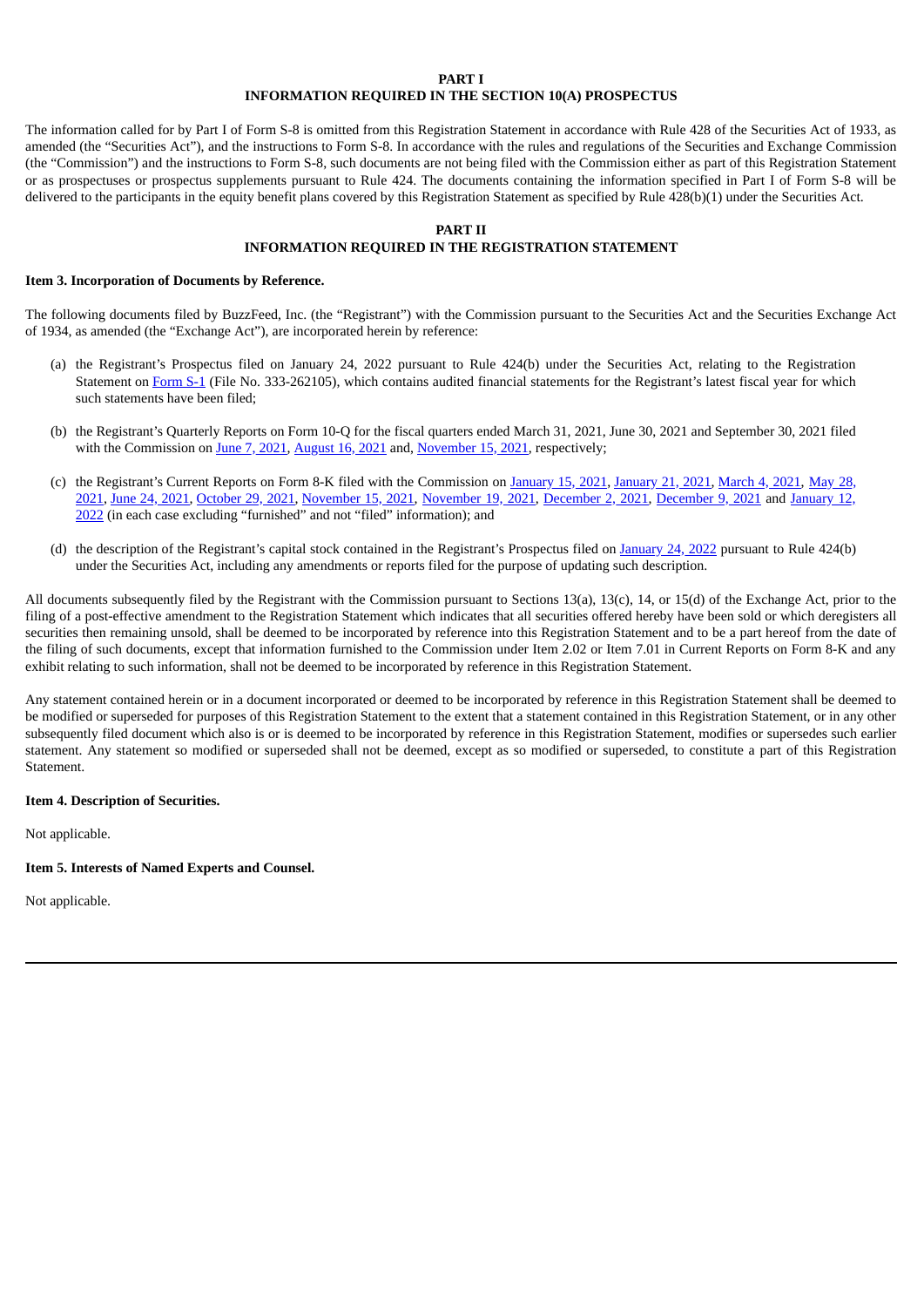### **Item 6. Indemnification of Directors and Officers.**

Section 145 of the Delaware General Corporation Law authorizes a court to award, or a corporation's board of directors to grant, indemnity to directors and officers under certain circumstances and subject to certain limitations. The terms of Section 145 of the Delaware General Corporation Law are sufficiently broad to permit indemnification under certain circumstances for liabilities, including reimbursement of expenses incurred, arising under the Securities Act.

As permitted by the Delaware General Corporation Law, the Registrant's certificate of incorporation, as amended (the "Certificate of Incorporation") contains provisions that eliminate the personal liability of its directors for monetary damages for any breach of fiduciary duties as a director, except liability for the following:

- any breach of the director's duty of loyalty to the Registrant or its stockholders;
- acts or omissions not in good faith or that involve intentional misconduct or a knowing violation of law;
- under Section 174 of the Delaware General Corporation Law (regarding unlawful dividends and stock purchases); or
- any transaction from which the director derived an improper personal benefit.

As permitted by the Delaware General Corporation Law, the Registrant's restated bylaws (the "Bylaws") provide that:

- the Registrant is required to indemnify its directors and officers to the fullest extent permitted by the Delaware General Corporation Law, subject to very limited exceptions;
- the Registrant is required to advance expenses, as incurred, to its directors and officers in connection with a legal proceeding to the fullest extent permitted by the Delaware General Corporation Law, subject to limited exceptions; and
- the rights conferred in the Bylaws are not exclusive.

The Registrant has entered into indemnification agreements with its directors and executive officers, which provide for indemnification and advancements by the Registrant of certain expenses and costs under certain circumstances. At present, there is no pending litigation or proceeding involving a director or executive officer of the Registrant for which indemnification is sought. The indemnification provisions in the Registrant's Certificate of Incorporation, Bylaws and the indemnification agreements entered into between the Registrant and each of its directors and executive officers may be sufficiently broad to permit indemnification of the Registrant's directors and executive officers for liabilities arising under the Securities Act.

The Registrant has directors' and officers' liability insurance for securities matters.

### **Item 7. Exemption from Registration Claimed.**

Not applicable.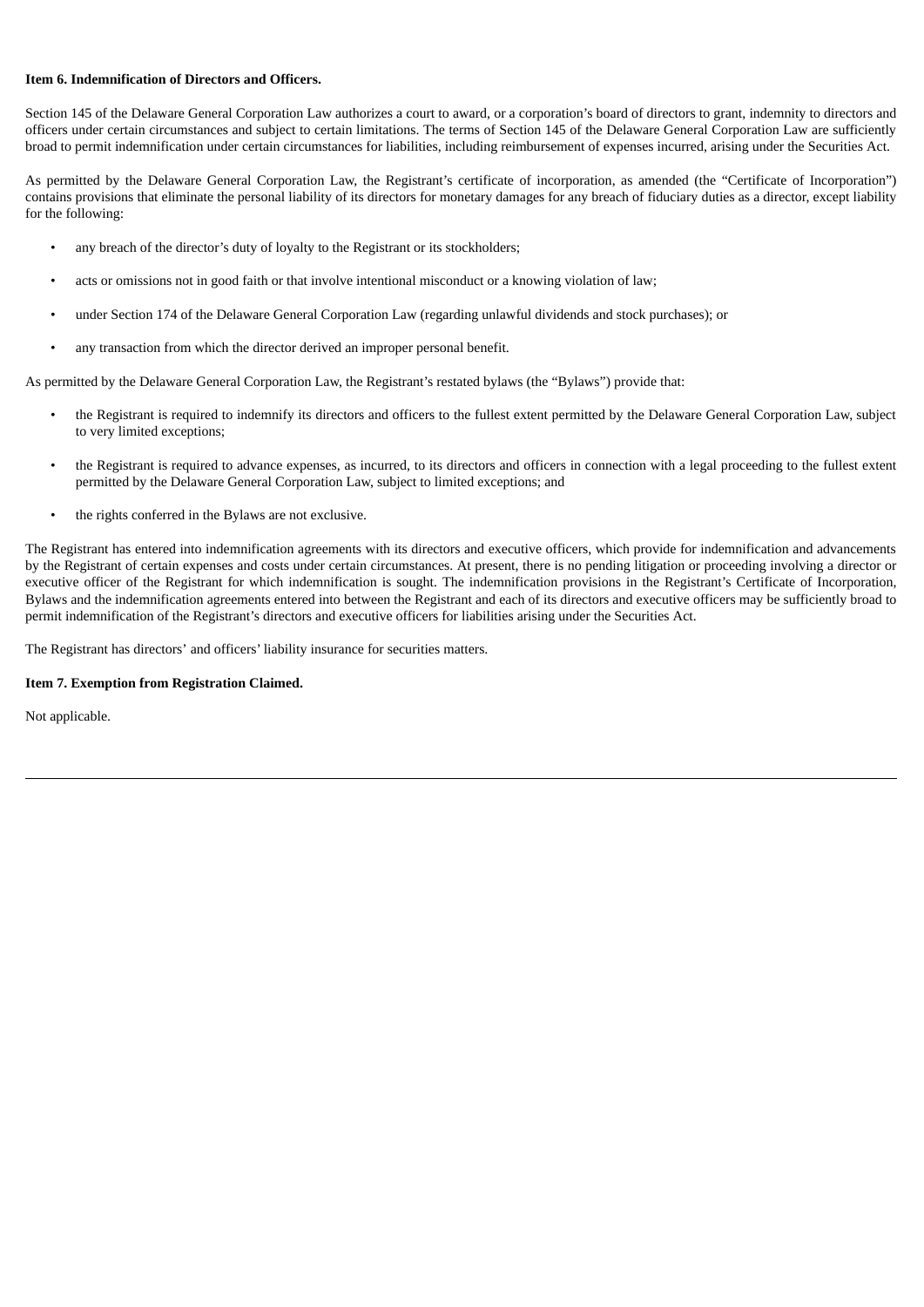### **Item 8. Exhibits.**

| <b>Exhibit</b> | <b>Exhibit Description</b>                                                                                   |       | <b>Incorporated by Reference</b> |                |                     |                                 |  |
|----------------|--------------------------------------------------------------------------------------------------------------|-------|----------------------------------|----------------|---------------------|---------------------------------|--|
| <b>Number</b>  |                                                                                                              |       | File No.                         | <b>Exhibit</b> | <b>Filing Date</b>  | <b>Filed</b><br><b>Herewith</b> |  |
| 4.1            | <b>Second Amended and Restated Certificate of Incorporation of</b><br>BuzzFeed, Inc.                         | $8-K$ | 001-39877                        | 3.1            | December 9,<br>2021 |                                 |  |
| 4.2            | Restated Bylaws of BuzzFeed, Inc.                                                                            | $8-K$ | 001-39877                        | 3.2            | December 9,<br>2021 |                                 |  |
| 4.3            | <b>Specimen Common Stock Certificate</b>                                                                     | $8-K$ | 001-39877                        | 4.1            | December 9,<br>2021 |                                 |  |
| 5.1            | <b>Opinion of Fenwick &amp; West LLP</b>                                                                     |       |                                  |                |                     | X                               |  |
| 23.1           | Consent of Marcum LLP, independent registered public<br>accounting firm for 890 5th Avenue Partners, Inc.    |       |                                  |                |                     | X                               |  |
| 23.2           | Consent of Deloitte & Touche LLP, independent registered<br>accounting firm for BuzzFeed, Inc.               |       |                                  |                |                     | X                               |  |
| 23.3           | <b>Consent of PricewaterhouseCoopers LLP, independent</b><br>accountants for CM Partners, LLC.               |       |                                  |                |                     | $\mathbf{X}$                    |  |
| 23.4           | Consent of Fenwick & West LLP (contained in Exhibit 5.1)                                                     |       |                                  |                |                     | $\mathbf X$                     |  |
| 24.1           | Power of Attorney (included on the signature page of this<br><b>Registration Statement</b> )                 |       |                                  |                |                     | $\mathbf X$                     |  |
| 99.1           | 2021 Equity Incentive Plan of BuzzFeed, Inc.                                                                 |       |                                  |                |                     | X                               |  |
| 99.2           | Form of Stock Option Grant under the 2021 Equity Incentive<br>Plan                                           | $8-K$ | 001-39877                        | 10.10          | December 9,<br>2021 |                                 |  |
| 99.3           | Form of RSU Agreement under the 2021 Equity Incentive Plan<br>of BuzzFeed, Inc.                              | $8-K$ | 001-39877                        | 10.11          | December 9,<br>2021 |                                 |  |
| 99.4           | Form of Stock Option Substitution Agreement under the 2021<br><b>Equity Incentive Plan of BuzzFeed, Inc.</b> | $8-K$ | 001-39877                        | 10.12          | December 9,<br>2021 |                                 |  |
| 99.5           | Form of RSU Substitution Agreement under the 2021 Equity<br><b>Incentive Plan of BuzzFeed, Inc.</b>          | $8-K$ | 001-39877                        | 10.13          | December 9,<br>2021 |                                 |  |
| 99.6           | Form of Restricted Stock Award Agreement under the 2021<br>Equity Incentive Plan of BuzzFeed, Inc.           | $8-K$ | 001-39877                        | 10.14          | December 9,<br>2021 |                                 |  |
| 99.7           | 2021 Equity Employee Stock Purchase Plan of BuzzFeed, Inc.                                                   | $8-K$ | 001-39877                        | 10.15          | December 9,<br>2021 |                                 |  |
| 107.1          | <b>Filing Fee Table</b>                                                                                      |       |                                  |                |                     | $\mathbf X$                     |  |

#### **Item 9. Undertakings.**

The undersigned Registrant hereby undertakes:

- (1) to file, during any period in which offers or sales are being made, a post-effective amendment to this Registration Statement:
	- (i) to include any prospectus required by Section 10(a)(3) of the Securities Act;
	- (ii) to reflect in the prospectus any facts or events arising after the effective date of the Registration Statement (or the most recent posteffective amendment thereof) which, individually or in the aggregate, represent a fundamental change in the information set forth in the Registration Statement. Notwithstanding the foregoing, any increase or decrease in volume of securities offered (if the total dollar value of securities offered would not exceed that which was registered) and any deviation from the low or high end of the estimated maximum offering range may be reflected in the form of prospectus filed with the Commission pursuant to Rule 424(b) if, in the aggregate, the changes in volume and price represent no more than a 20% change in the maximum aggregate offering price set forth in the "*Calculation of Registration Fee*" table in the effective Registration Statement; and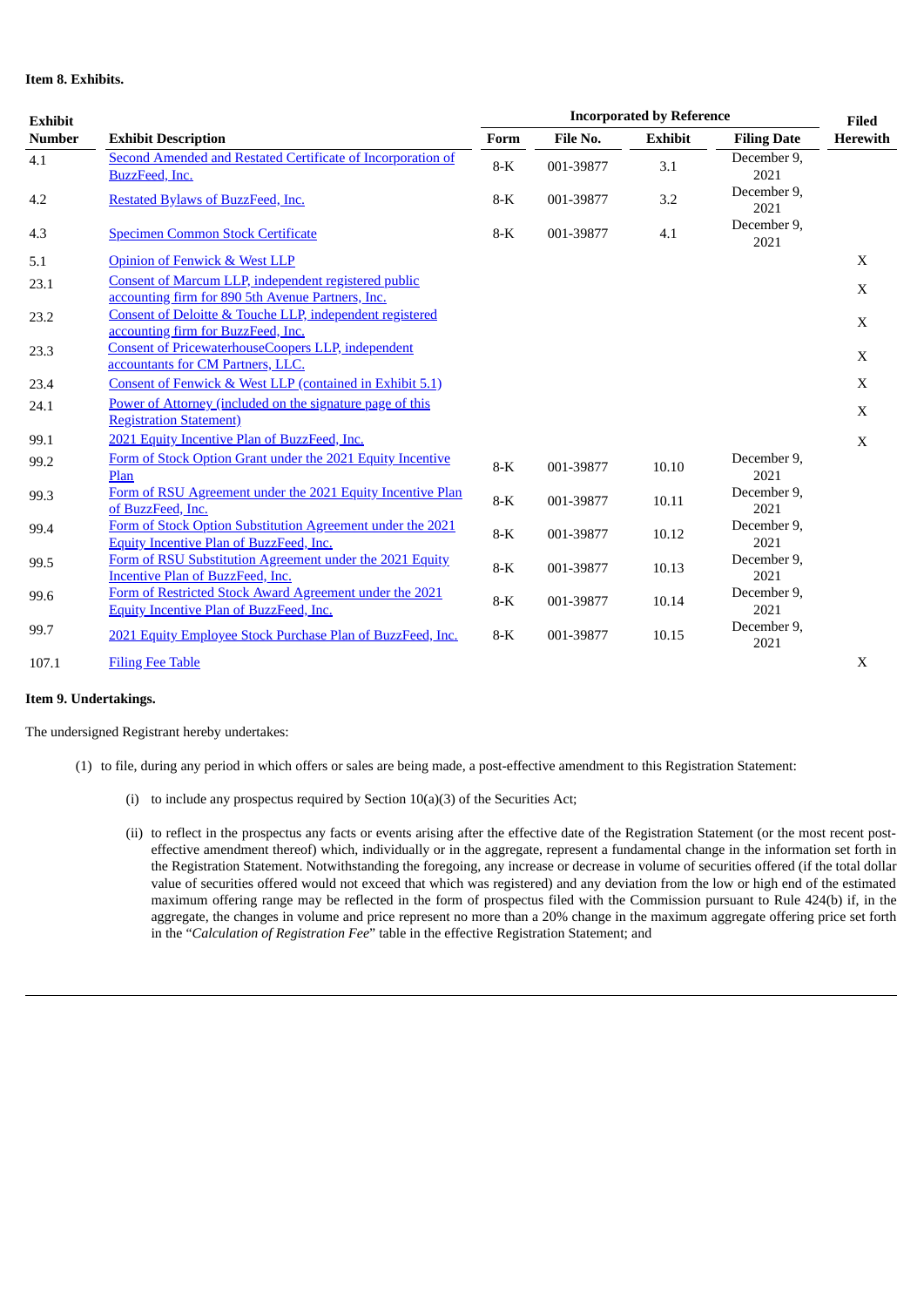(iii) to include any material information with respect to the plan of distribution not previously disclosed in the Registration Statement or any material change to such information in the Registration Statement;

provided, however, that paragraphs (1)(i) and (ii) above do not apply if the information required to be included in a post-effective amendment by those paragraphs is contained in reports filed with or furnished to the Commission by the Registrant pursuant to Section 13 or Section 15(d) of the Exchange Act that are incorporated by reference in this Registration Statement;

- (2) that, for the purpose of determining any liability under the Securities Act, each such post-effective amendment shall be deemed to be a new registration statement relating to the securities offered therein, and the offering of such securities at that time shall be deemed to be the initial bona fide offering thereof;
- (3) to remove from registration by means of a post-effective amendment any of the securities being registered which remain unsold at the termination of the offering; and
- (4) for purposes of determining any liability under the Securities Act, each filing of the Registrant's annual report pursuant to Section 13(a) or Section 15(d) of the Exchange Act and, where applicable, each filing of an employee benefit plan's annual report pursuant to Section 15(d) of the Exchange Act) that is incorporated by reference into this Registration Statement shall be deemed to be a new registration statement relating to the securities offered therein, and the offering of such securities at that time shall be deemed to be the initial bona fide offering thereof.

Insofar as indemnification for liabilities arising under the Securities Act may be permitted to directors, officers, and controlling persons of the Registrant pursuant to the foregoing provisions, or otherwise, the Registrant has been advised that in the opinion of the Commission, such indemnification is against public policy as expressed in the Securities Act and is, therefore, unenforceable. In the event that a claim for indemnification against such liabilities (other than the payment by the Registrant of expenses incurred or paid by a director, officer, or controlling person of the Registrant in the successful defense of any action, suit, or proceeding) is asserted by such director, officer, or controlling person in connection with the securities being registered, the Registrant will, unless in the opinion of its counsel the matter has been settled by controlling precedent, submit to a court of appropriate jurisdiction the question whether such indemnification by it is against public policy as expressed in the Securities Act and will be governed by the final adjudication of such issue.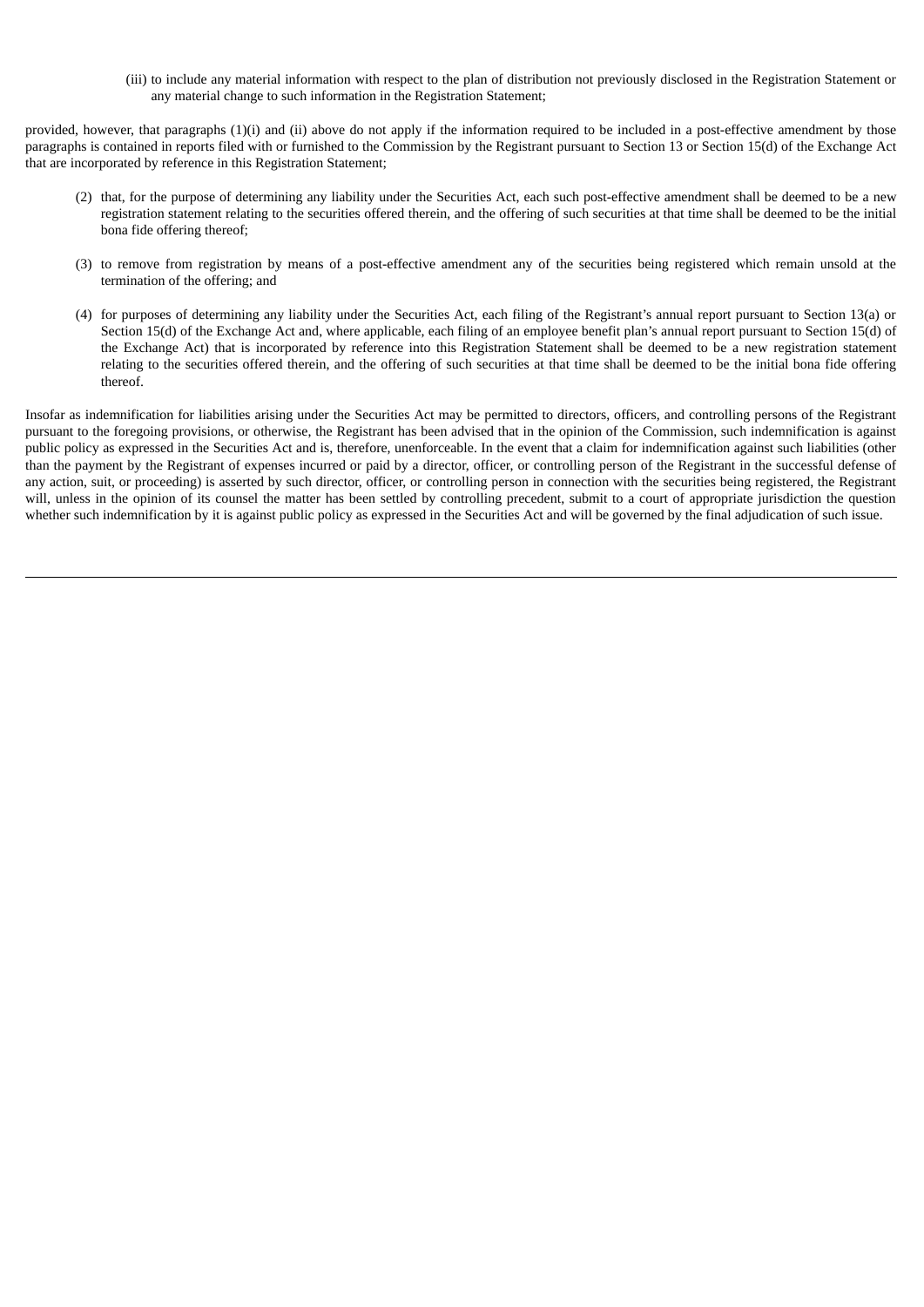### **SIGNATURES**

Pursuant to the requirements of the Securities Act of 1933, as amended, the Registrant certifies that it has reasonable grounds to believe that it meets all of the requirements for filing on Form S-8 and has duly caused this Registration Statement to be signed on its behalf by the undersigned, thereunto duly authorized, in the City of New York, State of New York, on the 8th day of February, 2022.

#### **BUZZFEED, INC.**

By: /s/ Jonah Peretti

Name: Jonah Peretti

Title: Chief Executive Officer and Chairman of the Board

### **POWER OF ATTORNEY**

<span id="page-5-0"></span>KNOW ALL PERSONS BY THESE PRESENTS, that each person whose signature appears below constitutes and appoints Jonah Peretti and Felicia DellaFortuna, and each of them, as his or her true and lawful attorneys-in-fact, proxies and agents, each with full power of substitution and resubstitution, for him or her and in his or her name, place and stead, in any and all capacities, to sign any and all amendments to this Registration Statement, including post-effective amendments and to file the same, with any exhibits thereto and other documents in connection therewith, with the Securities and Exchange Commission, or any state securities department or any other federal or state agency or governmental authority granting unto such attorneys-in-fact, proxies and agents full power and authority to do and perform each and every act and thing requisite and necessary to be done in and about the premises, as fully to all intents and purposes as he might or could do in person, hereby ratifying and confirming all that said attorneys-in-fact, proxies and agents, or their or his or her substitutes, may lawfully do or cause to be done by virtue hereof.

Pursuant to the requirements of the Securities Act, this Registration Statement has been signed by the following persons on behalf of the Registrant in the capacities and on the dates indicated.

| Signature                                        | <b>Title</b>                                                                                    | <b>Date</b>      |  |  |  |
|--------------------------------------------------|-------------------------------------------------------------------------------------------------|------------------|--|--|--|
| /s/ Jonah Peretti<br>Jonah Peretti               | <b>Chief Executive Officer and</b><br>Chairperson of the Board<br>(Principal Executive Officer) | February 8, 2022 |  |  |  |
| /s/ Felicia DellaFortuna<br>Felicia DellaFortuna | Chief Financial Officer<br>(Principal Financial and<br><b>Accounting Officer)</b>               | February 8, 2022 |  |  |  |
| /s/ Angela Acharia<br>Angela Acharia             | Director                                                                                        | February 8, 2022 |  |  |  |
| /s/ Joan Amble<br>Joan Amble                     | Director                                                                                        | February 8, 2022 |  |  |  |
| /s/ Greg Coleman<br>Greg Coleman                 | Director                                                                                        | February 8, 2022 |  |  |  |
| /s/ Patrick Kerins<br><b>Patrick Kerins</b>      | Director                                                                                        | February 8, 2022 |  |  |  |
| /s/ Janet Rollé<br>Janet Rollé                   | Director                                                                                        | February 8, 2022 |  |  |  |
| /s/ Adam Rothstein<br>Adam Rothstein             | Director                                                                                        | February 8, 2022 |  |  |  |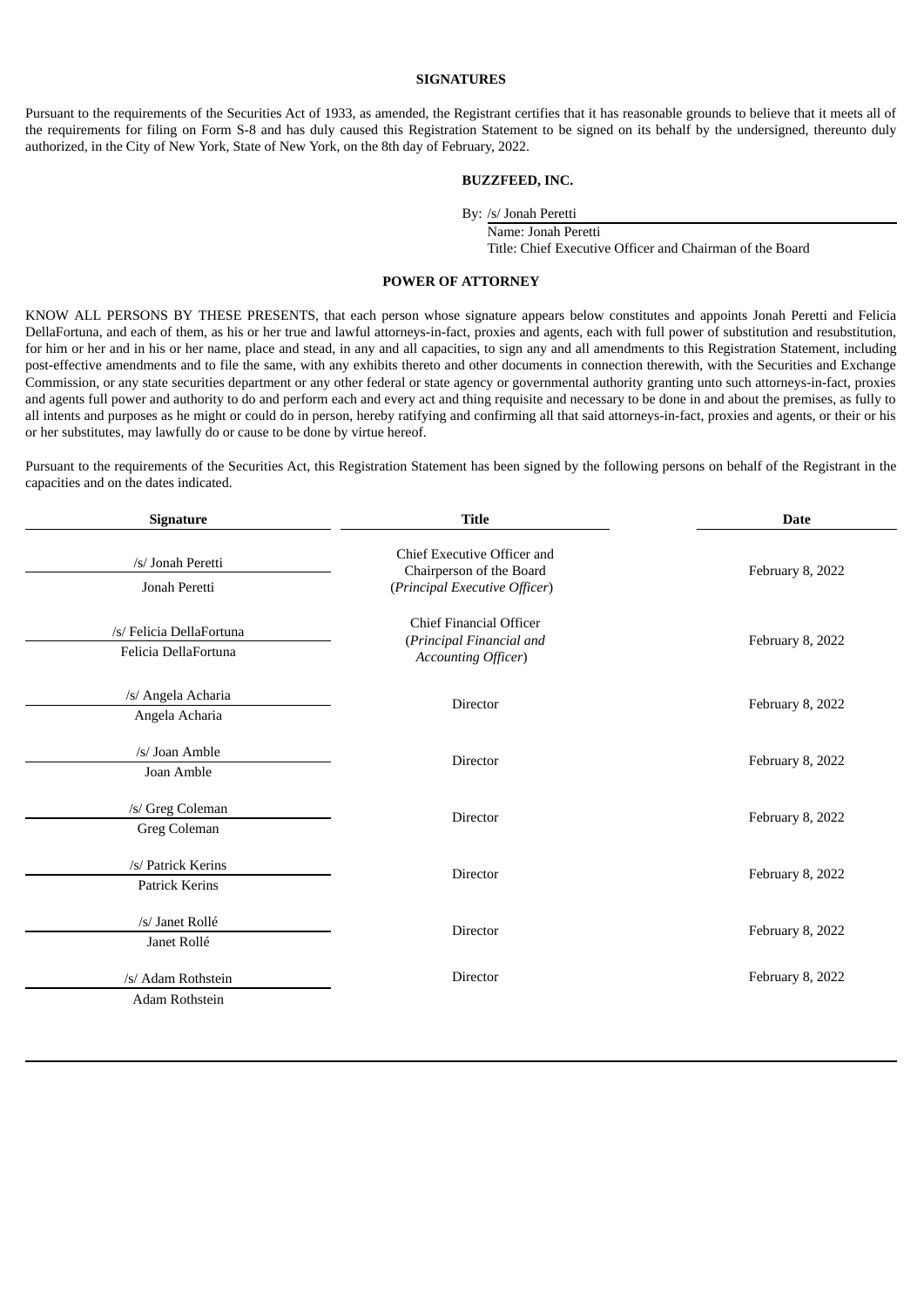<span id="page-6-0"></span>

February 8, 2022

BuzzFeed, Inc. 111 East 18th Street, New York, NY 10003

#### Ladies and Gentlemen:

801 California Street 650.988.8500 Mountain View, CA 94041 Fenwick.com

As counsel to BuzzFeed, Inc., a Delaware corporation (the "*Company*"), we have examined the Registration Statement on Form S-8 to be filed by the Company with the Securities and Exchange Commission (the "*Commission*") on or about February 8, 2022 (the "*Registration Statement*") in connection with the registration under the Securities Act of 1933, as amended (the "Securities Act"), of an aggregate of 41,807,954 shares of the Company's Class A Common Stock, \$0.0001 par value per share (the "*Class A Common Stock*"), subject to issuance by the Company (a) upon the exercise or settlement of equity awards granted or to be granted under the Company's 2021 Equity Incentive Plan (the "*2021 Plan*"), and (b) pursuant to purchase rights to acquire shares of Class A Common Stock to be granted under the Company's 2021 Employee Stock Purchase Plan (the "*ESPP*" and together with the 2021 Plan, the "*Plans*").

The 41,807,954 shares of Class A Common Stock described in the preceding paragraph are referred to herein as the "*Shares*." At your request, we are providing this letter to express our opinion on the matters set forth below in this letter ("*our opinion*").

In connection with our opinion expressed below, we have examined originals or copies of the Company's second amended and restated certificate of incorporation and restated bylaws, the Plans, certain corporate proceedings of the Company's board of directors and stockholders relating to the Registration Statement, the Plans and the Company's current second amended and restated certificate of incorporation and restated bylaws, and such other agreements, documents, certificates and statements of the Company and public or governmental officials as we have deemed advisable, and have examined such questions of law as we have considered necessary. We have assumed the authenticity of all documents submitted to us as originals, the genuineness of all signatures on documents submitted to us, the conformity to originals of all documents submitted to us as copies, and the absence of any undisclosed termination, waiver or amendment to any document reviewed by us. In giving our opinion, we have also relied upon a good standing certificate regarding the Company issued by the Delaware Secretary of State and representations made to us by the Company, including representations that the Company has available a sufficient number of authorized shares of Class A Common Stock that are not currently outstanding or reserved for issuance under other outstanding securities or plans of the Company, to enable the Company to issue and deliver all of the Shares as of the date of this letter.

We render this opinion only with respect to, and we express no opinion herein concerning the application or effect of the laws of any jurisdiction other than, the existing Delaware General Corporation Law ("*DGCL*").

Based upon, and subject to, the foregoing, it is our opinion that when the 41,807,954 shares of Class A Common Stock that may be issued and sold by the Company upon the exercise or settlement of equity awards to be granted under the Plans have been issued and sold by the Company against the Company's receipt of payment therefore (in an amount and type of consideration not less than the par value per share), if applicable, in accordance with the terms (including payment provisions) of each of the Plans, and have been duly registered on the books of the transfer agent and registrar for the Shares in the name or on behalf of the holders thereof, such Shares will be validly issued, fully paid and non-assessable.

We consent to the use of this opinion as an exhibit to the Registration Statement and further consent to all references to us, if any, in the Registration Statement, the prospectuses constituting a part thereof and any amendments thereto. We do not thereby admit that we are within the category of persons whose consent is required under Section 7 of the Securities Act or the rules and regulations of the Commission thereunder. This opinion is intended solely for use in connection with the issuance and sale of Shares subject to the Registration Statement and is not to be relied upon for any other purpose. In providing this letter, we are opining only as to the specific legal issues expressly set forth above, and no opinion shall be inferred as to any other matter or matters. This opinion is rendered on, and speaks only as of, the date of this letter first written above, and does not address any potential change in facts or law that may occur after the date of this opinion letter. We assume no obligation to advise you of any fact, circumstance, event or change in the law or the facts that may hereafter be brought to our attention, whether or not such occurrence would affect or modify any of the opinions expressed herein.

Very Truly Yours

*/s/ Fenwick & West LLP*

Fenwick & West LLP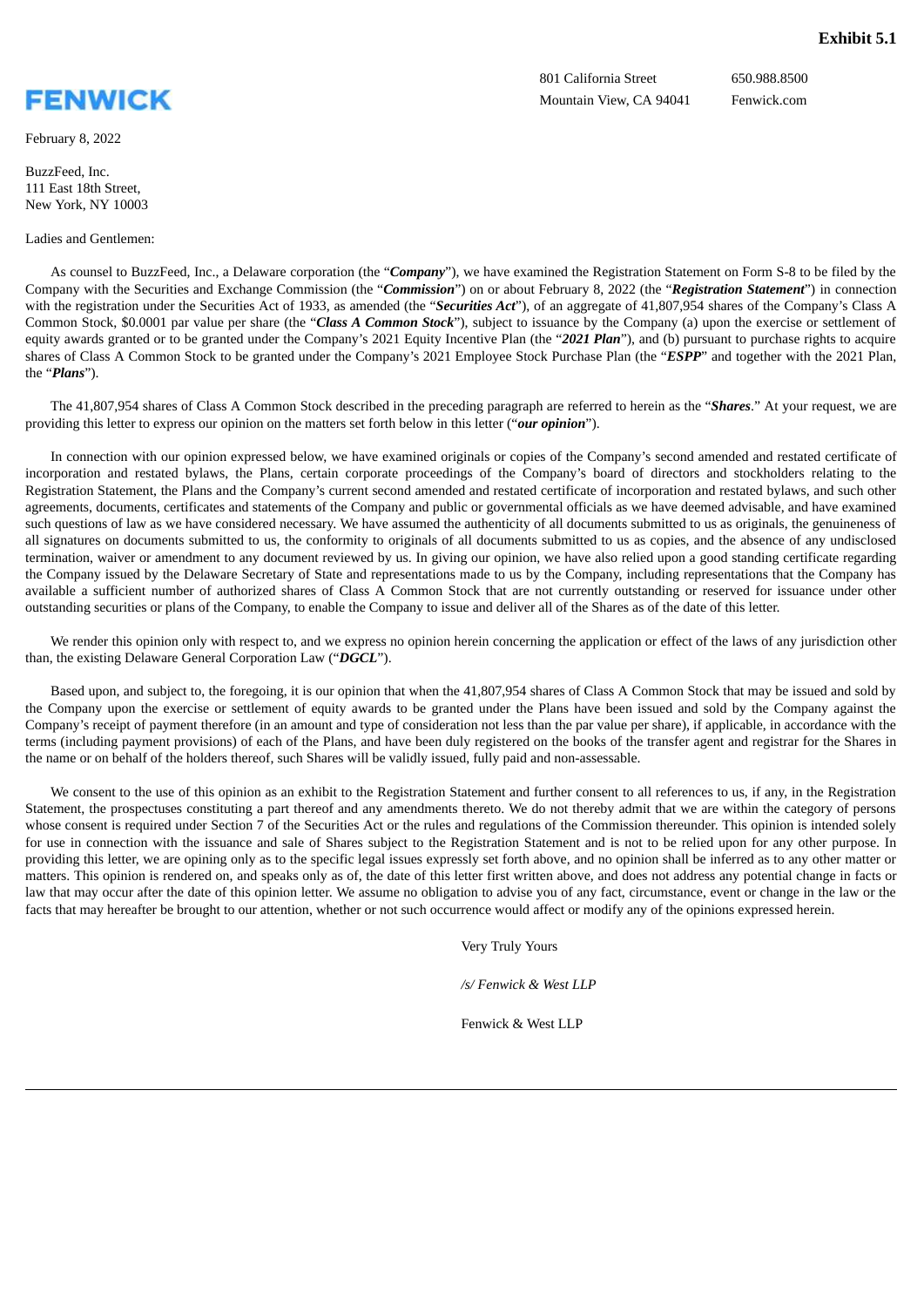#### INDEPENDENT REGISTERED PUBLIC ACCOUNTING FIRM'S CONSENT

<span id="page-7-0"></span>We consent to the incorporation by reference in this Registration Statement of Buzzfeed, Inc. (f/k/a 890 5<sup>th</sup> Avenue Partners Inc.) on Form S-8 of our report dated March 31, 2021 with respect to our audit of the financial statements of 890 5<sup>th</sup> Avenue Partners, Inc. (now known as Buzzfeed, Inc.) as of December 31, 2020 and for the period from September 9, 2020 (inception) through December 31, 2020 appearing in the Prospectus on Form S-1 filed on January 24, 2022. We were dismissed as auditors on December 8, 2021 and, accordingly, we have not performed any audit or review procedures with respect to any financial statements appearing in such Prospectus for the periods after the date of our dismissal.

/s/ Marcum LLP

Marcum LLP New York, NY February 7, 2022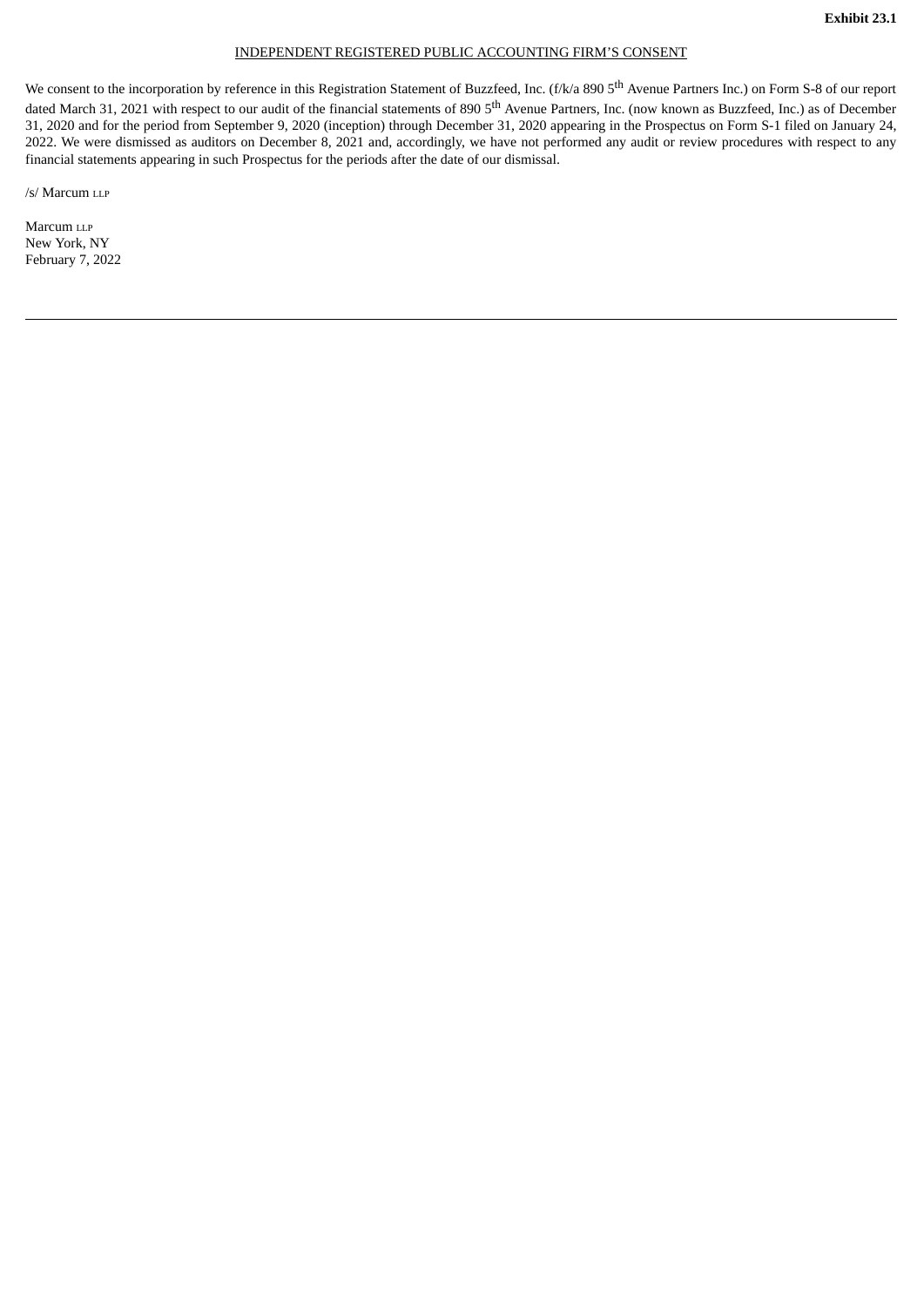### <span id="page-8-0"></span>**CONSENT OF INDEPENDENT REGISTERED PUBLIC ACCOUNTING FIRM**

We consent to the incorporation by reference in this Registration Statement on Form S-8 of our report dated July 30, 2021, relating to the financial statements of BuzzFeed, Inc., appearing in the Registration Statement on Form S-1 of BuzzFeed, Inc. dated January 11, 2022.

/s/ Deloitte & Touche LLP

New York, New York February 8, 2022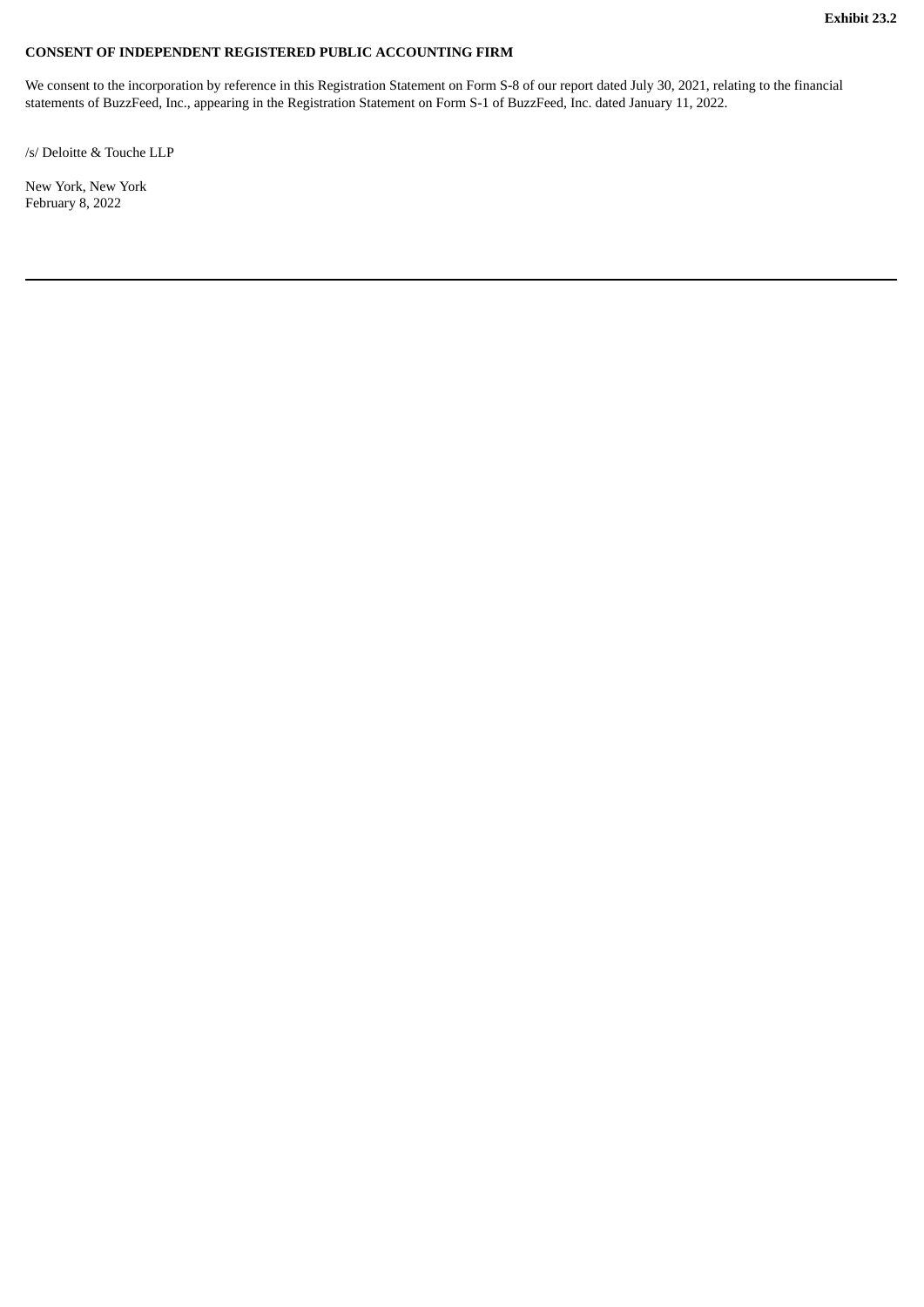### **CONSENT OF INDEPENDENT AUDITORS**

<span id="page-9-0"></span>We hereby consent to the incorporation by reference in this Registration Statement on Form S-8 of BuzzFeed Inc. of our report dated February 26, 2021 relating to the financial statements of CM Partners, LLC , which appears in the Registration Statement on Form S-1 (No. 333-262105) of BuzzFeed, Inc. We also consent to the reference to us under the heading "Experts" in the Registration Statement on Form S-1 (No. 333-262105) incorporated by reference in this Registration Statement.

/s/ PricewaterhouseCoopers LLP

New York, New York February 8, 2022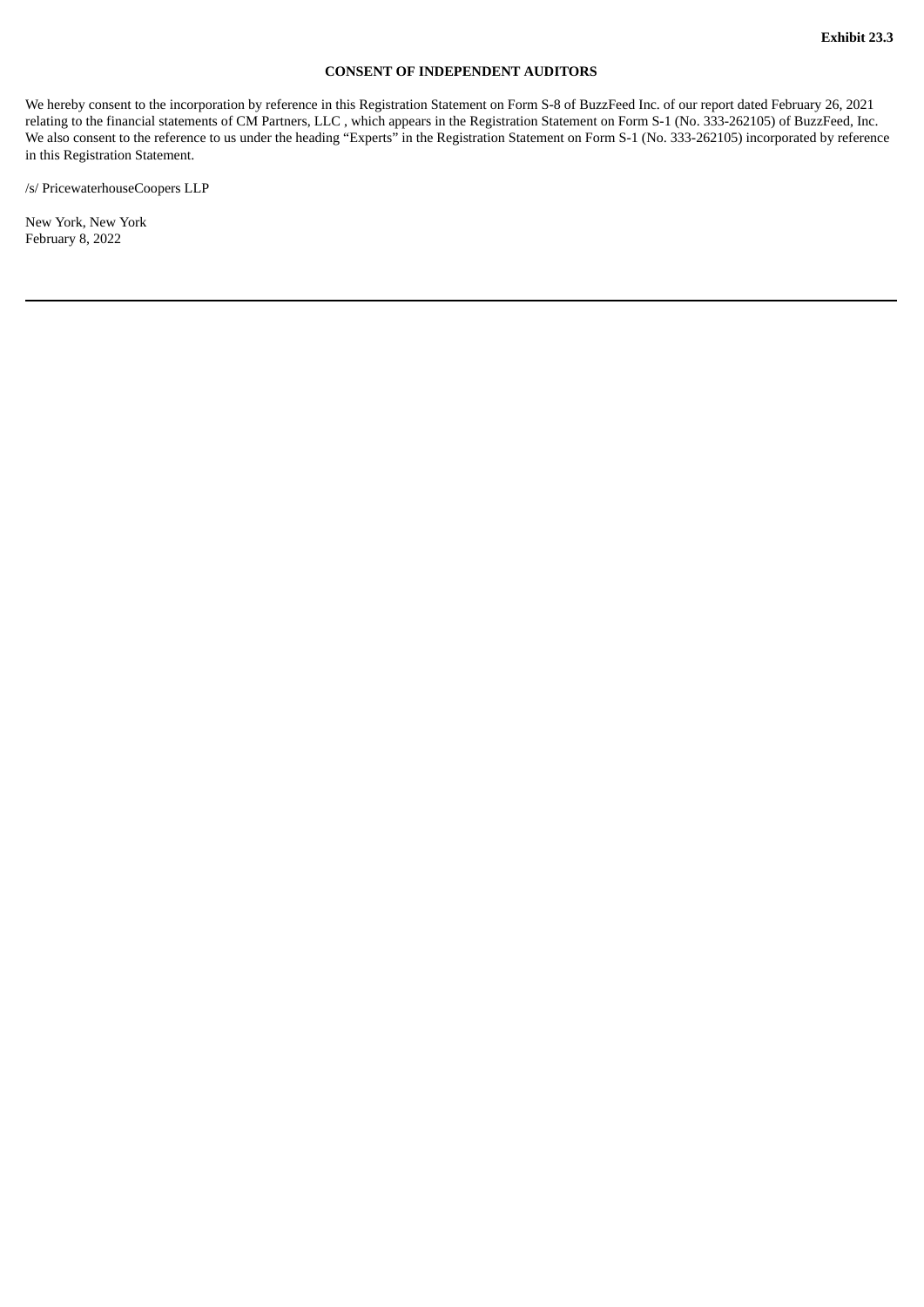### **BUZZFEED, INC. 2021 EQUITY INCENTIVE PLAN**

#### **(Adopted December 3, 2021)**

<span id="page-10-0"></span>**1. PURPOSE**. The purpose of this Plan is to provide incentives to attract, retain and motivate eligible persons whose present and potential contributions are important to the success of the Company, and any Parents, Subsidiaries and Affiliates that exist now or in the future, by offering them an opportunity to participate in the Company's future performance through the grant of Awards. Capitalized terms not defined elsewhere in the text are defined in Section 29.

#### **2. SHARES SUBJECT TO THE PLAN**.

**2.1.** Number of Shares Available. Subject to Sections 2.6 and 22 and any other applicable provisions hereof, the total number of Shares reserved and available for grant and issuance pursuant to this Plan as of the date of adoption of the Plan by the Board is Thirty-One Million Two Hundred and Six Thousand Five Hundred and Fifty (31,206,550) Shares, which includes (a) reserved shares not issued or subject to outstanding grants under Buzzfeed, Inc.'s 2015 Equity Incentive Plan (the "*2015 Plan*") on the Effective Date and (b) Shares to be issued in substitution of outstanding Buzzfeed, Inc. awards pursuant to Section 22.2 hereof at the consummation of the Business Combination. Shares issued by the Company in settlement of Awards may be authorized and unissued Shares, Shares held in the Company's treasury, Shares purchased on the open market or by private purchase or a combination of the foregoing.

**2.2.** Lapsed, Returned Awards. Shares subject to Awards, and Shares issued under the Plan under any Award, will again be available for grant and issuance in connection with subsequent Awards under this Plan to the extent such Shares: (a) are subject to issuance upon exercise of an Option or SAR granted under this Plan but which cease to be subject to the Option or SAR for any reason other than exercise of the Option or SAR; (b) are subject to Awards granted under this Plan that are forfeited or are repurchased by the Company at the original issue price; (c) are subject to Awards granted under this Plan that otherwise terminate without such Shares being issued; or (d) are surrendered pursuant to an Exchange Program. To the extent an Award under the Plan is paid out in cash or other property rather than Shares, such cash payment will not result in reducing the number of Shares available for issuance under the Plan. Shares used to pay the Exercise Price of an Award or withheld to satisfy the tax withholding obligations related to an Award will become available for future grant or issuance in connection with subsequent Awards under the Plan. For the avoidance of doubt, Shares that otherwise become available for grant and issuance because of the provisions of this Section 2.2 shall include Shares subject to Awards that are substituted pursuant to Section 22.2 hereof at the consummation of the Business Combination but shall not include Shares subject to Awards that initially became available because of the substitution clause in Section 22.2 hereof following the consummation of the Business Combination.

**2.3.** Minimum Share Reserve. At all times the Company shall reserve and keep available a sufficient number of Shares as shall be required to satisfy the requirements of all outstanding Awards granted under this Plan.

**2.4.** Automatic Share Reserve Increase. The number of Shares available for grant and issuance under the Plan shall be increased on January 1 of each of 2022 through 2031, by the lesser of (a) five percent (5%) of the total number of shares of all classes of the Company's common stock issued and outstanding on the immediately preceding December 31 (rounded down to the nearest whole share), or (b) such lesser number of shares determined by the Board.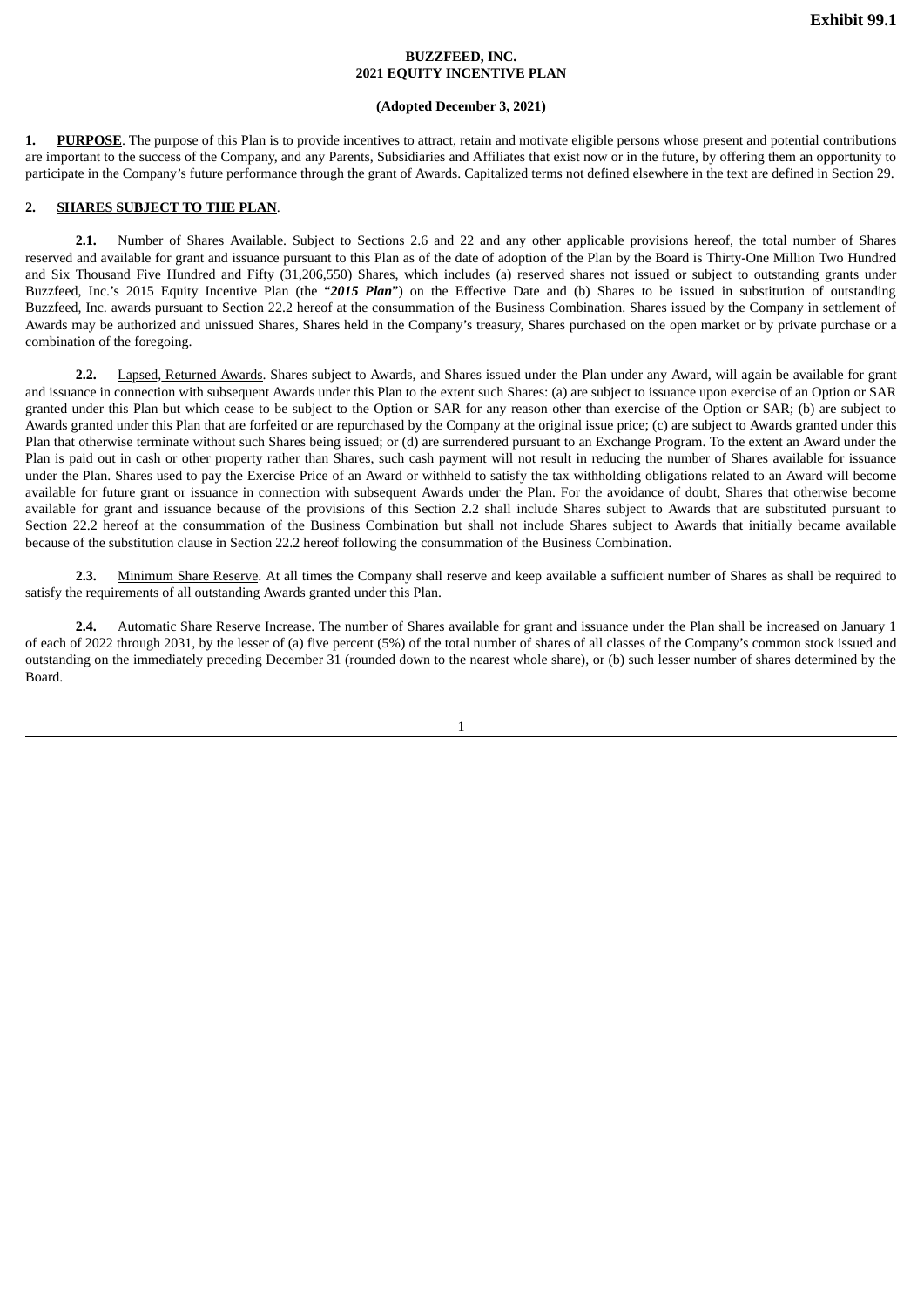**2.5.** ISO Limitation. Subject, to Section 2.6, no more than Ninety-Three Million Six Hundred and Nineteen Thousand Six Hundred and Forty-Nine (93,619,649) Shares shall be issued pursuant to the exercise of ISOs.

**2.6.** Adjustment of Shares. If the number or class of outstanding Shares are changed by a stock dividend, extraordinary dividend or distribution (whether in cash, shares or other property, other than a regular cash dividend), spin-off, recapitalization, stock split, reverse stock split, subdivision, combination, consolidation, reclassification or similar change in the capital structure of the Company, without consideration, then (a) the number and class of Shares reserved for issuance and future grant under the Plan set forth in Section 2.1, including Shares reserved under sub-clauses (a)-(b) of Section 2.1, (b) the Exercise Prices of and number and class of Shares subject to outstanding Options and SARs, (c) the number and class of Shares subject to other outstanding Awards, and (d) the maximum number and class of Shares that may be issued as ISOs set forth in Section 2.5, shall be proportionately adjusted, subject to any required action by the Board or the stockholders of the Company and in compliance with applicable securities or other laws; provided that fractions of a Share will not be issued. If, by reason of an adjustment pursuant to this Section 2.6, a Participant's Award Agreement or other agreement related to any Award or the Shares subject to such Award covers additional or different shares of stock or securities, then such additional or different shares, and the Award Agreement or such other agreement in respect thereof, shall be subject to all of the terms, conditions and restrictions which were applicable to the Award or the Shares subject to such Award prior to such adjustment.

**3. ELIGIBILITY**. ISOs may be granted only to Employees. All other Awards may be granted to Employees, Consultants, Directors and Non-Employee Directors; provided such Consultants, Directors and Non-Employee Directors render bona fide services not in connection with the offer and sale of securities in a capital-raising transaction and provided further that Awards may not be granted to any Employees, Consultants, Directors and Non-Employee Directors who are providing services only to Parent unless (i) the Shares underlying the Awards are treated as "service recipient stock" under Section 409A or (ii) the Company has determined that such Awards are exempt from, or otherwise comply with Section 409A. Nothing in this Plan creates an entitlement or right of any Employee, Consultant, Director or Non-Employee Director to any Award unless and until such Award is granted as provided in the Plan.

### **4. ADMINISTRATION**.

**4.1.** Committee Composition; Authority. This Plan will be administered by the Committee or by the Board acting as the Committee. Subject to the general purposes, terms and conditions of this Plan and applicable law, and to the direction of the Board, the Committee will have full power to implement and carry out this Plan, except, however, the Board shall establish the terms for the grant of an Award to Non-Employee Directors. The Committee will have the authority to:

- (a) construe and interpret this Plan, any Award Agreement and any other agreement or document executed pursuant to this Plan;
- (b) prescribe, amend and rescind rules and regulations relating to this Plan or any Award;
- (c) select persons to receive Awards;

(d) determine the form and terms and conditions, not inconsistent with the terms of the Plan, of any Award granted hereunder. Such terms and conditions include, but are not limited to, the Exercise Price, the time or times when Awards may vest (which may be based on performance criteria) and be exercised or settled, any vesting acceleration or waiver of forfeiture restrictions, the method to satisfy tax withholding obligations or any other tax liability legally due and any restriction or limitation regarding any Award or the Shares relating thereto, based in each case on such factors as the Committee will determine;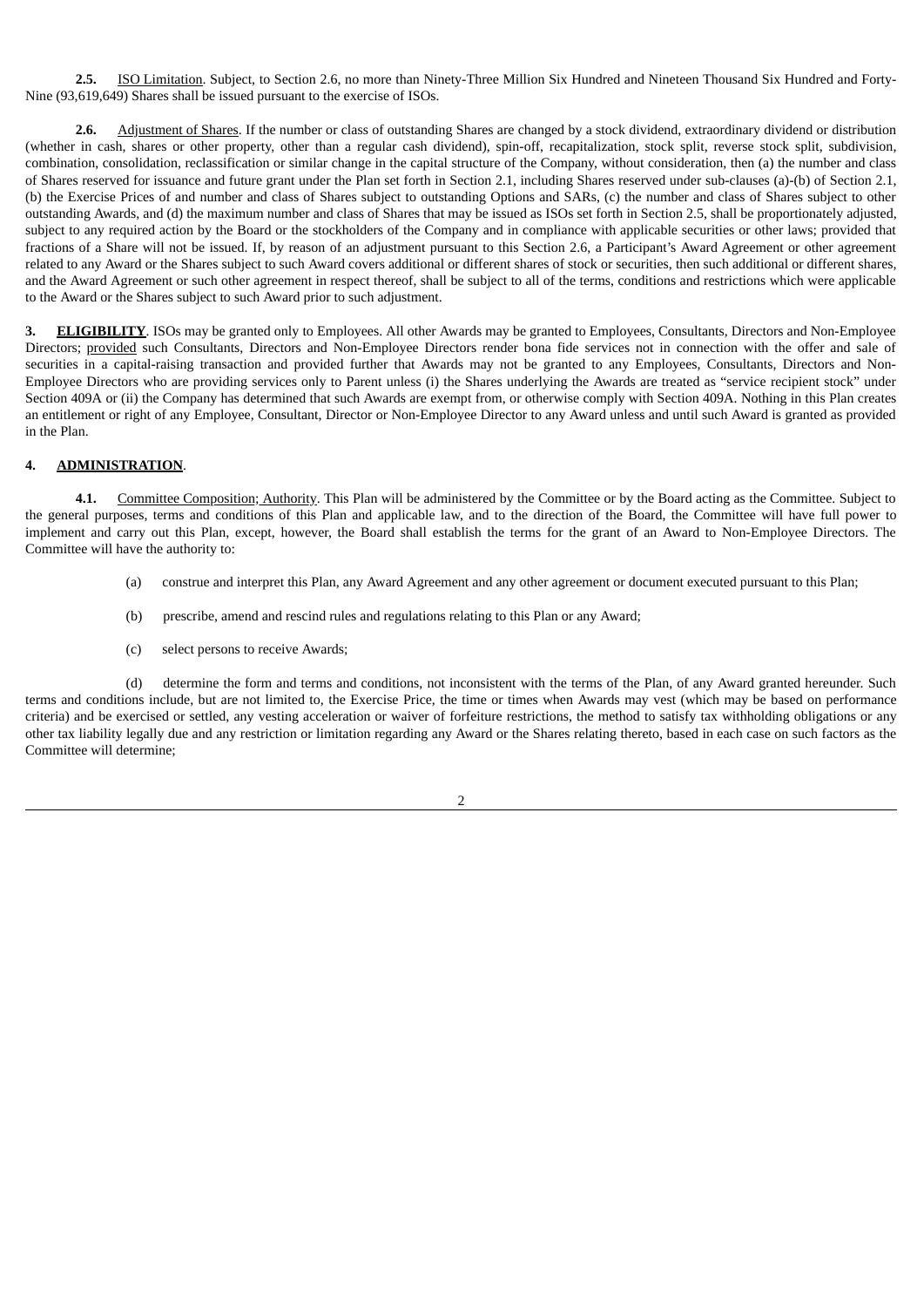(e) determine the number of Shares or other consideration subject to Awards;

(f) determine the Fair Market Value in good faith and interpret the applicable provisions of this Plan and the definition of Fair Market Value in connection with circumstances that impact the Fair Market Value, if necessary;

(g) determine whether Awards will be granted singly, in combination with, in tandem with, in replacement of, or as alternatives to, other Awards under this Plan or any other incentive or compensation plan of the Company or any Parent, Subsidiary or Affiliate;

- (h) grant waivers of Plan or Award conditions;
- (i) determine the vesting, exercisability and payment provisions of Awards;
- (j) correct any defect, supply any omission or reconcile any inconsistency in this Plan, any Award or any Award Agreement;
- (k) determine whether an Award has been earned or has vested;
- (l) determine the terms and conditions of any, and to institute any Exchange Program;
- (m) reduce or modify any criteria with respect to Performance Factors;

(n) adjust Performance Factors to take into account changes in law and accounting or tax rules as the Committee deems necessary or appropriate to reflect the impact of extraordinary or unusual items, events or circumstances to avoid windfalls or inequitable results;

(o) adopt rules and/or procedures (including the adoption of any subplan under this Plan) relating to the operation and administration of the Plan to accommodate requirements of local law and procedures outside of the United States or qualify Awards for special tax treatment under laws of jurisdictions other than the United States;

- (p) make all determinations, including findings of fact, necessary or appropriate to resolve any disputes regarding the Plan or Awards;
- (q) make all other determinations necessary or advisable for the administration of this Plan; and

(r) delegate any of the foregoing to a subcommittee or to one or more officers pursuant to a specific delegation as permitted by applicable law, including Section 157(c) of the Delaware General Corporation Law.

**4.2.** Committee Interpretation and Discretion. Any determination made by the Committee with respect to any Award shall be made in its sole discretion at the time of grant of the Award or, unless in contravention of any express term of the Plan or Award, at any later time, and such determination shall be final and binding on the Company and all persons having an interest in any Award under the Plan. Any dispute regarding the interpretation of the Plan or any Award Agreement shall be submitted by the Participant or Company to the Committee for review. The resolution of such a dispute by the Committee shall be final and binding on the Company and the Participant. The Committee may delegate to one or more executive officers the authority to review and resolve disputes with respect to Awards held by Participants who are not Insiders, and such resolution shall be final and binding on the Company and the Participant.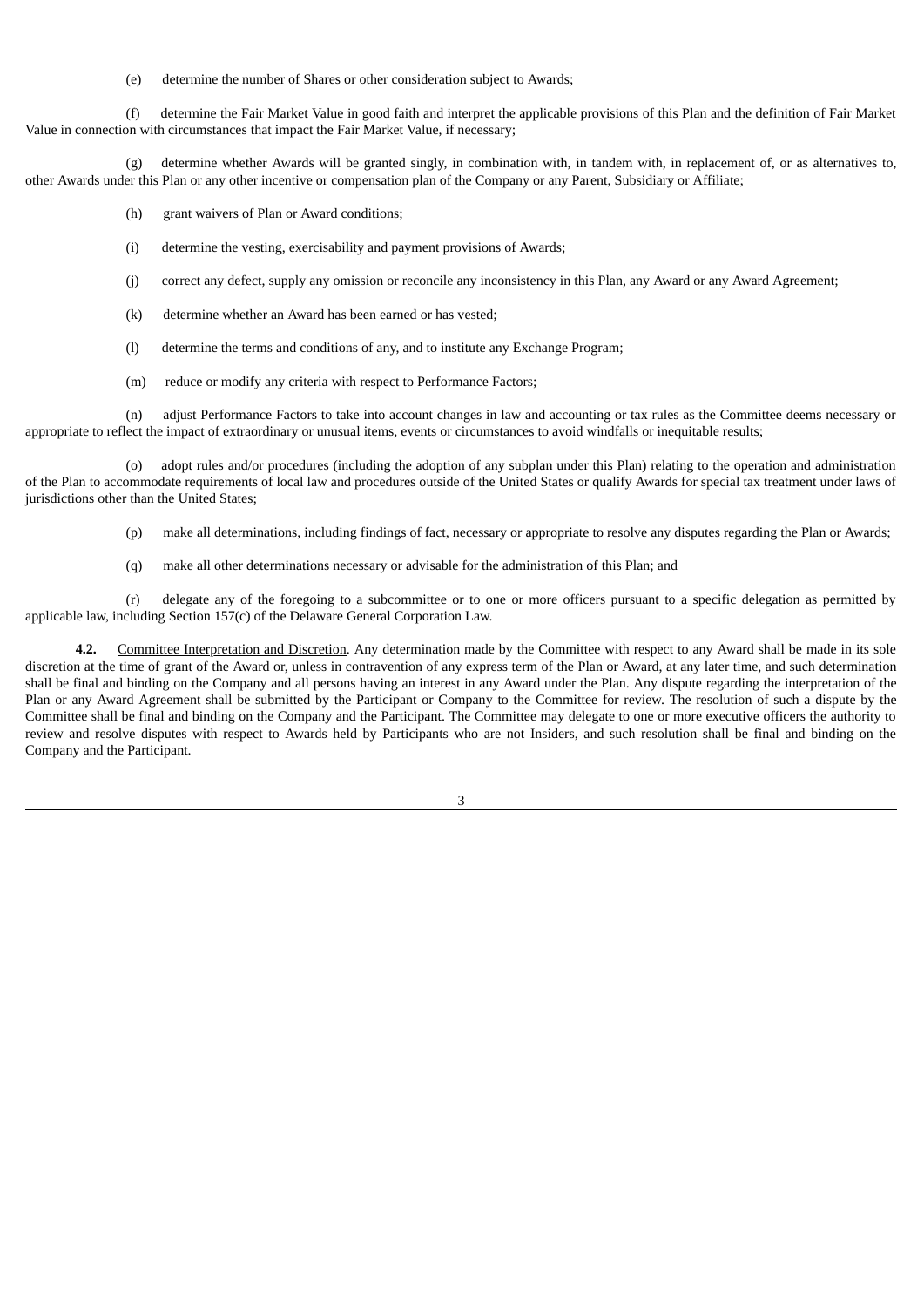**4.3.** Section 16 of the Exchange Act. Awards granted to Participants who are subject to Section 16 of the Exchange Act must be approved by two or more "non-employee directors" (as defined in the regulations promulgated under Section 16 of the Exchange Act).

**4.4.** Documentation. The Award Agreement for a given Award, the Plan and any other documents may be delivered to, and accepted by, a Participant or any other person in any manner (including electronic distribution or posting) that meets applicable legal requirements.

**4.5.** Foreign Award Recipients. Notwithstanding any provision of the Plan to the contrary, in order to comply with the laws and practices in other countries in which the Company and its Subsidiaries and Affiliates operate or have employees or other persons eligible for Awards, the Committee, in its sole discretion, shall have the power and authority to: (a) determine which Subsidiaries and Affiliates shall be covered by the Plan; (b) determine which individuals outside the United States are eligible to participate in the Plan, which may include individuals who provide services to the Company, Subsidiary or Affiliate under an agreement with a foreign nation or agency; (c) modify the terms and conditions of any Award granted to individuals outside the United States or foreign nationals to comply with applicable foreign laws, policies, customs and practices; (d) establish subplans and modify exercise procedures, vesting conditions, and other terms and procedures, to the extent the Committee determines such actions to be necessary or advisable (and such subplans and/or modifications shall be attached to this Plan as appendices, if necessary); and (e) take any action, before or after an Award is made, that the Committee determines to be necessary or advisable to obtain approval or comply with any local governmental regulatory exemptions or approvals; provided, however, that no action taken under this Section 4.5 shall increase the share limitations contained in Section 2.1 or Section 2.5 hereof. Notwithstanding the foregoing, the Committee may not take any actions hereunder, and no Awards shall be granted, that would violate the Exchange Act or any other applicable United States securities law, the Code, or any other applicable United States governing statute or law.

5. **OPTIONS**. An Option is the right but not the obligation to purchase a Share, subject to certain conditions. Subject to Plan Section 3, the Committee may grant Options to eligible Employees, Consultants and Directors and will determine whether such Options will be Incentive Stock Options within the meaning of the Code ("*ISOs*") or Nonqualified Stock Options ("*NSOs*"), the number of Shares subject to the Option, the Exercise Price of the Option, the period during which the Option may vest and be exercised, and all other terms and conditions of the Option, subject to the following terms of this section.

**5.1.** Option Grant. Each Option granted under this Plan will identify the Option as an ISO or an NSO. The Company shall have no liability to any Participant or any other Person if any Option designated as an ISO fails to qualify as an ISO at any time. An Option may be, but need not be, awarded upon satisfaction of such Performance Factors during any Performance Period as are set out in advance in the Participant's individual Award Agreement. If the Option is being earned upon the satisfaction of Performance Factors, then the Committee will: (a) determine the nature, length and starting date of any Performance Period for each Option; and (b) select from among the Performance Factors to be used to measure the performance, if any. Performance Periods may overlap and Participants may participate simultaneously with respect to Options that are subject to different performance goals and other criteria. All Options will be granted pursuant to an Award Agreement.

**5.2.** Date of Grant. The date of grant of an Option will be the date on which the Committee authorized the grant of the Option, or a future date specified in the authorization. The Award Agreement will be delivered to the Participant within a reasonable time after the granting of the Option.

**5.3.** Exercise Period. Options may be vested and exercisable within the times or upon the conditions as set forth in the Award Agreement governing such Option; provided, however, that no Option will be exercisable after the expiration of ten (10) years from the date the Option is granted; and provided further that no ISO granted to a person who, at the time the ISO is granted, directly or by attribution owns more than ten percent (10%) of the total combined voting power of all classes of stock of the Company or of any Parent or Subsidiary ("*Ten Percent Stockholder*"), will be exercisable after the expiration of five (5) years from the date the ISO is granted. The Committee also may provide for Options to become exercisable at one time or from time to time, periodically or otherwise, in such number of Shares or percentage of Shares as the Committee determines.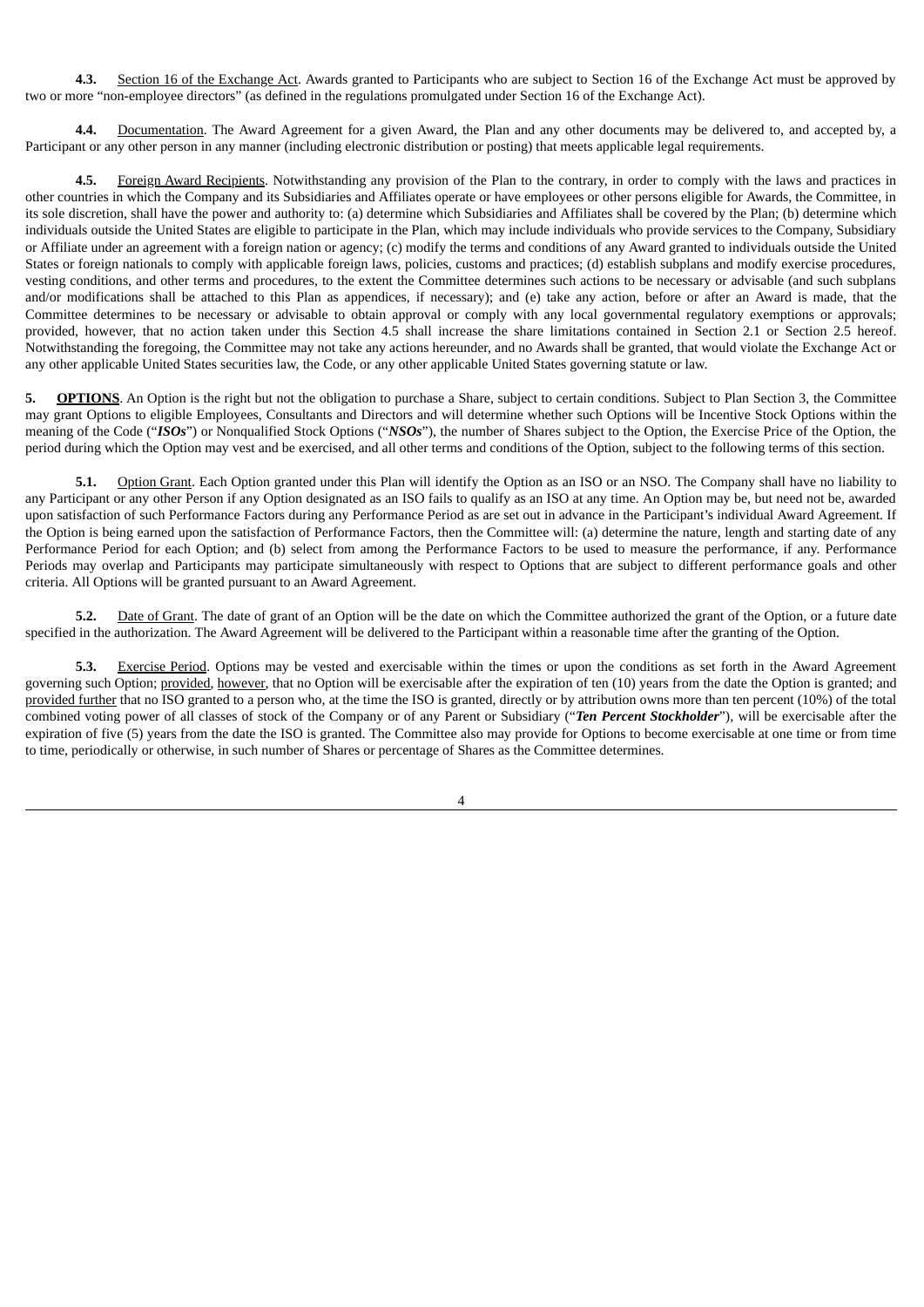**5.4.** Exercise Price. The Exercise Price of each Option will be determined by the Committee when the Option is granted; provided that: (a) the Exercise Price of an Option will be not less than one hundred percent (100%) of the Fair Market Value of the Shares subject to the Option on the date of grant and (b) the Exercise Price of any ISO granted to a Ten Percent Stockholder will not be less than one hundred ten percent (110%) of the Fair Market Value of the Shares subject to the ISO on the date of grant. Payment for the Shares purchased may be made in accordance with Section 12 and the Award Agreement and in accordance with any procedures established by the Company.

**5.5.** Method of Exercise. Any Option granted hereunder will be vested and exercisable according to the terms of the Plan and at such times and under such conditions as determined by the Committee and set forth in the Award Agreement. An Option may not be exercised for a fraction of a Share. An Option will be deemed exercised when the Company receives: (a) notice of exercise (in such form as the Committee may specify from time to time) from the person entitled to exercise the Option (and/or via electronic execution through an authorized third-party administrator) and (b) full payment for the Shares with respect to which the Option is exercised together with applicable withholding taxes. Full payment may consist of any consideration and method of payment authorized by the Committee and permitted by the Award Agreement and the Plan. Shares issued upon exercise of an Option will be issued in the name of the Participant. Until the Shares are issued (as evidenced by the appropriate entry on the books of the Company or of a duly authorized transfer agent of the Company), no right to vote or receive dividends or any other rights as a stockholder will exist with respect to the Shares, notwithstanding the exercise of the Option. The Company will issue (or cause to be issued) such Shares promptly after the Option is exercised. No adjustment will be made for any dividend or other right for which the record date is prior to the date the Shares are issued, except as provided in Section 2.6 of the Plan. Exercising an Option in any manner will decrease the number of Shares thereafter available, both for purposes of the Plan and for sale under the Option, by the number of Shares as to which the Option is exercised.

**5.6.** Termination of Service. If a Participant's Service terminates for any reason other than for Cause or because of the Participant's death, or Disability, then the Participant may exercise his or her Options only to the extent that such Options would have been exercisable by the Participant on the date the Participant's Service terminates no later than three (3) months after the date the Participant's Service terminates (or such shorter or longer time period as may be determined by the Committee as set forth in an Award Agreement or otherwise, with any exercise of an ISO beyond three (3) months after the date Participant's employment terminates deemed to be the exercise of an NSO), but in any event no later than the expiration date of the Options, except as required by applicable law.

(a) Death. If a Participant's Service terminates because of the Participant's death (or the Participant dies within three (3) months after the Participant's Service terminates other than for Cause or because of the Participant's Disability), then the Participant's Options may be exercised only to the extent that such Options would have been exercisable by the Participant on the date the Participant's Service terminates and must be exercised by the Participant's legal representative, or authorized assignee, no later than twelve (12) months after the date the Participant's Service terminates (or such shorter or longer time period as may be determined by the Committee as set forth in an Award Agreement or otherwise), but in any event no later than the expiration date of the Options, except as required by applicable law.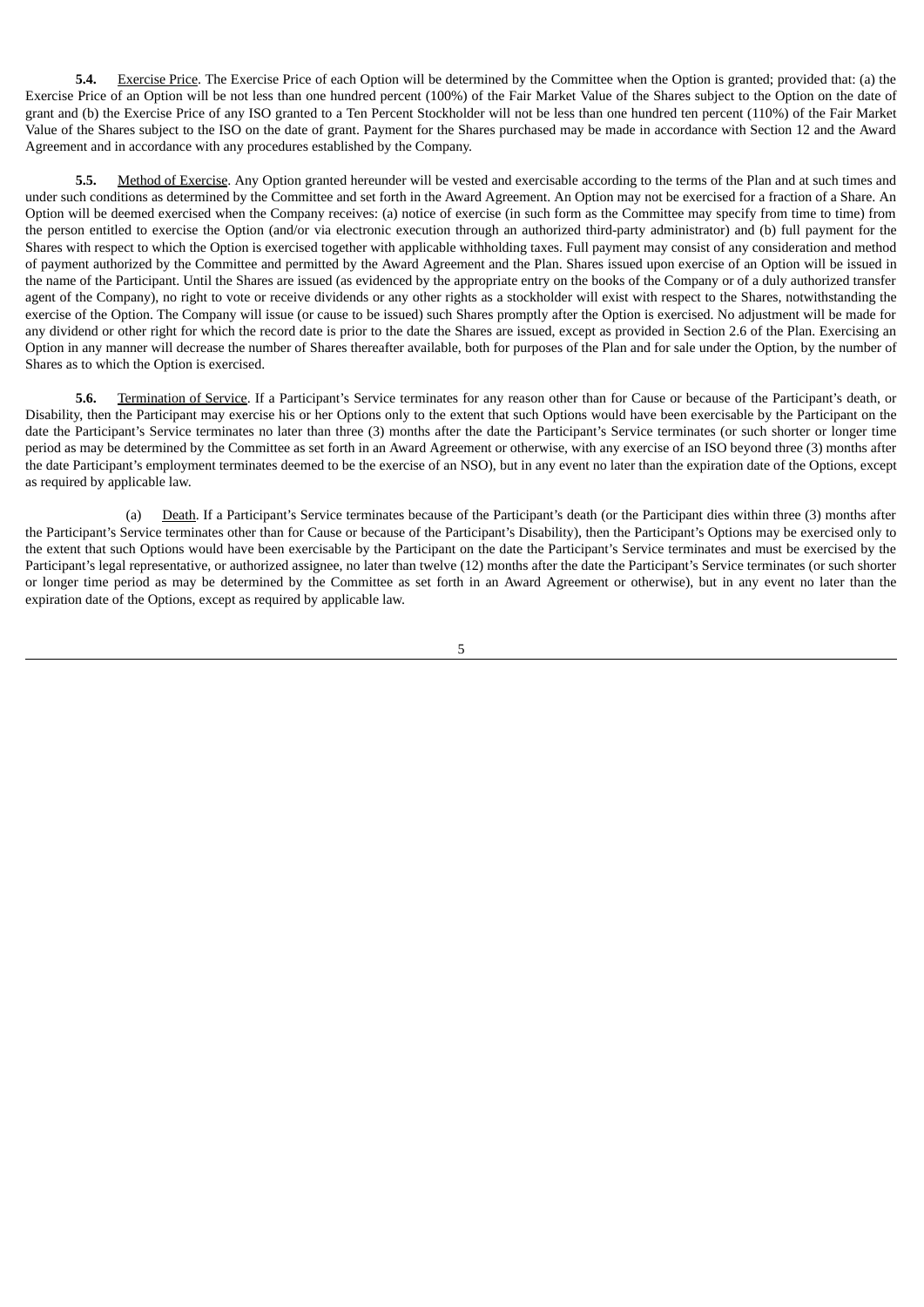(b) Disability. If a Participant's Service terminates because of the Participant's Disability, then the Participant's Options may be exercised only to the extent that such Options would have been exercisable by the Participant on the date the Participant's Service terminates and must be exercised by the Participant (or the Participant's legal representative or authorized assignee) no later than twelve (12) months after the date the Participant's Service terminates (or such shorter or longer time period as may be determined by the Committee as set forth in an Award Agreement or otherwise, with any exercise of an ISO beyond (a) three (3) months after the date the Participant's employment terminates when the termination of Service is for a Disability that is not a "permanent and total disability" as defined in Section 22(e)(3) of the Code, or (b) twelve (12) months after the date the Participant's employment terminates when the termination of Service is for a Disability that is a "permanent and total disability" as defined in Section 22(e)(3) of the Code, deemed to be exercise of an NSO), but in any event no later than the expiration date of the Options.

(c) Cause. If a Participant's Service is terminated for Cause, then the Participant's Options (whether vested or unvested) shall immediately expire on the Participant's date of termination of Service if the Committee has reasonably determined in good faith that such cessation of Services has resulted in connection with an act or failure to act constituting Cause (or such Participant's Service could have been terminated for Cause (without regard to the lapsing of any required notice or cure periods in connection therewith) at the time such Participant terminated Service), or at such later time and on such conditions as are determined by the Committee, but in any event no later than the expiration date of the Options. Unless otherwise provided in an employment agreement, the Award Agreement or other applicable agreement between the Participant and the Company or any Parent or Subsidiary, Cause shall have the meaning set forth in the Plan.

**5.7.** Limitations on ISOs. With respect to Awards granted as ISOs, to the extent that the aggregate Fair Market Value of the Shares with respect to which such ISOs are exercisable for the first time by the Participant during any calendar year (under all plans of the Company and any Parent or Subsidiary) exceeds one hundred thousand dollars (\$100,000), such Options will be treated as NSOs. For purposes of this Section 5.7, ISOs will be taken into account in the order in which they were granted. The Fair Market Value of the Shares will be determined as of the time the Option with respect to such Shares is granted. In the event that the Code or the regulations promulgated thereunder are amended after the Effective Date to provide for a different limit on the Fair Market Value of Shares permitted to be subject to ISOs, such different limit will be automatically incorporated herein and will apply to any Options granted after the effective date of such amendment.

**5.8.** Disqualifying Dispositions. Any Participant who shall make a "disposition" (as defined in Section 424 of the Code) of all or any portion of Shares acquired upon exercise of an Incentive Stock Option within two (2) years from the date of grant of such Incentive Stock Option or within one (1) year after the issuance of Shares acquired upon exercise of such Incentive Stock Option shall be required to immediately advise the Company in writing as to the occurrence of the sale and the price realized upon the sale of such Shares.

**5.9.** Modification, Extension or Renewal. The Committee may modify, extend or renew outstanding Options and authorize the grant of new Options in substitution therefor, provided that any such action may not, without the written consent of a Participant, impair any of such Participant's rights under any Option previously granted, unless for the purpose of complying with applicable laws and regulations. Any outstanding ISO that is modified, extended, renewed or otherwise altered will be treated in accordance with Section 424(h) of the Code. Subject to Section 19 of this Plan, by written notice to affected Participants, the Committee may reduce the Exercise Price of outstanding Options without the consent of such Participants; provided, however, that the Exercise Price may not be reduced below the minimum Exercise Price that would be permitted under Section 5.4 for Options granted on the date the action is taken to reduce the Exercise Price.

**5.10.** No Disqualification. Notwithstanding any other provision in this Plan, no term of this Plan relating to ISOs will be interpreted, amended or altered, nor will any discretion or authority granted under this Plan be exercised, so as to disqualify this Plan under Section 422 of the Code or, without the consent of the Participant, to disqualify any Participant's ISO under Section 422 of the Code.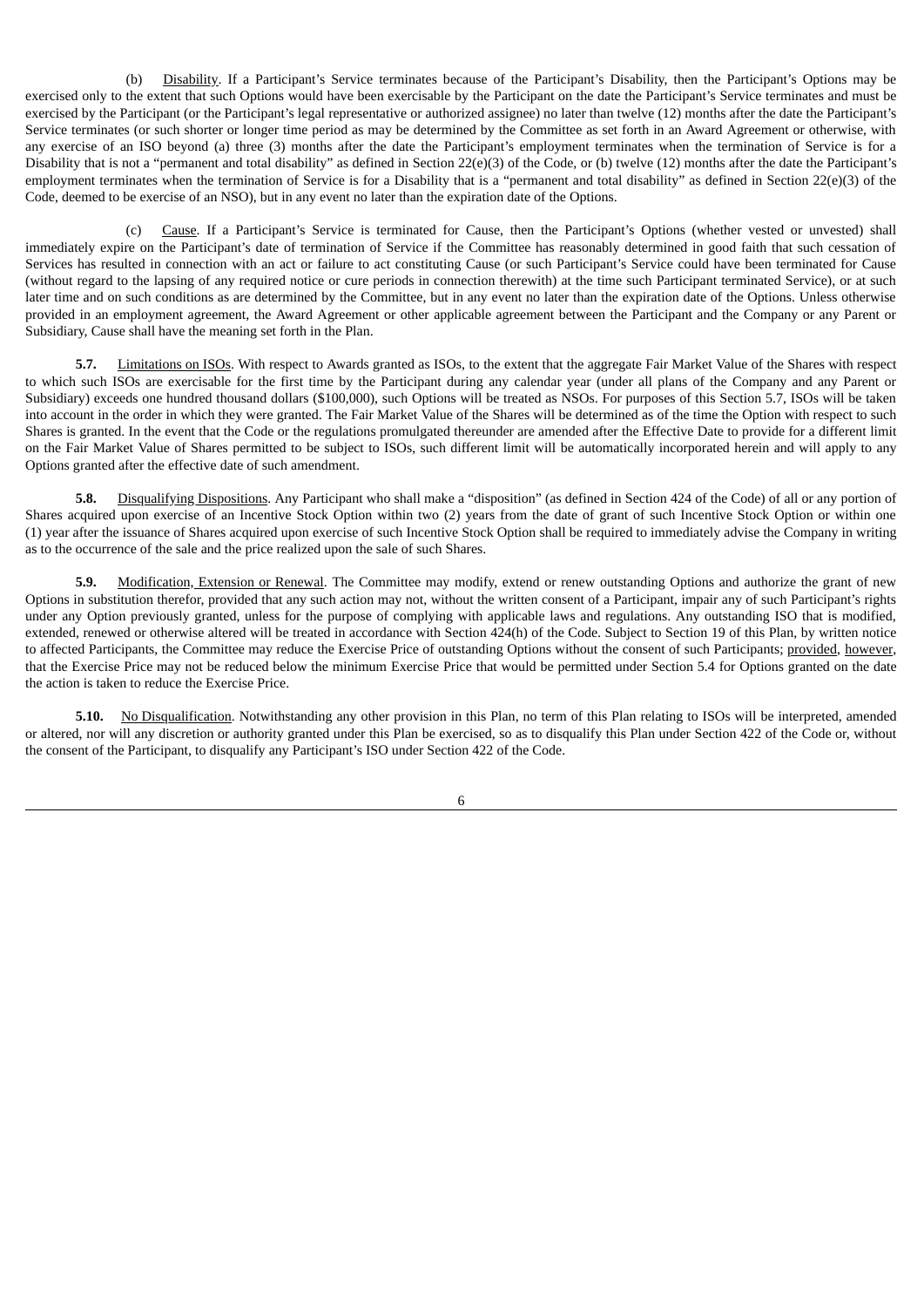**6. RESTRICTED STOCK AWARDS**. A Restricted Stock Award is an offer by the Company to sell to an eligible Employee, Consultant or Director Shares that are subject to restrictions ("*Restricted Stock*"). The Committee will determine to whom an offer will be made, the number of Shares the Participant may purchase, the Purchase Price, the restrictions applicable to the Shares, vesting conditions, and all other terms and conditions of the Restricted Stock Award, subject to the Plan.

**6.1.** Restricted Stock Purchase Agreement. All Restricted Stock Awards will be evidenced by an Award Agreement. Except as may otherwise be provided in an Award Agreement, a Participant accepts a Restricted Stock Award by signing and delivering to the Company an Award Agreement with full payment of the Purchase Price, within thirty (30) days from the date the Award Agreement was delivered to the Participant. If the Participant does not accept such Award within thirty (30) days, then the offer to purchase such Restricted Stock Award will terminate, unless the Committee determines otherwise.

**6.2.** Purchase Price. The Purchase Price for Shares issued pursuant to a Restricted Stock Award will be determined by the Committee on the date the Restricted Stock Award is granted and, if permitted by law, no cash consideration will be required in connection with the payment for the Purchase Price if the Committee provides that payment shall be in the form of services rendered. Payment of the Purchase Price must be made in accordance with Section 12 of the Plan, the Award Agreement and any procedures established by the Company.

Terms of Restricted Stock Awards. Restricted Stock Awards will be subject to such restrictions as the Committee may impose or are required by law. These restrictions may be based on completion of a specified number of years of service with the Company or upon completion of Performance Factors, if any, during any Performance Period as set out in advance in the Participant's Award Agreement. Prior to the grant of a Restricted Stock Award, the Committee shall: (a) determine the nature, length and starting date of any Performance Period for the Restricted Stock Award; (b) select from among the Performance Factors to be used to measure performance goals, if any; and (c) determine the number of Shares that may be awarded to the Participant. Performance Periods may overlap and a Participant may participate simultaneously with respect to Restricted Stock Awards that are subject to different Performance Periods and having different performance goals and other criteria.

**6.4.** Termination of Service. Except as may be set forth in any Participant's Award Agreement, vesting ceases on the date the Participant's Service terminates (unless determined otherwise by the Committee).

**7. STOCK BONUS AWARDS**. A Stock Bonus Award is an award to an eligible Employee, Consultant, Director or Non-Employee Director of Shares for Services to be rendered or for past Services already rendered to the Company or any Parent, Subsidiary or Affiliate. All Stock Bonus Awards shall be made pursuant to an Award Agreement. No payment from the Participant will be required for Shares awarded pursuant to a Stock Bonus Award.

**7.1.** Terms of Stock Bonus Awards. The Committee will determine the number of Shares to be awarded to the Participant under a Stock Bonus Award and any restrictions thereon. These restrictions may be based upon completion of a specified number of years of service with the Company or upon satisfaction of performance goals based on Performance Factors during any Performance Period as set out in advance in the Participant's Stock Bonus Agreement. Prior to the grant of any Stock Bonus Award the Committee shall: (a) determine the restrictions to which the Stock Bonus Award is subject, including the nature, length and starting date of any Performance Period for the Stock Bonus Award; (b) select from among the Performance Factors, if any, to be used to measure performance goals; and (c) determine the number of Shares that may be awarded to the Participant. Performance Periods may overlap and a Participant may participate simultaneously with respect to Stock Bonus Awards that are subject to different Performance Periods and different performance goals and other criteria.

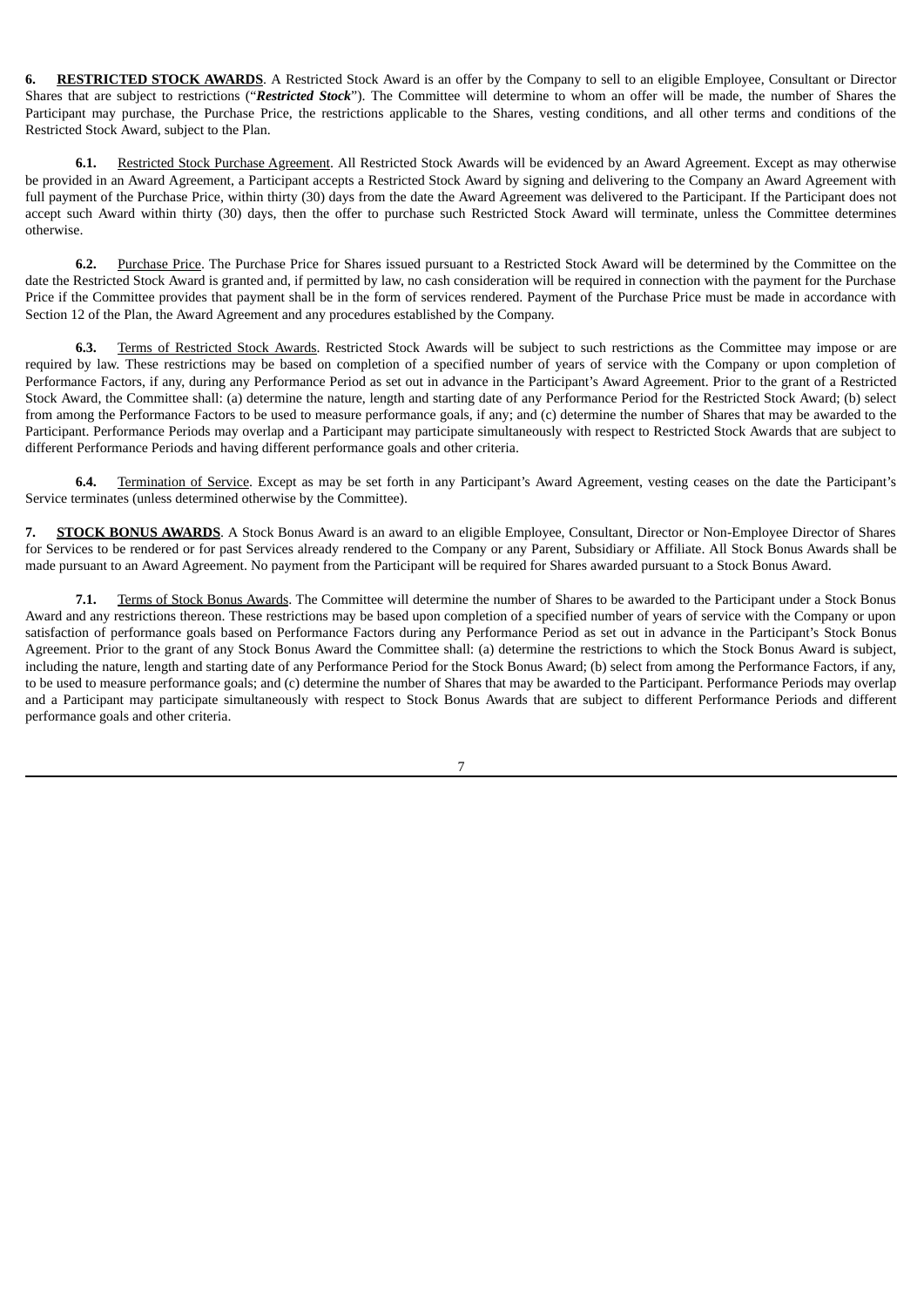**7.2.** Form of Payment to Participant. Payment may be made in the form of cash, whole Shares, or a combination thereof, based on the Fair Market Value of the Shares earned under a Stock Bonus Award on the date of payment, as determined in the sole discretion of the Committee.

**7.3.** Termination of Service. Except as may be set forth in the Participant's Award Agreement, vesting ceases on the date the Participant's Service terminates (unless determined otherwise by the Committee).

**8. STOCK APPRECIATION RIGHTS**. A Stock Appreciation Right ("*SAR*") is an award to an eligible Employee, Consultant, Director or Non-Employee Director that may be settled in cash, or Shares (which may consist of Restricted Stock), having a value equal to (a) the difference between the Fair Market Value on the date of exercise over the Exercise Price multiplied by (b) the number of Shares with respect to which the SAR is being settled (subject to any maximum number of Shares that may be issuable as specified in an Award Agreement). All SARs shall be granted pursuant to an Award Agreement.

**8.1.** Terms of SARs. The Committee will determine the terms of each SAR including, without limitation: (a) the number of Shares subject to the SAR; (b) the Exercise Price and the time or times during which the SAR may be exercised and settled; (c) the consideration to be distributed on settlement of the SAR; and (d) the effect of the Participant's termination of Service on each SAR. The Exercise Price of the SAR will be determined by the Committee when the SAR is granted, and may not be less than Fair Market Value of the Shares subject to the SAR on the date of grant. A SAR may be subject to satisfaction of Performance Factors, if any, during any Performance Period as are set out in advance in the Participant's individual Award Agreement. If the SAR is being earned upon the satisfaction of Performance Factors, then the Committee will: (i) determine the nature, length and starting date of any Performance Period for each SAR; and (ii) select from among the Performance Factors to be used to measure the performance, if any. Performance Periods may overlap and Participants may participate simultaneously with respect to SARs that are subject to different Performance Factors and other criteria.

**8.2.** Date of Grant. The date of grant of an SAR will be the date on which the Committee authorized the grant of the SAR, or a future date specified in the authorization. The Award Agreement will be delivered to the Participant within a reasonable time after the granting of the SAR.

**8.3.** Exercise Period and Expiration Date. A SAR will be exercisable within the times or upon the occurrence of events determined by the Committee and set forth in the Award Agreement governing such SAR. The SAR Agreement shall set forth the expiration date; provided that no SAR will be exercisable after the expiration of ten (10) years from the date the SAR is granted. The Committee may also provide for SARs to become exercisable at one time or from time to time, periodically or otherwise (including, without limitation, upon the attainment during a Performance Period of performance goals based on Performance Factors), in such number of Shares or percentage of the Shares subject to the SAR as the Committee determines. Except as may be set forth in the Participant's Award Agreement, vesting ceases on the date Participant's Service terminates (unless determined otherwise by the Committee). Notwithstanding the foregoing, the rules of Section 5.6 of the Plan also will apply to SARs.

**8.4.** Form of Settlement. Upon exercise of a SAR, a Participant will be entitled to receive payment from the Company in an amount determined by multiplying (a) the difference between the Fair Market Value of a Share on the date of exercise over the Exercise Price; times (b) the number of Shares with respect to which the SAR is exercised. At the discretion of the Committee, the payment from the Company for the SAR exercise may be in cash, in Shares of equivalent value, or in some combination thereof.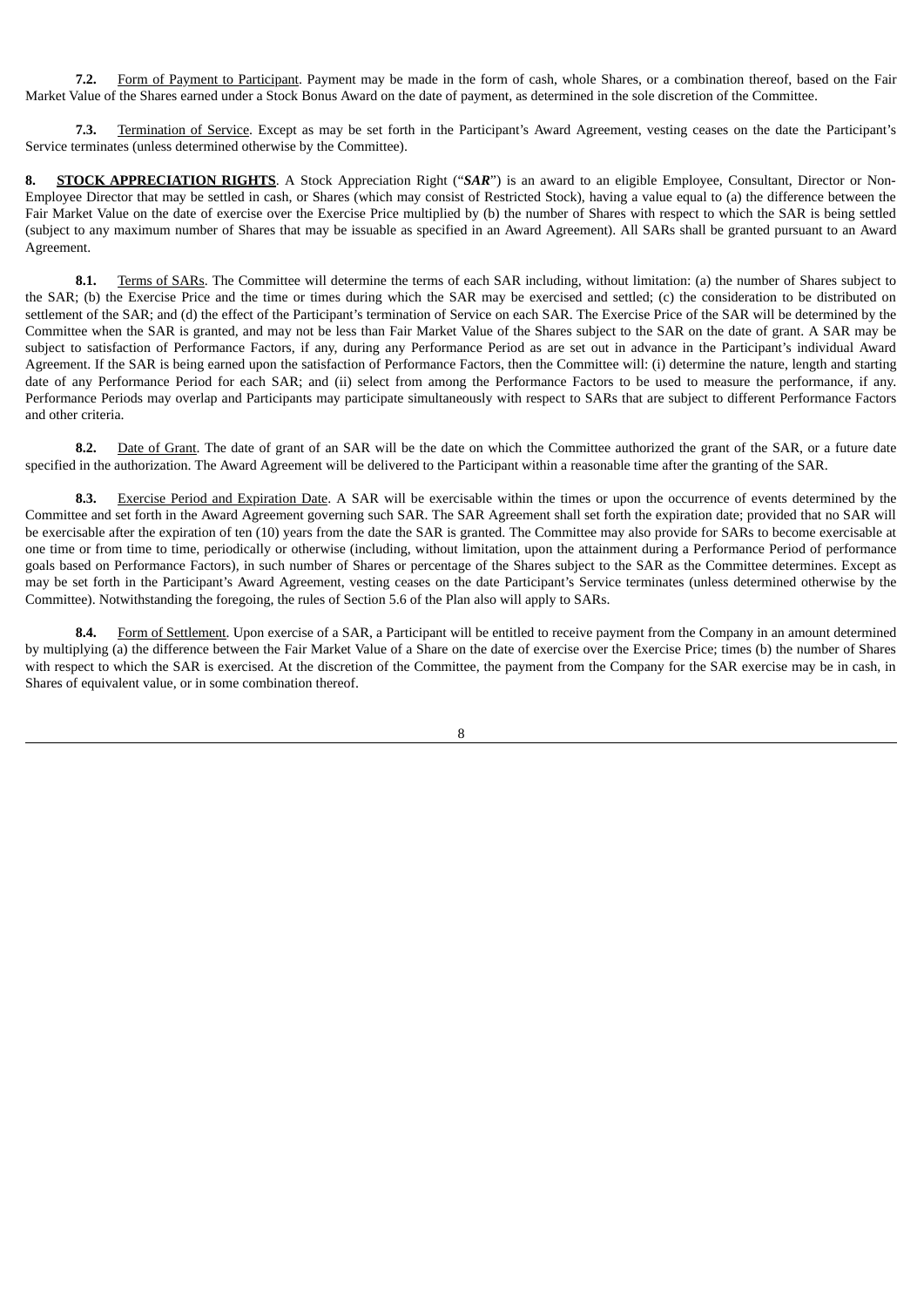**8.5.** Termination of Service. Except as may be set forth in the Participant's Award Agreement, vesting ceases on the date the Participant's Service terminates (unless determined otherwise by the Committee).

**9. RESTRICTED STOCK UNITS**. A Restricted Stock Unit ("*RSU*") is an award to an eligible Employee, Consultant, Director or Non-Employee Director covering a number of Shares that may be settled in cash or by issuance of those Shares (which may consist of Restricted Stock). No Purchase Price shall apply to an RSU settled in Shares. All RSUs shall be made pursuant to an Award Agreement.

**9.1.** Terms of RSUs. The Committee will determine the terms of an RSU including, without limitation: (a) the number of Shares subject to the RSU; (b) the time or times during which the RSU may be vested and settled; (c) the consideration to be distributed on settlement; and (d) the effect of the Participant's termination of Service on each RSU; provided that no RSU shall have a term longer than ten (10) years. An RSU may be subject to satisfaction of such performance goals based on Performance Factors during any Performance Period as are set out in advance in the Participant's Award Agreement. If the RSU is being earned upon satisfaction of Performance Factors, then the Committee will: (i) determine the nature, length and starting date of any Performance Period for the RSU; (ii) select from among the Performance Factors to be used to measure the performance, if any; and (iii) determine the number of Shares deemed subject to the RSU. Performance Periods may overlap and Participants may participate simultaneously with respect to RSUs that are subject to different Performance Periods and different performance goals and other criteria.

Form and Timing of Settlement. Payment of earned RSUs shall be made as soon as practicable after the date(s) determined by the Committee and set forth in the Award Agreement. The Committee, in its sole discretion, may settle earned RSUs in cash, Shares or a combination of both. The Committee may also permit a Participant to defer payment under a RSU to a date or dates after the RSU is earned provided that the terms of the RSU and any deferral satisfy the requirements of Section 409A of the Code to the extent applicable.

**9.3.** Termination of Service. Except as may be set forth in the Participant's Award Agreement, vesting ceases on the date the Participant's Service terminates (unless determined otherwise by the Committee).

**9.4.** Dividend Equivalent Payments. The Committee may permit Participants holding RSUs to receive dividend equivalent payments on outstanding RSUs if and when dividends are paid to stockholders on Shares. In the discretion of the Committee, such dividend equivalent payments may be paid in cash or Shares and will be subject to the same vesting or performance requirements as the RSUs. If the Committee permits dividend equivalent payments to be made on RSUs, the terms and conditions for such dividend equivalent payments will be set forth in the RSU Agreement.

**10. PERFORMANCE AWARDS**. A Performance Award is an award to an eligible Employee, Consultant or Director that is based upon the attainment of performance goals, as established by the Committee, and other terms and conditions specified by the Committee, and may be settled in cash, Shares (which may consist of, without limitation, Restricted Stock), other property or any combination thereof. Grants of Performance Awards shall be made pursuant to an Award Agreement that cites Section 10 of the Plan.

**10.1.** Types of Performance Awards. Performance Awards shall include Performance Shares, Performance Units and cash-settled Performance Awards as set forth in Sections 10.1(a), 10.1(b) and 10.1(c) below.

(a) Performance Shares. The Committee may grant Awards of Performance Shares, designate the Participants to whom Performance Shares are to be awarded and determine the number of Performance Shares and the terms and conditions of each such Award.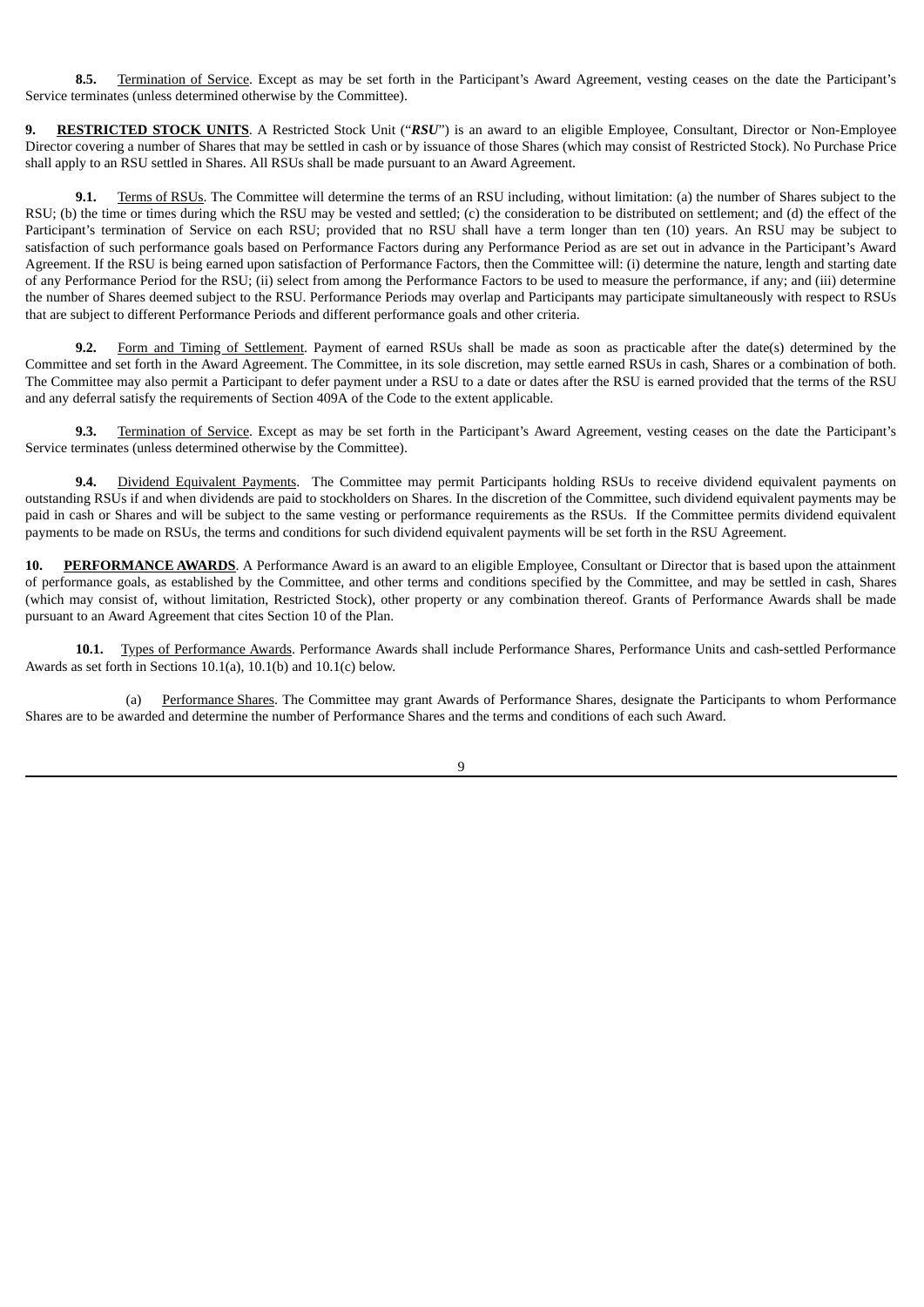(b) Performance Units. The Committee may grant Awards of Performance Units, designate the Participants to whom Performance Units are to be awarded and determine the number of Performance Units and the terms and conditions of each such Award.

(c) Cash-Settled Performance Awards. The Committee may also grant cash-settled Performance Awards, designate the Participants to whom cash-settled Performance Awards are to be awarded and determine the terms and conditions of each such Award.

The amount to be paid under any Performance Award may be adjusted on the basis of such further consideration as the Committee shall determine in its sole discretion.

**10.2.** Terms of Performance Awards. Performance Awards will be based on the attainment of performance goals using the Performance Factors within this Plan that are established by the Committee for the relevant Performance Period. The Committee will determine, and each Award Agreement shall set forth, the terms of each Performance Award including, without limitation: (a) the amount of any cash bonus, (b) the number of Shares deemed subject to an award of Performance Shares; (c) the Performance Factors and Performance Period that shall determine the time and extent to which each award of Performance Shares shall be settled; (d) the consideration to be distributed on settlement, and (e) the effect of the Participant's termination of Service on each Performance Award. In establishing Performance Factors and the Performance Period the Committee will: (i) determine the nature, length and starting date of any Performance Period; (ii) select from among the Performance Factors to be used; and (iii) determine the number of Shares deemed subject to the award of Performance Shares. Each Performance Share will have an initial value equal to the Fair Market Value of a Share on the date of grant. Prior to settlement the Committee shall determine the extent to which Performance Awards have been earned. Performance Periods may overlap and Participants may participate simultaneously with respect to Performance Awards that are subject to different Performance Periods and different performance goals and other criteria.

**10.3.** Termination of Service. Except as may be set forth in the Participant's Award Agreement, vesting ceases on the date the Participant's Service terminates (unless determined otherwise by the Committee).

**11. CASH AWARDS**. A Cash Award ("*Cash Award*") is an award not otherwise described in the Plan that is denominated in, or payable to an eligible Participant solely in, cash, as deemed by the Committee to be consistent with the purposes of the Plan. Cash Awards shall be subject to the terms, conditions, restrictions and limitations determined by the Committee, in its sole discretion, from time to time. Awards granted pursuant to this Section 11 may be granted with value and payment contingent upon the achievement of Performance Factors. All Cash Awards shall be made pursuant to an Award Agreement.

**12. PAYMENT FOR SHARE PURCHASES**. Payment from a Participant for Shares acquired pursuant to this Plan may be made in cash or cash equivalents or, where expressly approved for the Participant by the Committee and where permitted by law (and to the extent not otherwise set forth in the applicable Award Agreement):

(a) by surrender of Shares held by the Participant that are clear of all liens, claims, encumbrances, pledges or security interests that have a Fair Market Value on the date of surrender equal to the aggregate Exercise Price of the Shares as to which the Award will be exercised or settled; provided that such shares have been held and vested for at least six (6) months (or such other period of time as established from time to time by the Committee to avoid adverse accounting treatment);

(b) by a "net exercise" method by which the Company withholds from the delivery of the number Shares that otherwise would have been delivered by the Company on exercise of an Option the number of Shares having an aggregate Fair Market Value equal to the aggregate Exercise Price due on Option exercise;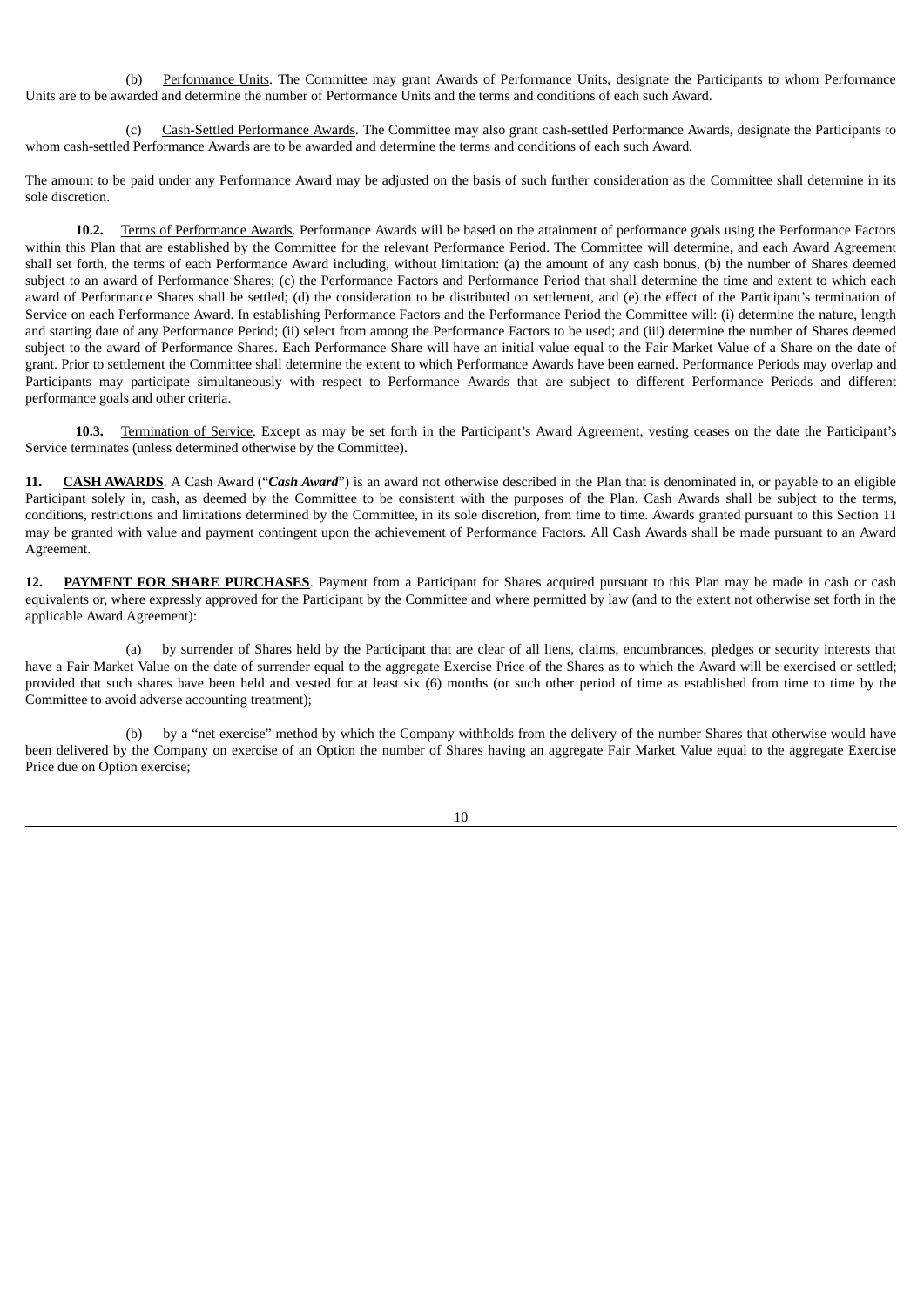(c) by consideration received by the Company pursuant to a broker-assisted or other form of cashless exercise program implemented by the Company in connection with the Plan;

- (d) by any combination of the foregoing; or
- (e) by any other method of payment as is permitted by applicable law.

The Committee may limit the availability of any method of payment, to the extent the Committee determines, in its discretion, that such limitation is necessary or advisable to comply with applicable law or facilitate the administration of the Plan.

**13. GRANTS TO NON-EMPLOYEE DIRECTORS**. Non-Employee Directors are eligible to receive any type of Award offered under this Plan except ISOs. Awards pursuant to this Section 13 may be automatically made pursuant to policy adopted by the Board, or made from time to time as determined in the discretion of the Board. No Non-Employee Director may receive Awards under the Plan with an aggregate grant date fair value that, when combined with cash compensation received for service as a Non-Employee Director, exceeds \$750,000 value (described below) in a calendar year, increased to \$1,000,000 in the calendar year of his or her initial services as a Non-Employee Director. Grant date fair value for purposes of Awards to Non-Employee Directors under the Plan will be determined as follows: (a) for Options and SARs, grant date fair value will be calculated using the Company's regular valuation methodology for determining the grant date fair value of such Options or SARs for reporting purposes and (b) for all other Awards, grant date fair value will be determined by either (i) calculating the product of the Fair Market Value per Share on the date of grant and the aggregate number of Shares subject to the Award or (ii) calculating the product using an average of the Fair Market Value over a number of trading days and the aggregate number of Shares subject to the Award as determined by the Committee. Awards granted to an individual while he or she was serving in the capacity as an Employee or while he or she was a Consultant but not a Non-Employee Director will not count for purposes of the limitations set forth in this Section 13. All Awards to Non-Employee Directors shall be made pursuant to an Award Agreement.

**13.1.** Eligibility. Awards pursuant to this Section 13 shall be granted only to Non-Employee Directors. A Non-Employee Director who is elected or re-elected as a member of the Board will be eligible to receive an Award under this Section 13.

**13.2.** Vesting, Exercisability and Settlement. Except as set forth in Section 22, Awards shall vest, become exercisable and be settled as determined by the Board. With respect to Options and SARs, the exercise price for such Awards granted to Non-Employee Directors will not be less than the Fair Market Value of the Shares at the time that such Option or SAR is granted.

**13.3.** Election to Receive Awards in Lieu of Cash. A Non-Employee Director may elect to receive his or her annual retainer payments and/or meeting fees from the Company in the form of cash or Awards or a combination thereof, if permitted, and as determined, by the Committee. Such Awards will be issued under the Plan. An election under this Section 13.3 will be filed with the Company on the form prescribed by the Company.

### **14. WITHHOLDING TAXES**.

**14.1.** Withholding Generally. Prior to any relevant taxable or tax withholding events in connection with the Awards under this Plan, the Company or the Parent, Subsidiary, or Affiliate, as applicable, employing the Participant, may require the Participant to pay or make adequate arrangements satisfactory to the Company with respect to any or all applicable U.S. federal, state, local, and international income tax, social insurance, payroll tax, fringe benefits tax, payment on account and other tax-related items related to the Participant's participation in this Plan and legally applicable to the Participant (collectively, "*Tax-Related Obligations*") prior to the delivery of Shares pursuant to exercise or settlement of any Award. Whenever payments in satisfaction of Awards granted under this Plan are to be made in cash, such payment will be net of an amount sufficient to satisfy applicable withholding obligations for Tax-Related Obligations. Unless otherwise determined by the Committee, the Fair Market Value of the Shares will be determined as of the date that the taxes are required to be withheld.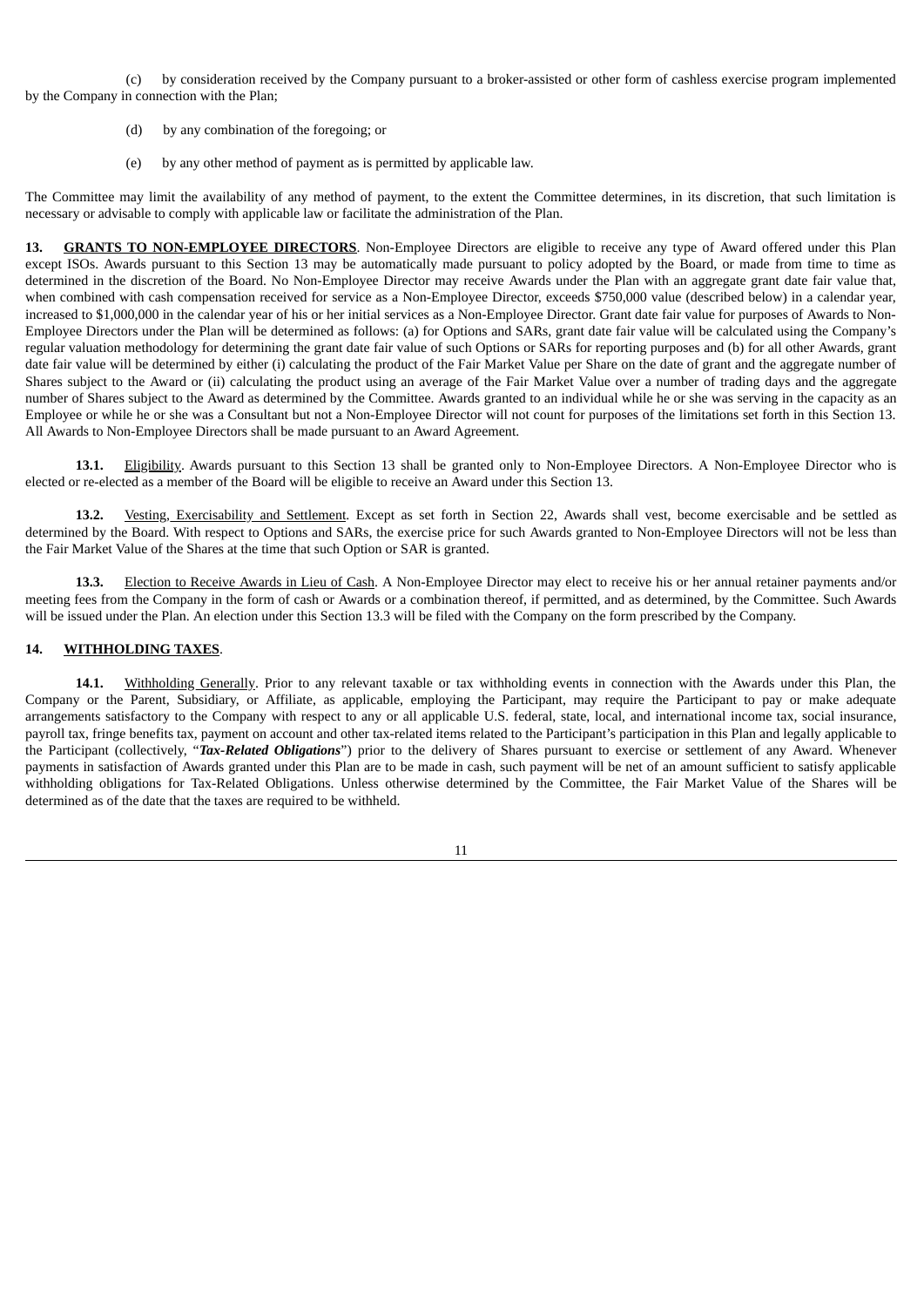**14.2.** Stock Withholding. The Committee, or its delegate(s), as permitted by applicable law, may, in its sole discretion and pursuant to such procedures as it may specify from time to time, require or permit a Participant to satisfy withholding obligations for such Tax-Related Obligations, in whole or in part by (without limitation) (a) paying cash, (b) having the Company withhold otherwise deliverable cash or Shares having a Fair Market Value equal to the Tax-Related Obligations to be withheld, (c) delivering to the Company already-owned Shares having a Fair Market Value equal to the Tax-Related Obligations to be withheld, or (d) withholding from proceeds of the sale of Shares issued pursuant to an Award either through a voluntary sale or through a mandatory sale arranged by the Company, *provided* that, in all instances, the satisfaction of the Tax-Related Obligations will not result in any adverse accounting consequence to the Company, as the Committee may determine in its sole discretion. The Company may withhold or account for these Tax-Related Obligations by considering applicable statutory withholding rates or other applicable withholding rates, including maximum rates for the applicable tax jurisdiction to the extent consistent with applicable laws. Unless otherwise determined by the Committee, the Fair Market Value of the Shares will be determined as of the date that the taxes are required to be withheld and such Shares shall be valued based on the value of the actual trade or, if there is none, the Fair Market Value of the Shares as of the previous trading day.

### **15. TRANSFERABILITY**.

**15.1.** Transfer Generally. Unless determined otherwise by the Committee or pursuant to Section 16.2, an Award may not be sold, pledged, assigned, hypothecated, transferred, or disposed of in any manner other than by will or by the laws of descent or distribution and any such sale, pledge, assignment, hypothecation, transfer or disposition shall be void and unenforceable against the Company. If the Committee makes an Award transferable, including, without limitation, by instrument to an inter vivos or testamentary trust in which the Awards are to be passed to beneficiaries upon the death of the trustor (settlor) or by gift or by domestic relations order to a Permitted Transferee, such Award will contain such additional terms and conditions as the Committee deems appropriate and such transfer will be for no consideration. All Awards shall be exercisable: (a) during the Participant's lifetime only by (i) the Participant, or (ii) the Participant's guardian or legal representative; (b) after the Participant's death, by the legal representative of the Participant's heirs or legatees; and (c) in the case of all awards except ISOs, by a Permitted Transferee.

#### **16. PRIVILEGES OF STOCK OWNERSHIP; RESTRICTIONS ON SHARES**.

**16.1.** Voting and Dividends. No Participant will have any of the rights of a stockholder with respect to any Shares until the Shares are issued to the Participant, except for any Dividend Equivalent Rights permitted by an applicable Award Agreement. Any Dividend Equivalent Rights will be subject to the same vesting or performance conditions as the underlying Award. In addition, the Committee may provide that any Dividend Equivalent Rights permitted by an applicable Award Agreement shall be deemed to have been reinvested in additional Shares or otherwise reinvested. After Shares are issued to the Participant, the Participant will be a stockholder and have all the rights of a stockholder with respect to such Shares, including the right to vote and receive all dividends or other distributions made or paid with respect to such Shares; provided, that if such Shares are Restricted Stock, then any new, additional or different securities the Participant may become entitled to receive with respect to such Shares by virtue of a stock dividend, stock split or any other change in the corporate or capital structure of the Company will be subject to the same restrictions as the Restricted Stock; provided, further, that the Participant will have no right to retain or receive such Dividend Equivalent Rights with respect to Unvested Shares, and any such dividends or stock distributions will be accrued and paid only at such time, if any, as such Unvested Shares become vested Shares. However, the Committee, in its discretion, may provide in the Award Agreement evidencing any Award that the Participant shall be entitled to Dividend Equivalent Rights with respect to the payment of cash dividends on Shares underlying an Award during the period beginning on the date the Award is granted and ending, with respect to each Share subject to the Award, on the earlier of the date on which the Award is exercised or settled or the date on which it is forfeited provided, that no Dividend Equivalent Right will be paid with respect to Unvested Shares, and such dividends or stock distributions will be accrued and paid only at such time, if any, as such Unvested Shares become vested Shares. Such Dividend Equivalent Rights, if any, shall be credited to the Participant in the form of additional whole Shares as of the date of payment of such cash dividends on Shares. Notwithstanding the foregoing, in no event shall Dividend Equivalent Rights be paid with respect to Options or SARs.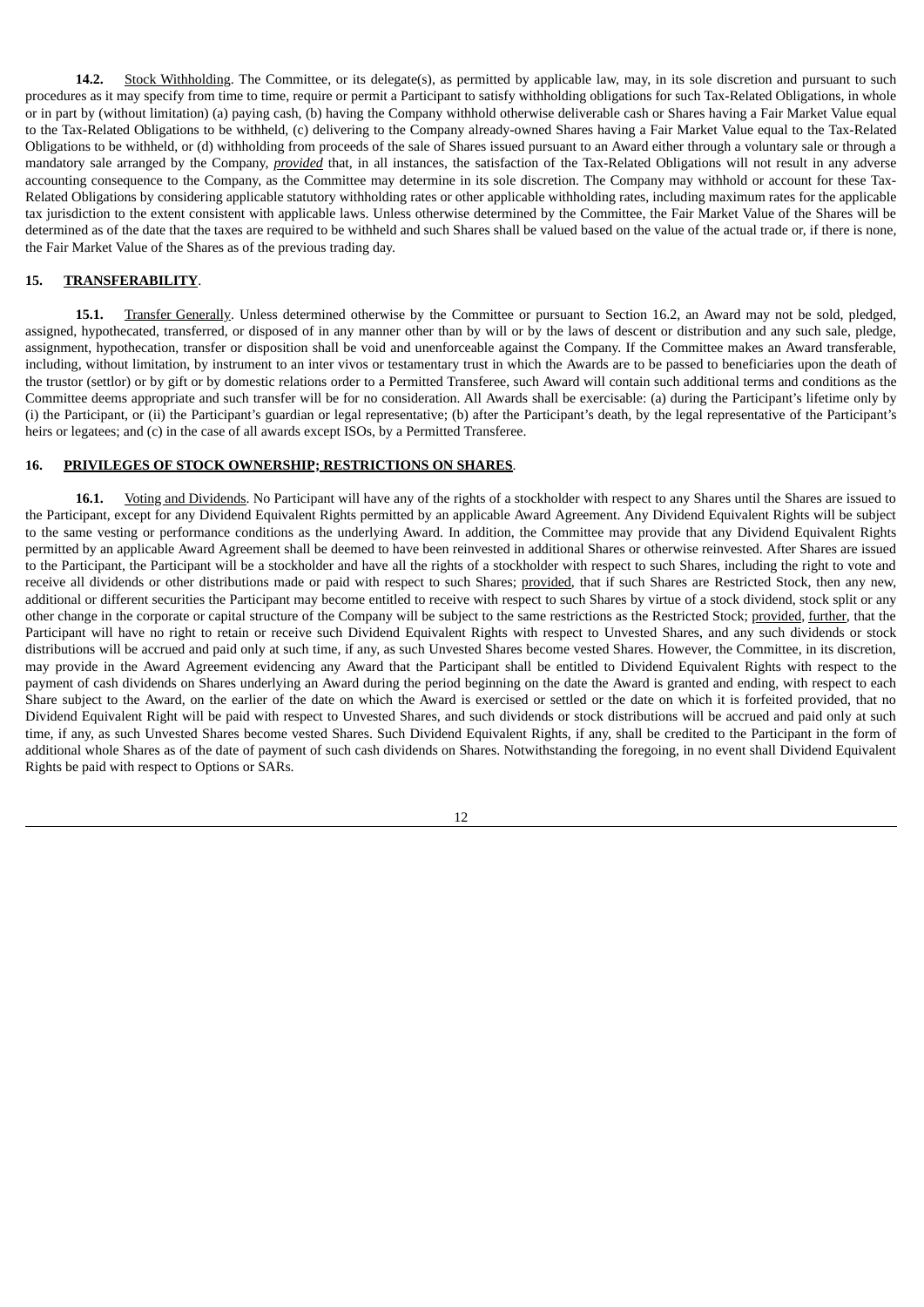**16.2.** Restrictions on Shares. At the discretion of the Committee, the Company may reserve to itself and/or its assignee(s) a right to repurchase (a "*Right of Repurchase*") a portion of any or all Unvested Shares held by a Participant following such Participant's termination of Service at any time within ninety (90) days (or such longer or shorter time determined by the Committee) after the later of the date Participant's Service terminates and the date the Participant purchases Shares under this Plan, for cash and/or cancellation of purchase money indebtedness, at the Participant's Purchase Price or Exercise Price, as the case may be.

**17. CERTIFICATES**. All Shares or other securities whether or not certificated, delivered under this Plan will be subject to such stock transfer orders, legends and other restrictions as the Committee may deem necessary or advisable, including restrictions under any applicable U.S. federal, state or foreign securities law, or any rules, regulations and other requirements of the SEC or any stock exchange or automated quotation system upon which the Shares may be listed or quoted and any non-U.S. exchange controls or securities law restrictions to which the Shares are subject.

**18. ESCROW; PLEDGE OF SHARES**. To enforce any restrictions on a Participant's Shares, the Committee may require the Participant to deposit all written or electronic certificate(s) representing Shares, together with stock powers or other instruments of transfer approved by the Committee, appropriately endorsed in blank, with the Company or an agent designated by the Company to hold in escrow until such restrictions have lapsed or terminated, and the Committee may cause a legend or legends referencing such restrictions to be placed on the certificate(s). Any Participant who is permitted to execute a promissory note as partial or full consideration for the purchase of Shares under this Plan will be required to pledge and deposit with the Company all or part of the Shares so purchased as collateral to secure the payment of Participant's obligation to the Company under the promissory note; provided, however, that the Committee may require or accept other or additional forms of collateral to secure the payment of such obligation and, in any event, the Company will have full recourse against the Participant under the promissory note notwithstanding any pledge of the Participant's Shares or other collateral. In connection with any pledge of the Shares, Participant will be required to execute and deliver a written pledge agreement in such form as the Committee will from time to time approve. The Shares purchased with the promissory note may be released from the pledge on a pro rata basis as the promissory note is paid.

**19. REPRICING; EXCHANGE AND BUYOUT OF AWARDS**. Without prior stockholder approval, the Committee may (a) reprice Options or SARs (and where such repricing is a reduction in the Exercise Price of outstanding Options or SARs, the consent of the affected Participants is not required provided written notice is provided to them, notwithstanding any adverse tax consequences to them arising from the repricing), and (b) with the consent of the respective Participants (unless not required pursuant to Section 5.9 of the Plan), pay cash or issue new Awards in exchange for the surrender and cancellation of any, or all, outstanding Awards; provided, however, that any such repricing of an Option or SAR will only be done to the extent that it can be done without triggering adverse tax consequences pursuant to Code Section 409A.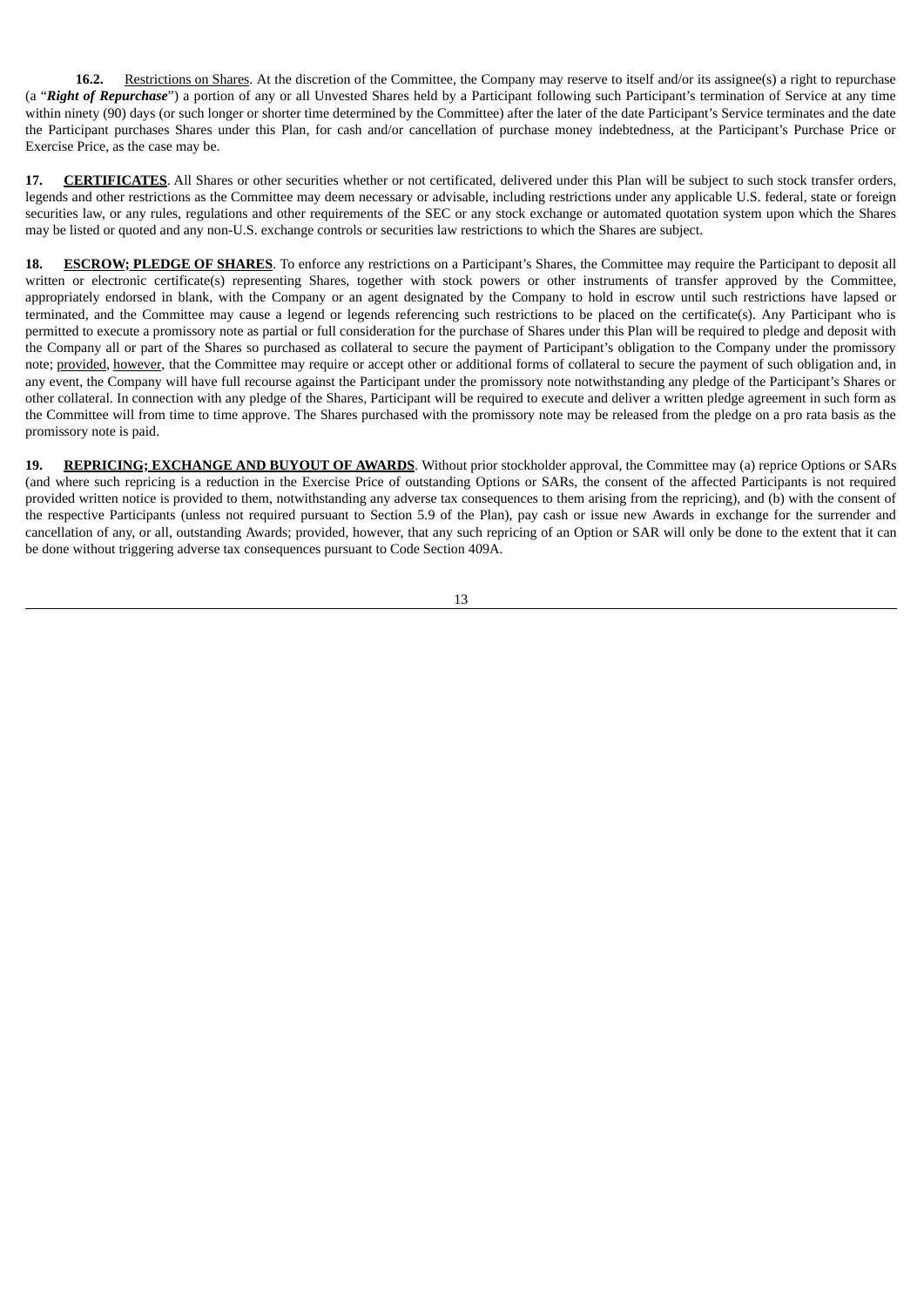**20. SECURITIES LAW AND OTHER REGULATORY COMPLIANCE**. An Award will not be effective unless such Award is in compliance with all applicable U.S. and foreign federal and state securities and exchange control and other laws, rules and regulations of any governmental body, and the requirements of any stock exchange or automated quotation system upon which the Shares may then be listed or quoted, as they are in effect on the date of grant of the Award and also on the date of exercise or other issuance. Notwithstanding any other provision in this Plan, the Company will have no obligation to issue or deliver written or electronic certificates for Shares under this Plan prior to: (a) obtaining any approvals from governmental agencies that the Company determines are necessary or advisable; and/or (b) completion of any registration or other qualification of such Shares under any state or federal or foreign law or ruling of any governmental body that the Company determines to be necessary or advisable. The Company will be under no obligation to register the Shares with the SEC or to effect compliance with the registration, qualification or listing requirements of any foreign, national or state securities laws, exchange control laws, stock exchange or automated quotation system, and the Company will have no liability for any inability or failure to do so.

21. **NO OBLIGATION TO EMPLOY**. Nothing in this Plan or any Award granted under this Plan will confer or be deemed to confer on any Participant any right to continue in the employ of, or to continue any other relationship with, the Company or any Parent, Subsidiary or Affiliate or limit in any way the right of the Company or any Parent, Subsidiary or Affiliate to terminate Participant's employment or other relationship at any time.

### **22. CORPORATE TRANSACTIONS**.

**22.1.** Assumption or Replacement of Awards by Successor. In the event that the Company is subject to a Corporate Transaction, outstanding Awards acquired under the Plan shall be subject to the agreement evidencing the Corporate Transaction, which need not treat all outstanding Awards in an identical manner. Such agreement, without the Participant's consent, shall provide for one or more of the following with respect to all outstanding Awards as of the effective date of such Corporate Transaction:

(a) The continuation of an outstanding Award by the Company (if the Company is the successor entity).

(b) The assumption of an outstanding Award by the successor or acquiring entity (if any) of such Corporate Transaction (or by its parents, if any), which assumption, will be binding on all selected Participants; provided that the Exercise Price and the number and nature of shares issuable upon exercise of any such Option or SAR, or any award that is subject to Section 409A of the Code, will be adjusted appropriately pursuant to Section 424(a) of the Code and/or Section 409A of the Code, as applicable.

(c) The substitution by the successor or acquiring entity in such Corporate Transaction (or by its parents, if any) of equivalent awards with substantially the same terms for such outstanding Awards (except that the Exercise Price and the number and nature of shares issuable upon exercise of any such Option or SAR, or any award that is subject to Section 409A of the Code, will be adjusted appropriately pursuant to Section 424(a) of the Code and/or Section 409A of the Code, as applicable).

(d) The full or partial acceleration of exercisability or vesting and accelerated expiration of an outstanding Award and lapse of the Company's right to repurchase or re-acquire shares acquired under an Award or lapse of forfeiture rights with respect to shares acquired under an Award.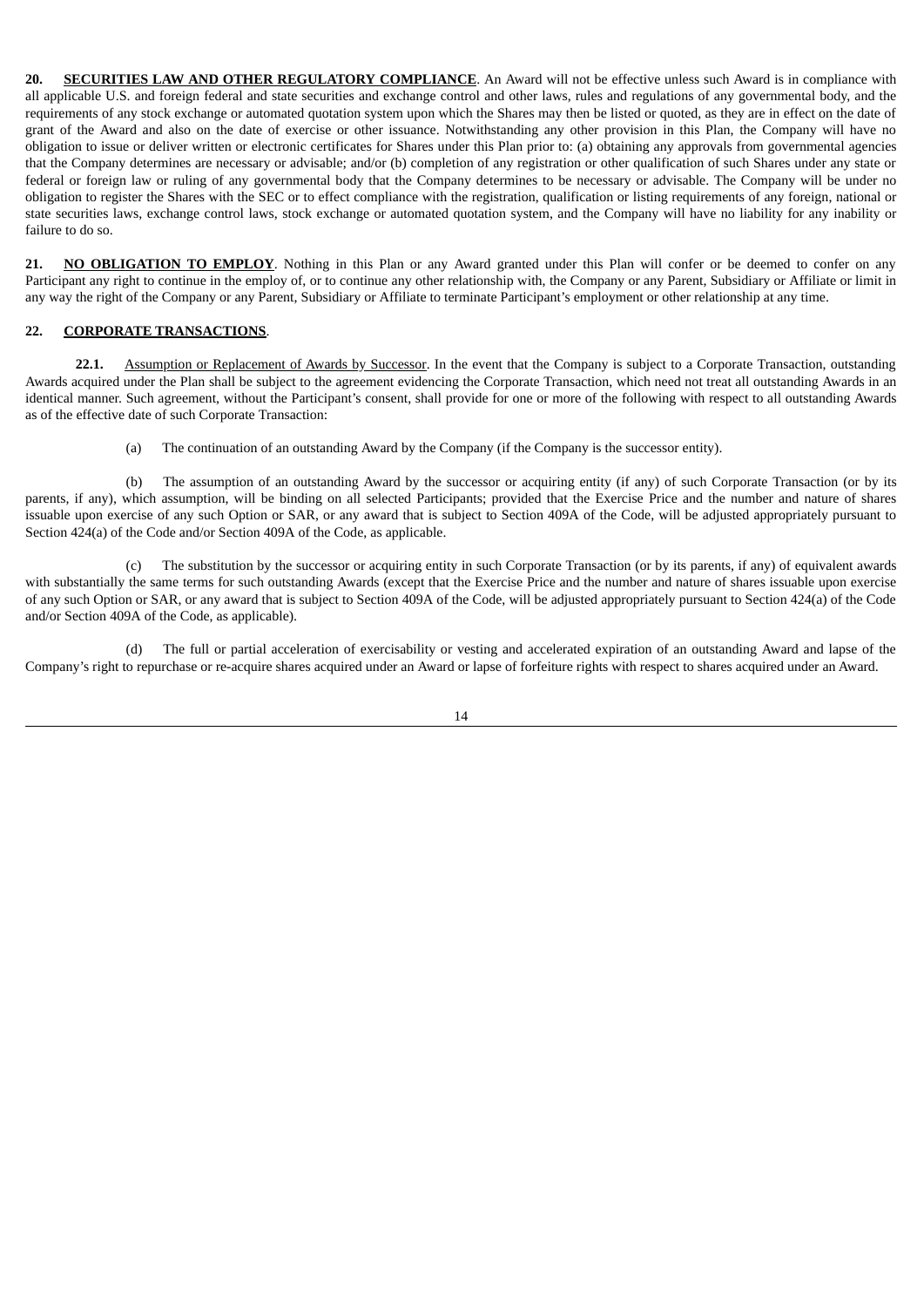(e) The settlement of the full value of such outstanding Award (whether or not then vested or exercisable) in cash, cash equivalents, or securities of the successor entity (or its parent, if any) with a Fair Market Value equal to the required amount, followed by the cancellation of such Awards; provided however, that such Award may be cancelled if such Award has no value, as determined by the Committee, in its discretion. Subject to Section 409A of the Code, such payment may be made in installments and may be deferred until the date or dates the Award would have become exercisable or vested. Such payment may be subject to vesting based on the Participant's continued service, provided that the vesting schedule shall not be less favorable to the Participant than the schedule under which the Award would have become vested or exercisable. For purposes of this Section 22.1(e), the Fair Market Value of any security shall be determined without regard to any vesting conditions that may apply to such security.

(f) The cancellation of outstanding Awards in exchange for no consideration.

The Board shall have full power and authority to assign the Company's right to repurchase or re-acquire or forfeiture rights to such successor or acquiring entity. In addition, in the event such successor or acquiring entity (if any) refuses to assume, convert, replace or substitute Awards, as provided above, pursuant to a Corporate Transaction, the Committee will notify the Participant in writing or electronically that such Award will, if exercisable, be exercisable for a period of time determined by the Committee in its sole discretion, and such Award will terminate upon the expiration of such period. Awards need not be treated similarly in a Corporate Transaction and treatment may vary from Award to Award and/or from Participant to Participant.

**22.2.** Assumption/Substitution of Awards by the Company. The Company, from time to time, also may substitute or assume outstanding awards granted by another company, whether in connection with an acquisition of such other company or otherwise, by either; (a) granting an Award under this Plan in substitution of such other company's award; or (b) assuming such award as if it had been granted under this Plan if the terms of such assumed award could be applied to an Award granted under this Plan. Such substitution or assumption will be permissible if the holder of the substituted or assumed award would have been eligible to be granted an Award under this Plan if the other company had applied the rules of this Plan to such grant. In the event the Company assumes an award granted by another company, the terms and conditions of such award will remain unchanged (except that the Purchase Price or the Exercise Price, as the case may be, and the number and nature of Shares issuable upon exercise or settlement of any such Award will be adjusted appropriately pursuant to Section 424(a) of the Code and/or Section 409A of the Code, as applicable). In the event the Company elects to grant a new Option in substitution rather than assuming an existing option, such new Option may be granted with a similarly adjusted Exercise Price. Substitute Awards shall not be deducted from the number of Shares authorized for grant under the Plan or authorized for grant to a Participant in a calendar year. At the consummation of the Business Combination, the Company shall substitute all Buzzfeed, Inc. equity awards under the 2015 Plan and the Buzzfeed, Inc. 2008 Stock Plan with Awards under this Plan.

**22.3.** Non-Employee Directors' Awards. Notwithstanding any provision to the contrary herein, in the event of a Corporate Transaction, the vesting of all Awards granted to Non-Employee Directors shall accelerate and such Awards shall become exercisable (as applicable) in full prior to the consummation of such event at such times and on such conditions as the Committee determines.

**23. ADOPTION AND STOCKHOLDER APPROVAL**. This Plan shall be submitted for the approval of the Company's stockholders, consistent with applicable laws, within twelve (12) months before or after the date this Plan is adopted by the Board.

**24. TERM OF PLAN/GOVERNING LAW**. Unless earlier terminated as provided herein, this Plan will become effective on the Effective Date and will terminate ten (10) years from the date this Plan is adopted by the Board; provided, however, that such expiration shall not affect Awards then outstanding, and the terms and conditions of the Plan shall continue to apply to such Awards. This Plan and all Awards granted hereunder shall be governed by and construed in accordance with the laws of the State of Delaware (excluding its conflict of law rules).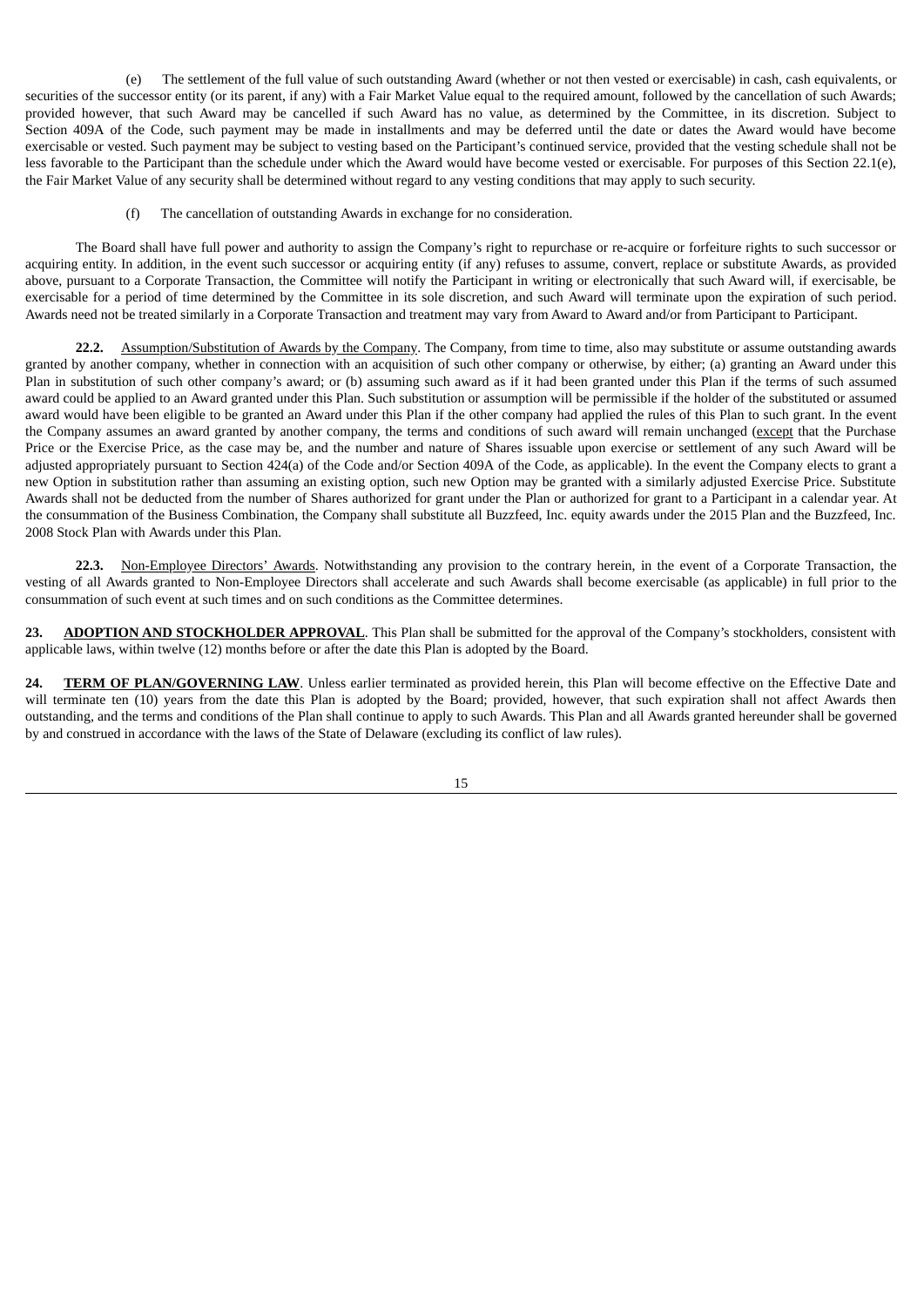**25. AMENDMENT OR TERMINATION OF PLAN**. The Board may at any time terminate or amend this Plan in any respect, including, without limitation, amendment of any form of Award Agreement or instrument to be executed pursuant to this Plan; provided, however, that the Board will not, without the approval of the stockholders of the Company, amend this Plan in any manner that requires such stockholder approval; provided further, that a Participant's Award shall be governed by the version of this Plan then in effect at the time such Award was granted. No termination or amendment of the Plan shall affect any then-outstanding Award unless expressly provided by the Committee; in any event, no termination or amendment of the Plan or any outstanding Award may materially adversely affect any then outstanding Award without the consent of the Participant, unless such termination or amendment is necessary to comply with applicable law, regulation, securities exchange listing requirement, or rule.

**26. NON-EXCLUSIVITY OF THE PLAN**. Neither the adoption of this Plan by the Board, the submission of this Plan to the stockholders of the Company for approval, nor any provision of this Plan will be construed as creating any limitations on the power of the Board to adopt such additional compensation arrangements as it may deem desirable, including, without limitation, the granting of stock options and other equity awards and bonuses otherwise than under this Plan, and such arrangements may be either generally applicable or applicable only in specific cases.

**27. INSIDER TRADING POLICY**. Each Participant who receives an Award shall comply with any policy adopted by the Company from time to time covering transactions in the Company's securities by Employees, officers and/or Directors of the Company, as well as with any applicable insider trading or market abuse laws to which the Participant may be subject.

**28. ALL AWARDS SUBJECT TO COMPANY CLAWBACK OR RECOUPMENT POLICY**. All Awards shall, subject to applicable law, be subject to clawback or recoupment pursuant to any compensation clawback or recoupment policy adopted by the Board or the Committee or required by law during the term of Participant's employment or other service with the Company that is applicable to executive officers, employees, directors or other service providers of the Company, and in addition to any other remedies available under such policy and applicable law, may require the cancelation of outstanding Awards and the recoupment of any gains realized with respect to Awards. Further, unless otherwise determined by the Committee, to the extent that a Participant receives any amount in excess of the amount that the Participant should otherwise have received under the terms of an Award for any reason (including, without limitation, by reason of a financial restatement, mistake in calculation or other administrative error), the Participant shall promptly, upon notice from the Company of the overpayment, be required to repay to the Company any such excess amount.

**29. DEFINITIONS**. As used in this Plan, and except as elsewhere defined herein, the following terms will have the following meanings:

"*Affiliate*" means (a) any entity that, directly or indirectly, is controlled by, controls, or is under common control with, the Company, and (b) any entity in which the Company has a significant equity interest, in either case as determined by the Committee, whether now or hereafter existing.

"*Award*" means any award under the Plan, including any Option, Performance Award, Restricted Stock, Stock Bonus, Stock Appreciation Right, or Restricted Stock Unit.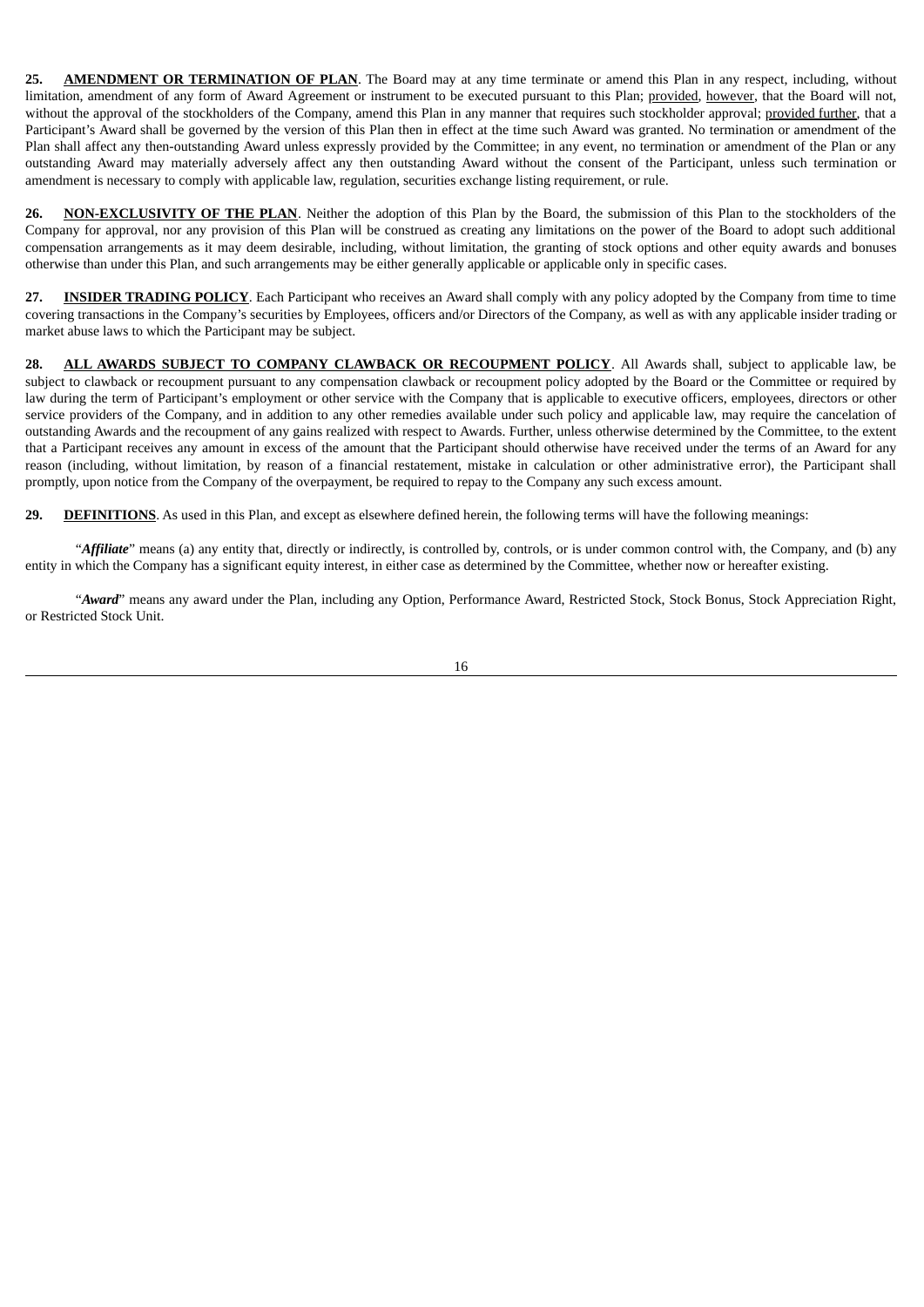"*Award Agreement*" means, with respect to each Award, the written or electronic agreement between the Company and the Participant setting forth the terms and conditions of the Award, and country-specific appendix thereto for grants to non-U.S. Participants, which shall be in substantially a form (which need not be the same for each Participant) that the Committee (or in the case of Award agreements that are not used for Insiders, the Committee's delegate(s)) has from time to time approved, and will comply with and be subject to the terms and conditions of this Plan.

"*Board*" means the Board of Directors of the Company.

"*Business Combination*" means the business combination effected pursuant to the Business Combination Agreement.

"*Business Combination Agreement*" means the Agreement and Plan of Merger, by and among Buzzfeed, Inc, 890 5 th Avenue Partners, Inc. and certain other parties thereto, as it may be amended from time to time.

"*Cause*" means Participant's (a) willful failure substantially to perform his or her duties and responsibilities to the Company or deliberate violation of a Company policy or code of conduct; (b) commission of, or plea of guilty or no contest to, a felony or other crime involving dishonesty or moral turpitude or commission of any act of fraud, embezzlement, dishonesty or any other willful misconduct or breach of fiduciary duty that has caused or is reasonably expected to result in material injury to the Company; (c) unauthorized use or disclosure of any proprietary information or trade secrets of the Company or any other party to whom the Participant owes an obligation of nondisclosure as a result of his or her relationship with the Company; (d) misappropriation of a business opportunity of the Company; (e) provision of material aid to a competitor of the Company; or (f) willful breach of any of his or her obligations under any written agreement or covenant with the Company, including with respect to any restrictive covenants. The determination as to whether a Participant's Service is being terminated for Cause shall be made in good faith by the Company and shall be final and binding on the Participant. The foregoing definition does not in any way limit the Company's ability to terminate a Participant's employment or consulting relationship at any time as provided in Section 21 above, and the term "Company" will be interpreted to include any Subsidiary or Parent, as appropriate. Notwithstanding the foregoing, the definition of "Cause" may, in part or in whole, be modified or replaced in each individual employment agreement, Award Agreement or other applicable agreement with any Participant, provided that such document supersedes this definition provided in the Plan.

"*Code*" means the United States Internal Revenue Code of 1986, as amended, and the Treasury Regulations.

"*Committee*" means the Compensation Committee of the Board or those persons to whom administration of the Plan, or part of the Plan, has been delegated as permitted by law.

"*Company*" means Buzzfeed, Inc. or any successor corporation.

"*Consultant*" means any natural person, including an advisor or independent contractor, engaged by the Company or a Parent, Subsidiary or Affiliate to render services to such entity.

"*Corporate Transaction*" means the occurrence of any of the following events:

(a) any "Person" (as such term is used in Sections 13(d) and 14(d) of the Exchange Act) becomes the "beneficial owner" (as defined in Rule 13d-3 of the Exchange Act), directly or indirectly, of securities of the Company representing more than fifty percent (50%) of the total voting power represented by the Company's then-outstanding voting securities; provided, however, that for purposes of this subclause (a) the acquisition of additional securities by any one Person who is considered to own more than fifty percent (50%) of the total voting power of the securities of the Company will not be considered a Corporate Transaction;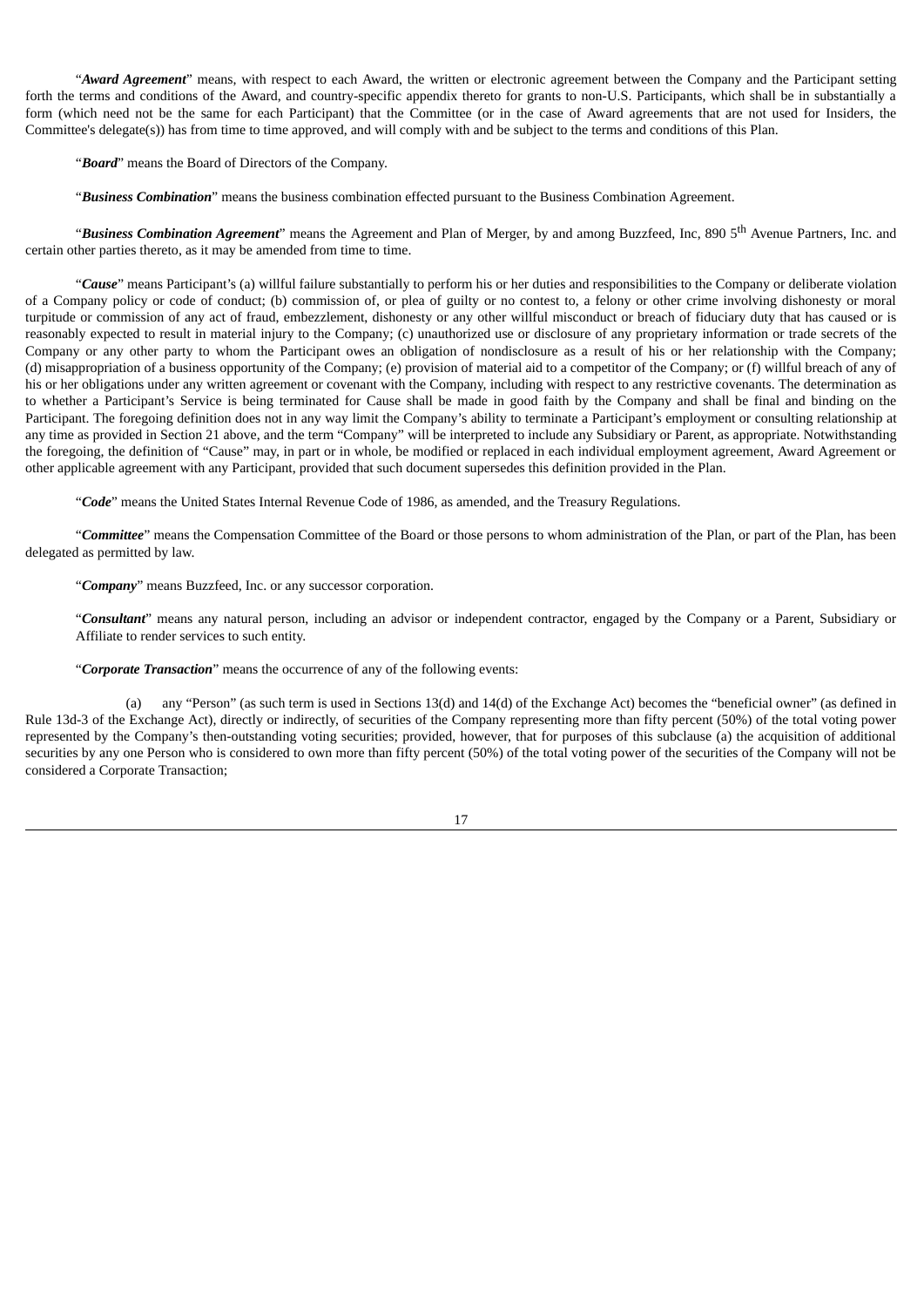(b) the consummation of the sale or disposition by the Company of all or substantially all of the Company's assets;

(c) the consummation of a merger or consolidation of the Company with any other corporation, other than a merger or consolidation which would result in the voting securities of the Company outstanding immediately prior thereto continuing to represent (either by remaining outstanding or by being converted into voting securities of the surviving entity or its parent) at least fifty percent (50%) of the total voting power represented by the voting securities of the Company or such surviving entity or its parent outstanding immediately after such merger or consolidation;

(d) any other transaction which qualifies as a "corporate transaction" under Section 424(a) of the Code wherein the stockholders of the Company give up all of their equity interest in the Company (except for the acquisition, sale or transfer of all or substantially all of the outstanding shares of the capital stock of the Company) or

(e) a change in the effective control of the Company that occurs on the date that a majority of members of the Board is replaced during any twelve (12) month period by members of the Board whose appointment or election is not endorsed by a majority of the members of the Board prior to the date of the appointment or election. For purpose of this subclause (e), if any Person is considered to be in effective control of the Company, the acquisition of additional control of the Company by the same Person will not be considered a Corporate Transaction.

For purposes of this definition, Persons will be considered to be acting as a group if they are owners of a corporation that enters into a merger, consolidation, purchase or acquisition of stock, or similar business transaction with the Company. Notwithstanding the foregoing, to the extent that any amount constituting deferred compensation (as defined in Section 409A of the Code) would become payable under this Plan by reason of a Corporate Transaction, such amount shall become payable only if the event constituting a Corporate Transaction would also qualify as a change in ownership or effective control of the Company or a change in the ownership of a substantial portion of the assets of the Company, each as defined within the meaning of Code Section 409A, as it has been and may be amended from time to time, and any proposed or final Treasury Regulations and IRS guidance that has been promulgated or may be promulgated thereunder from time to time. Notwithstanding the foregoing, the foregoing definition of "Corporate Transaction" may, in part or in whole, be modified or replaced in each individual employment agreement, Award Agreement, or other applicable agreement with any Participant provided that such document specifically references this definition.

"*Director*" means a member of the Board.

"*Disability*" means in the case of ISOs, total and permanent disability as defined in Section 22(e)(3) of the Code and in the case of other Awards, that the Participant is unable to engage in any substantial gainful activity by reason of any medically determinable physical or mental impairment that can be expected to result in death or can be expected to last for a continuous period of not less than 12 months.

"*Dividend Equivalent Right*" means the right of a Participant, granted at the discretion of the Committee or as otherwise provided by the Plan, to receive a credit for the account of such Participant in an amount equal to the cash, stock or other property dividends for each Share represented by an Award held by such Participant.

"*Effective Date*" shall mean the closing date of the Business Combination, subject to approval of the Plan by the Company's stockholders.

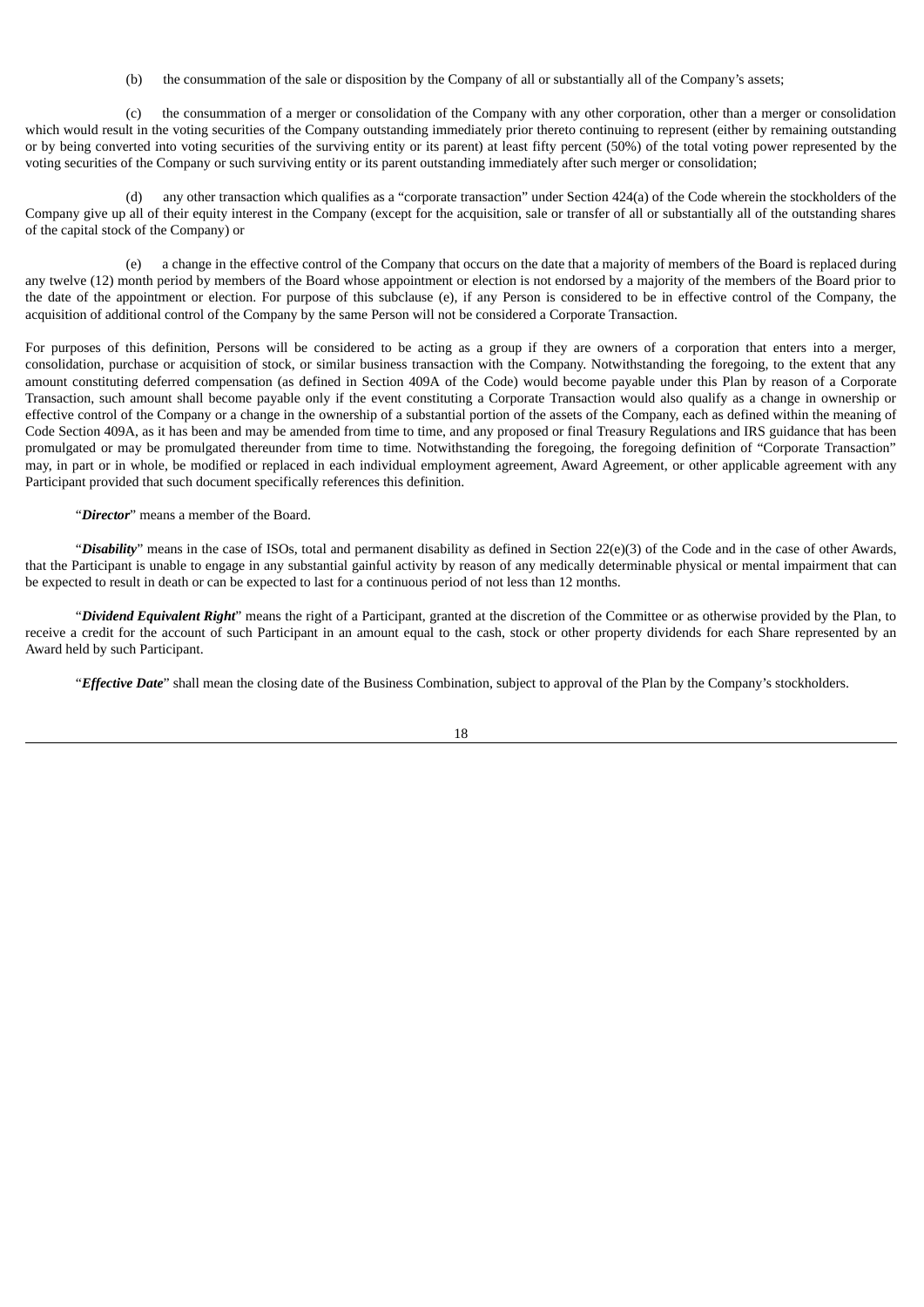"*Employee*" means any person, including officers and Directors, employed by the Company or any Parent, Subsidiary or Affiliate. For the avoidance of doubt, neither service as a Director nor payment of a director's fee by the Company will be sufficient to constitute "employment" by the Company and the definition of "Employee" herein shall not include Non-Employee Directors.

"*Exchange Act*" means the United States Securities Exchange Act of 1934, as amended.

"*Exchange Program*" means a program pursuant to which (a) outstanding Awards are surrendered, cancelled or exchanged for cash, the same type of Award or a different Award (or combination thereof) or (b) the Exercise Price of an outstanding Award is increased or reduced.

"*Exercise Price*" means, with respect to an Option, the price at which a holder may purchase the Shares issuable upon exercise of an Option and with respect to a SAR, the price at which the SAR is granted to the holder thereof.

"*Fair Market Value*" means, as of any date, the value of a Share determined as follows:

(a) if the Shares are publicly traded and are then listed or admitted to trading on a national securities exchange, its closing price on the date of determination on the principal national securities exchange on which the Shares are listed or admitted to trading (or, if no Shares were traded on such date, on the last preceding date on which there was a sale of a Share on the exchange);

(b) if is the Shares are publicly traded but are neither listed nor admitted to trading on a national securities exchange, the average of the closing bid and asked prices for the Shares on the last preceding date on which there was a sale of a Share on the exchange; or

(c) if none of the foregoing is applicable, by the Board or the Committee in good faith in a manner intended to satisfy the requirements of Code Section 409A or Code Section 422, if applicable.

"*Insider*" means an officer or director of the Company or any other person whose transactions in the Company's common stock are subject to Section 16 of the Exchange Act.

"*IRS*" means the United States Internal Revenue Service.

"*Non-Employee Director*" means a Director who is not an Employee of the Company or any Parent, Subsidiary or Affiliate.

*"Nonqualified Stock Option"* means an Option that by its terms is designated as such or that otherwise does not qualify as an Incentive Stock Option.

"*Option*" means an award of an option to purchase Shares pursuant to Section 5 or Section 13.

"*Parent*" means any corporation (other than the Company) in an unbroken chain of corporations ending with the Company if each of such corporations other than the Company owns stock possessing fifty percent (50%) or more of the total combined voting power of all classes of stock in one of the other corporations in such chain.

"*Participant*" means a person who holds an Award under this Plan.

*"Performance Award"* means an award covering cash, Shares or other property granted pursuant to Section 10 or Section 11 of the Plan.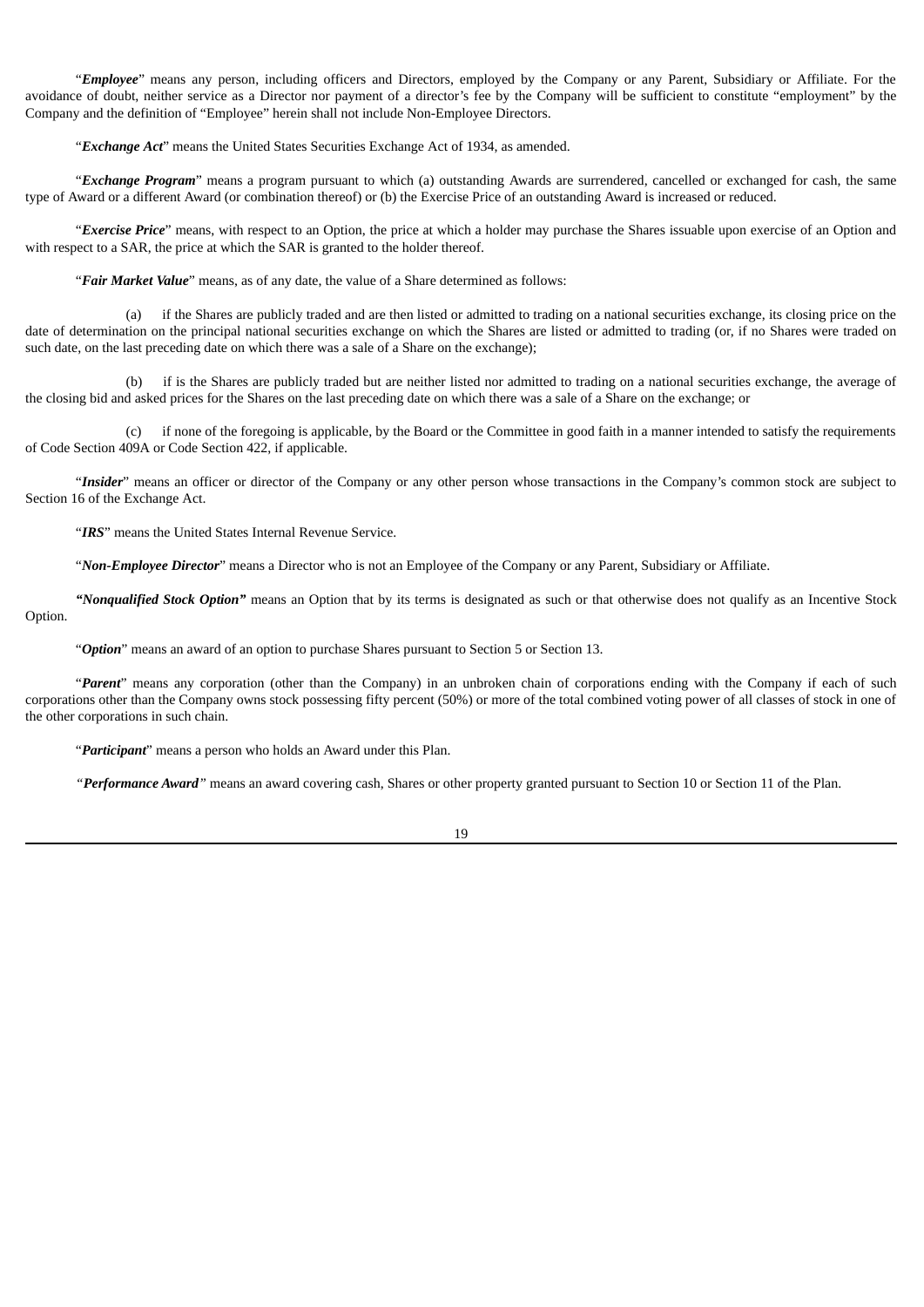"*Performance Factors*" means any of the factors selected by the Committee and specified in an Award Agreement, from among the following objective measures, either individually, alternatively or in any combination, applied to the Company as a whole or any business unit or Subsidiary, either individually, alternatively, or in any combination, on a GAAP or non-GAAP basis, and measured, to the extent applicable on an absolute basis or relative to a pre-established target, to determine whether the performance goals established by the Committee with respect to applicable Awards have been satisfied:

- (a) profit before tax;
- (b) billings;
- (c) revenue;
- (d) net revenue;

(e) earnings (which may include earnings before interest and taxes, earnings before taxes, net earnings, stock-based compensation expenses, depreciation, and amortization);

- (f) operating income;
- (g) operating margin;
- (h) operating profit;
- (i) controllable operating profit or net operating profit;
- (j) net profit;
- (k) gross margin;
- (l) operating expenses or operating expenses as a percentage of revenue;
- (m) net income;
- (n) earnings per share;
- (o) total stockholder return;
- (p) market share;
- (q) return on assets or net assets;
- (r) the Company's stock price;
- (s) growth in stockholder value relative to a pre-determined index;
- (t) return on equity;
- (u) return on invested capital;
- (v) cash flow (including free cash flow or operating cash flows);

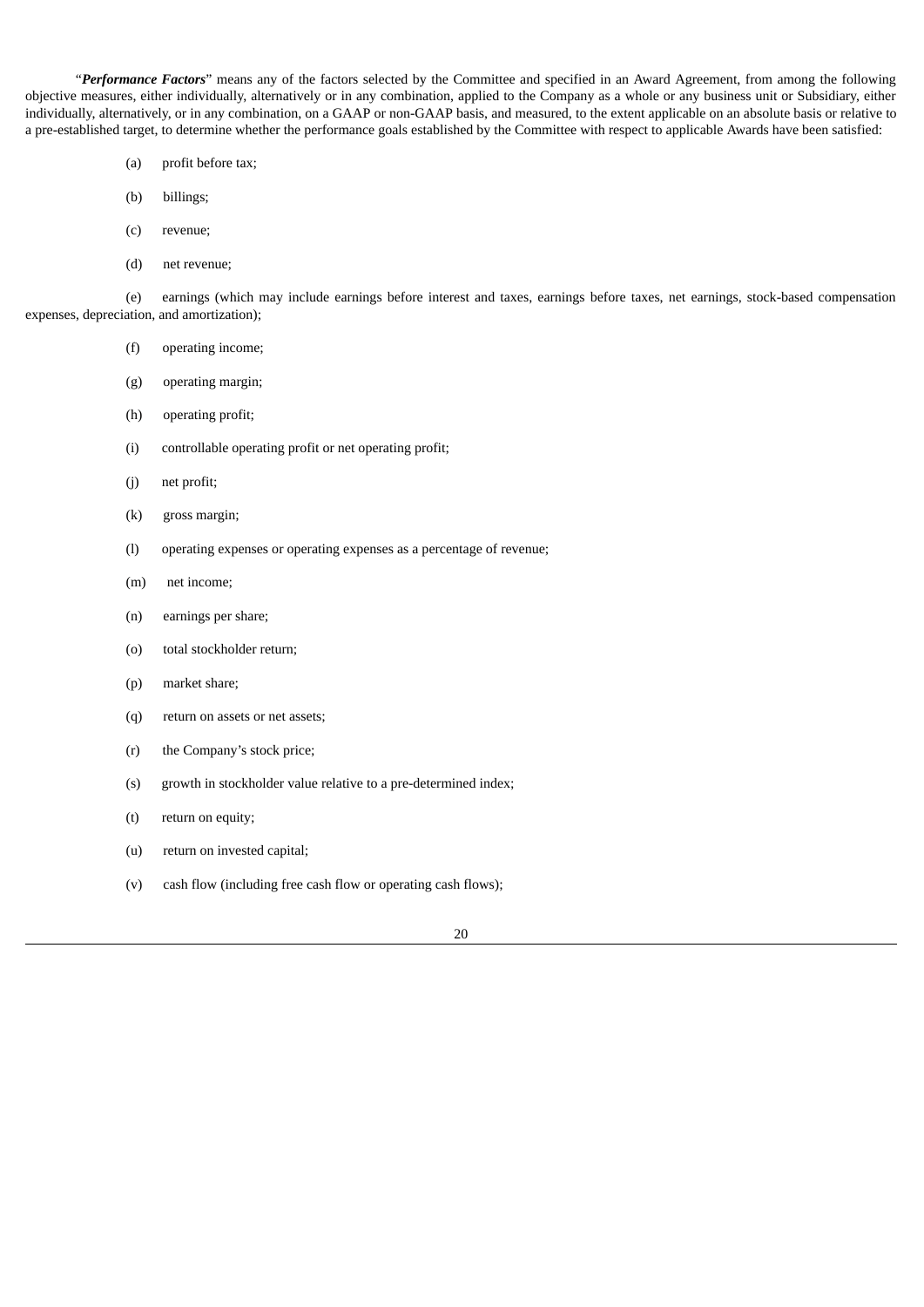- (w) cash conversion cycle;
- (x) economic value added;
- (y) individual confidential business objectives;
- (z) contract awards or backlog;
- (aa) overhead or other expense reduction;
- (bb) credit rating;
- (cc) strategic plan development and implementation;
- (dd) succession plan development and implementation;
- (ee) improvement in workforce diversity;
- (ff) customer indicators and/or satisfaction;
- (gg) new product invention or innovation;
- (hh) attainment of research and development milestones;
- (ii) improvements in productivity;
- (jj) bookings;
- (kk) attainment of objective operating goals and employee metrics;
- (ll) sales;
- (mm) expenses;
- (nn) balance of cash, cash equivalents, and marketable securities;
- (oo) completion of an identified special project;
- (pp) completion of a joint venture or other corporate transaction;
- (qq) employee satisfaction and/or retention;
- (rr) research and development expenses;
- (ss) working capital targets and changes in working capital; and
- (tt) any other metric that is capable of measurement as determined by the Committee.

The Committee may provide for one or more equitable adjustments to the Performance Factors to preserve the Committee's original intent regarding the Performance Factors at the time of the initial award grant, such as, but not limited to, in recognition of unusual or non-recurring items such as acquisition-related activities or changes in applicable accounting rules. It is within the sole discretion of the Committee to make or not make any such equitable adjustments.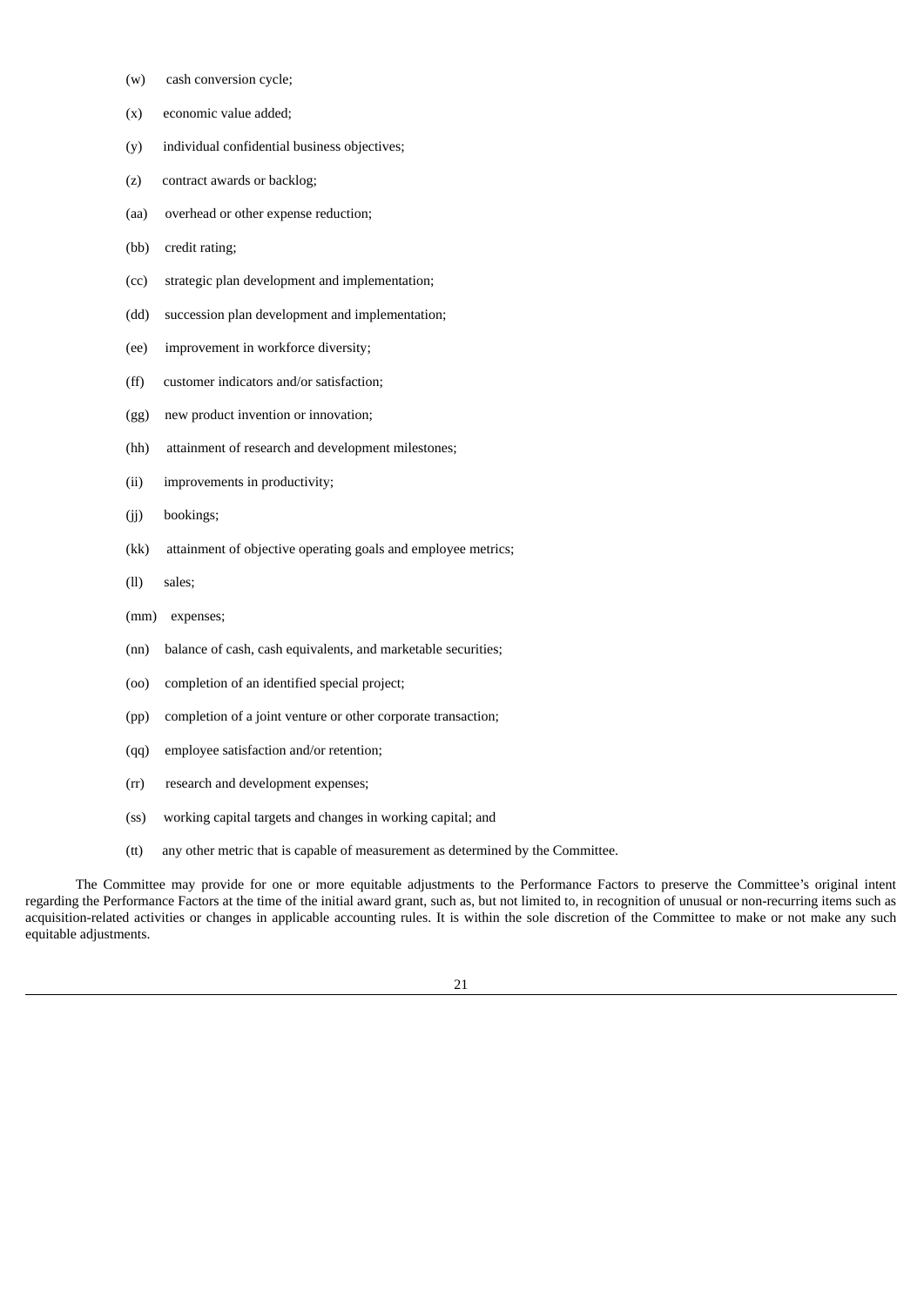"*Performance Period*" means one or more periods of time, which may be of varying and overlapping durations, as the Committee may select, over which the attainment of one or more Performance Factors will be measured for the purpose of determining a Participant's right to, and the payment of, a Performance Award.

"*Performance Share*" means an Award granted pursuant to Section 10 of the Plan, consisting of a unit valued by reference to a designated number of Shares, the value of which may be paid to the Participant by delivery of Shares or, if set forth in the instrument evidencing the Award, of such property as the Committee shall determine, including, without limitation, cash, other property, or any combination thereof, upon the attainment of performance goals, as established by the Committee, and other terms and conditions specified by the Committee.

"*Performance Unit*" means an Award granted pursuant to Section 10 of the Plan, consisting of a unit valued by reference to a designated amount of property other than Shares, which value may be paid to the Participant by delivery of such property as the Committee shall determine, including, without limitation, cash, Shares, other property, or any combination thereof, upon the attainment of performance goals, as established by the Committee, and other terms and conditions specified by the Committee.

"*Permitted Transferee*" means any child, stepchild, grandchild, parent, stepparent, grandparent, spouse, former spouse, sibling, niece, nephew, mother-in-law, father-in-law, son-in-law, daughter-in-law, brother-in-law, or sister-in-law (including adoptive relationships) of the Participant, any person sharing the Participant's household (other than a tenant or employee), a trust in which these persons (or the Participant) have more than 50% of the beneficial interest, a foundation in which these persons (or the Participant) control the management of assets, and any other entity in which these persons (or the Participant) own more than 50% of the voting interests.

"*Plan*" means this Buzzfeed, Inc. 2021 Equity Incentive Plan, as it may be amended from time to time.

"*Purchase Price*" means the price to be paid for Shares acquired under the Plan, other than Shares acquired upon exercise of an Option or SAR.

"*Restricted Stock Award*" means an award of Shares pursuant to Section 6 or Section 13 of the Plan, or issued pursuant to the early exercise of an Option.

"*Restricted Stock Unit*" means an unfunded and unsecured promise, subject to certain restrictions, to deliver Shares (which may consist of Restricted Stock), cash, other securities or other property, granted pursuant to Section 9 or Section 13 of the Plan.

"*SEC*" means the United States Securities and Exchange Commission.

"*Securities Act*" means the United States Securities Act of 1933, as amended.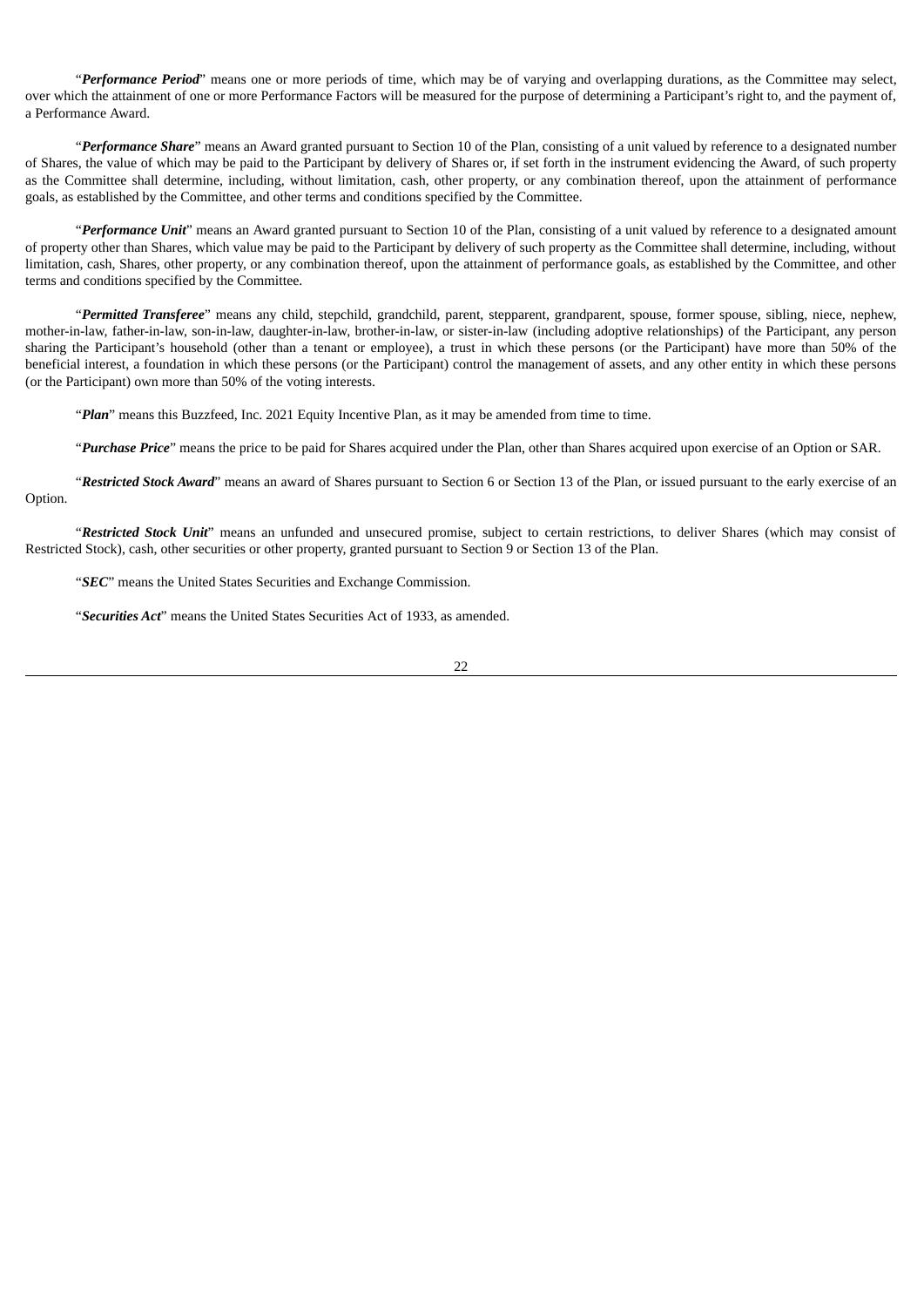"*Service*" shall mean service as an Employee, Consultant, Director or Non-Employee Director, subject to such further limitations as may be set forth in the Plan or the applicable Award Agreement. An Employee will not be deemed to have ceased to provide Service in the case of any leave of absence approved by the Company. In the case of any Employee on an approved leave of absence or a reduction in hours worked (for illustrative purposes only, a change in schedule from that of full-time to part-time), the Committee may make such provisions respecting suspension of or modification to vesting of the Award while on leave from the employ of the Company or a Parent, Subsidiary or Affiliate or during such change in working hours as it may deem appropriate, except that in no event may an Award be exercised after the expiration of the term set forth in the applicable Award Agreement. In the event of military or other protected leave, if required by applicable laws, vesting shall continue for the longest period that vesting continues under any other statutory or Company approved leave of absence and, upon a Participant's returning from such leave, he or she shall be given vesting credit with respect to Awards to the same extent as would have applied had the Participant continued to provide Service to the Company throughout the leave on the same terms as he or she was providing Service immediately prior to such leave. An employee shall have terminated employment as of the date he or she ceases to provide Service (regardless of whether the termination is in breach of local employment laws or is later found to be invalid) and employment shall not be extended by any notice period or garden leave mandated by local law, *provided*, *however*, that a change in status between an Employee, Consultant, Director or Non-Employee Director shall not terminate the service provider's Service, unless determined by the Committee, in its discretion or to the extent set forth in the applicable Award Agreement. The Committee will have sole discretion to determine whether a Participant has ceased to provide Service and the effective date on which the Participant ceased to provide Service.

"*Shares*" means shares of the Class A common stock of the Company and the common stock of any successor entity and any stock or other securities into which such Class A common stock may be converted or into which it may be exchanged.

"*Stock Appreciation Right*" means an Award granted pursuant to Section 8 of the Plan.

"*Stock Bonus*" means an Award granted pursuant to Section 7 of the Plan.

"*Subsidiary*" means any corporation (other than the Company) in an unbroken chain of corporations beginning with the Company if each of the corporations other than the last corporation in the unbroken chain owns stock possessing fifty percent (50%) or more of the total combined voting power of all classes of stock in one of the other corporations in such chain.

"*Treasury Regulations*" means regulations promulgated by the United States Treasury Department.

"*Unvested Shares*" means Shares that have not yet vested or are subject to a right of repurchase in favor of the Company (or any successor thereto).

**30. CODE SECTION 409A**. This Plan and Awards granted hereunder are intended to comply with Section 409A of the Code and the Treasury Regulations and guidance promulgated thereunder (collectively, "*Section 409A*") to the extent subject thereto, or otherwise be exempt from Section 409A, and, accordingly, to the maximum extent permitted, the Plan shall be interpreted and administered to be in compliance therewith. Notwithstanding the foregoing, the Company does not guarantee that any payment under the Plan, any Award or Award Agreement hereunder complies with or is exempt from Section 409A. Any payments described in the Plan that are due within the "short-term deferral period" as defined in Section 409A shall not be treated as deferred compensation unless required by applicable law. No payment, benefit or consideration shall be substituted for an Award if such action would result in the imposition of an additional tax under Section 409A. Notwithstanding anything to the contrary in the Plan or any Award Agreement, if any provision in the Plan or an Award Agreement would result in the imposition of an additional tax under Section 409A, that Plan or Award Agreement provision or Award shall be reformed, to the extent permissible under Section 409A, to avoid the imposition of the additional tax, and no such action shall be deemed to adversely affect the Participant's rights to an Award. In no event may any Participant, directly or indirectly, designate the calendar year of any payment to be made under this Plan or any Award Agreement hereunder which constitutes a "deferral of compensation" within the meaning of Section 409A. With respect to any Award that constitutes a "deferral of compensation" within the meaning of Section 409A, references in the Plan or any Award Agreement to "termination of service," "termination of employment" and "termination of the Participant's Service" (and substantially similar phrases) shall mean "separation from service" within the meaning of Section 409A. For purposes of Section 409A, each of the payments that may be made in respect of any Award granted under the Plan is designated as a separate payment. Notwithstanding anything in the Plan or any Award Agreement to the contrary, to the extent required to avoid accelerated taxation and tax penalties under Section 409A, amounts that would otherwise be payable and benefits that would otherwise be provided pursuant to the Plan or any Award Agreement granted pursuant hereto during the six-month period immediately following the Participant's termination of Service (the "*Deferred Amounts*") shall instead be paid on the first payroll date after the earlier of (i) the six-month anniversary of the Participant's "separation from service" (as defined in Section 409A) or (ii) the Participant's death (such date, the "*Section 409A Payment Date*"), with any portion of the Deferred Amounts that would otherwise be payable prior to the Section 409A Payment Date aggregated and paid in a lump sum without interest on the Section 409A Payment Date. Notwithstanding the foregoing, none of the Company, or any Parent or Subsidiary, the Committee or any of their respective executives, members, partners, directors, officers or affiliates shall have any obligation to take any action to prevent the assessment of any additional tax or penalty on any Participant under Section 409A and, by accepting an Award granted hereunder, the Participant acknowledges and agrees that none of the Company, the Committee or any of their respective affiliates will have any liability to the Participant for any such tax or penalty. Each Participant is solely responsible and liable for the satisfaction of all taxes and penalties that may be imposed on or in respect of such Participant in connection with the Plan and Award (including taxes and penalties under Section 409A.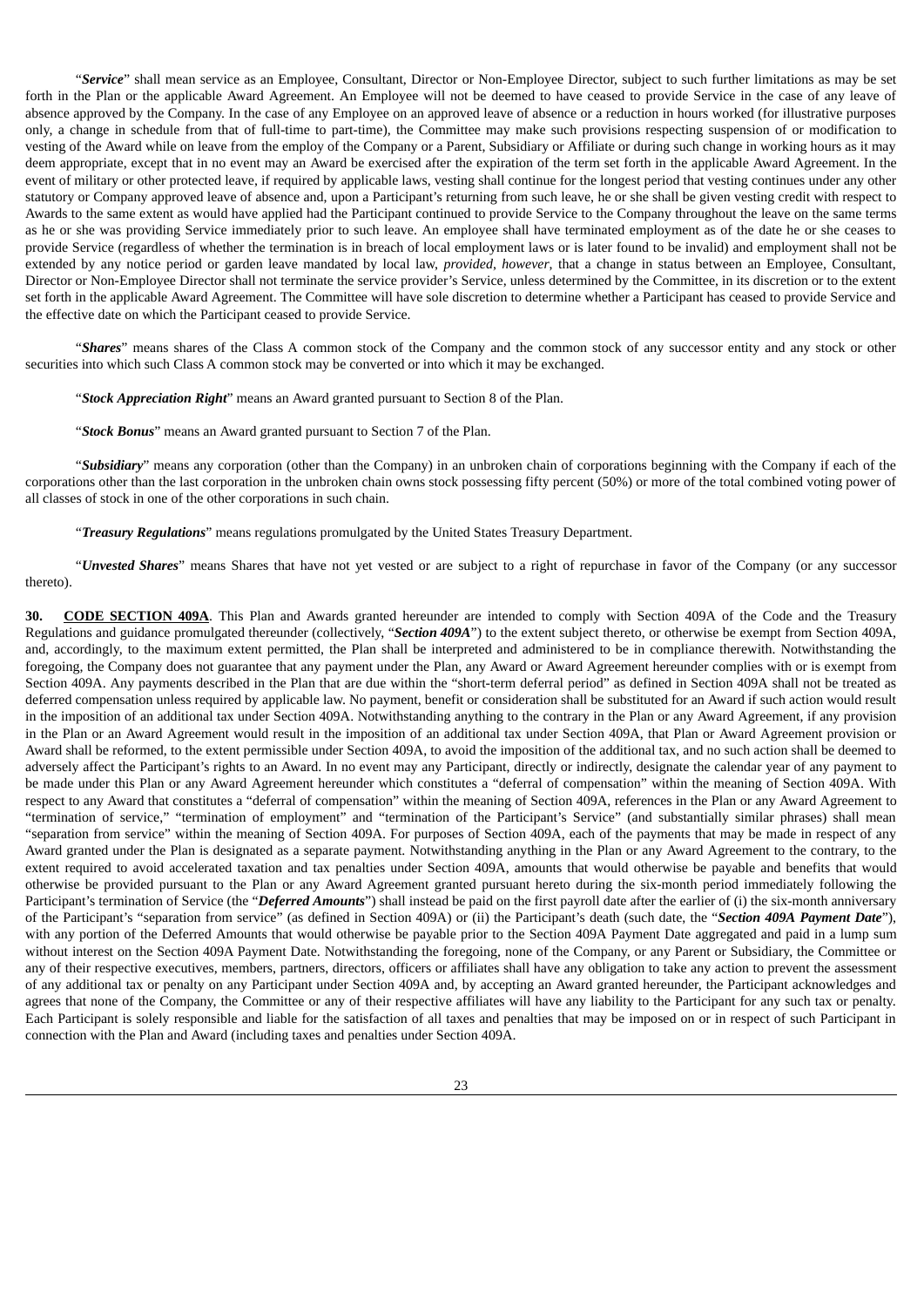## Calculation of Filing Fee Tables

### Form S-8 (Form Type)

#### BuzzFeed, Inc. (Exact Name of Registrant as Specified in its Charter)

### Newly Registered Securities

<span id="page-33-0"></span>

| <b>Security</b><br><b>Type</b> | <b>Security</b><br><b>Class Title</b>                 | Fee<br><b>Calculation</b><br>Rule   | Amount<br>To Be<br>Registered <sup>(1)</sup> | <b>Maximum</b><br><b>Offering</b><br><b>Price Per</b><br>Share | <b>Maximum</b><br><b>Aggregate</b><br><b>Offering</b><br>Price | <b>Fee Rate</b> |     | <b>Amount of</b><br><b>Registration</b><br>Fee |
|--------------------------------|-------------------------------------------------------|-------------------------------------|----------------------------------------------|----------------------------------------------------------------|----------------------------------------------------------------|-----------------|-----|------------------------------------------------|
|                                |                                                       | Rule $457(c)$                       |                                              |                                                                |                                                                |                 |     |                                                |
| <b>Equity</b>                  | Class A common stock, par value<br>\$0.0001 per share | and Rule<br>457(h)                  | 28,922,560(2) \$                             |                                                                | $4.20(3)$ \$121,330,139.20(3)                                  | 0.0000927       | \$. | 11,247.30                                      |
| <b>Equity</b>                  | Class A common stock, par value<br>\$0.0001 per share | Rule $457(c)$<br>and Rule<br>457(h) | $3,856,646(4)$ \$                            |                                                                | $3.57(5)$ \$ 13,751,835.47(5)                                  | 0.0000927       | \$  | 1,274.80                                       |
| <b>Equity</b>                  | Class A common stock, par value<br>\$0.0001 per share | Rule $457(c)$<br>and Rule<br>457(h) | $3,834,047(6)$ \$                            | 6.59(7)                                                        | \$25,272,921,71(7)                                             | 0.0000927       | \$. | 2,342.80                                       |
| <b>Equity</b>                  | Class A common stock, par value<br>\$0.0001 per share | Rule 457(c)<br>and Rule<br>457(h)   | $5,194,701(8)$ \$                            | 4.20(3)                                                        | 21,791,770.70(3)                                               | 0.0000927       | \$  | 2,020.10                                       |
|                                | <b>Total Offering Amounts</b>                         |                                     |                                              |                                                                | \$182,146,667.08                                               |                 | \$. | 16,885.00                                      |
|                                | Total Fee Offsets <sup>(9)</sup>                      |                                     |                                              |                                                                |                                                                |                 |     |                                                |
|                                | <b>Net Fee Due</b>                                    |                                     |                                              |                                                                |                                                                |                 |     | 16,885.00                                      |